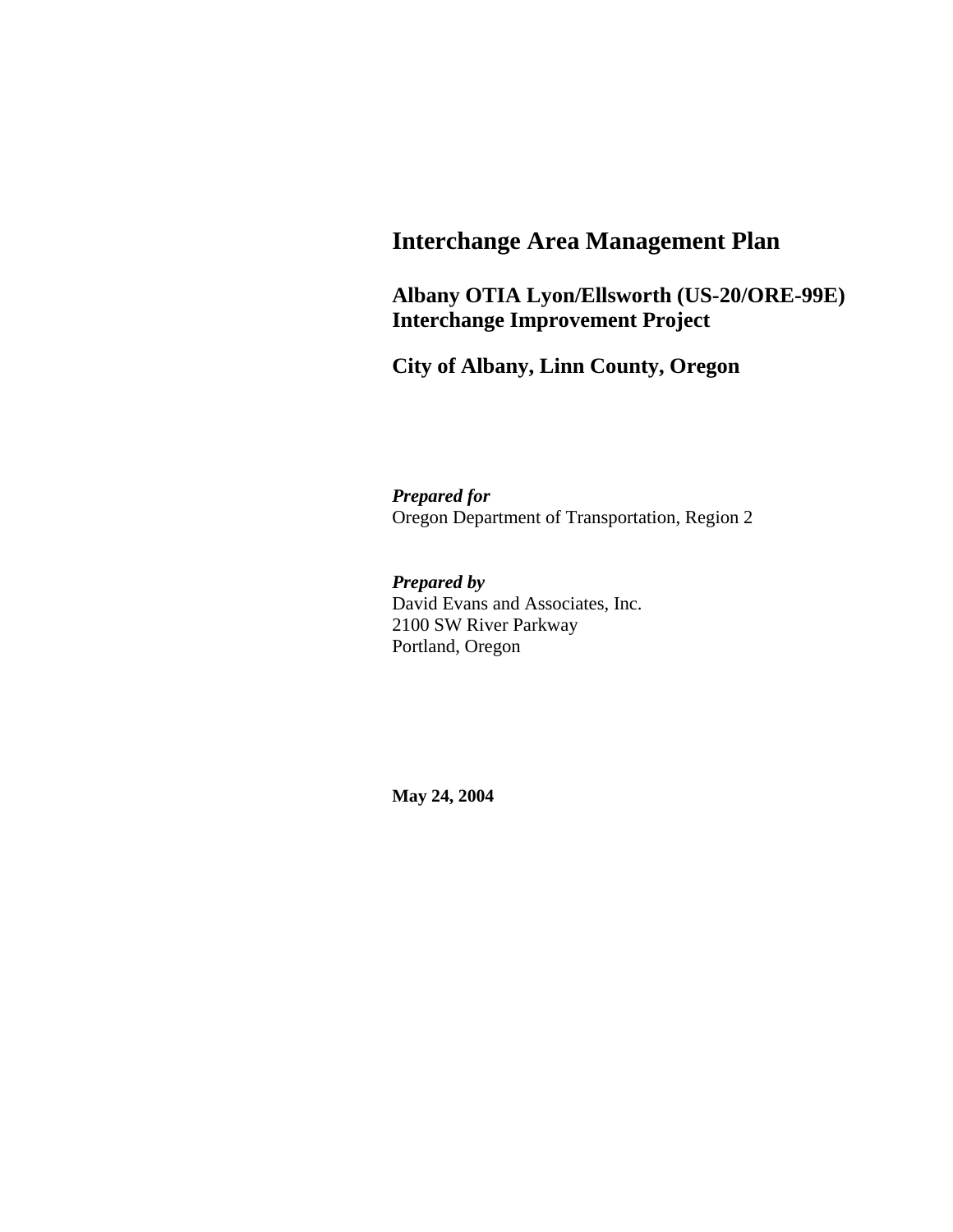# **Albany OTIA**

# **Interchange Access Management Plan**

#### **Table of Contents**

| 2.5                                                                                      |  |
|------------------------------------------------------------------------------------------|--|
|                                                                                          |  |
|                                                                                          |  |
| 3.2                                                                                      |  |
|                                                                                          |  |
|                                                                                          |  |
|                                                                                          |  |
|                                                                                          |  |
| 4.3                                                                                      |  |
| 44                                                                                       |  |
| 45<br>4.6                                                                                |  |
| 4.7                                                                                      |  |
| TRAFFIC ANALYSIS AND TRAFFIC SIGNAL WARRANTS TECHNICAL MEMORANDUMS FOR THE ATC 13<br>4.8 |  |
|                                                                                          |  |
|                                                                                          |  |
|                                                                                          |  |
| 5.1.1                                                                                    |  |
| 5.1.2<br>5.1.3                                                                           |  |
|                                                                                          |  |
| 5.1.5                                                                                    |  |
|                                                                                          |  |
| 5.2.1                                                                                    |  |
| 5.2.2                                                                                    |  |
| 5.2.3                                                                                    |  |
| 5.2.4                                                                                    |  |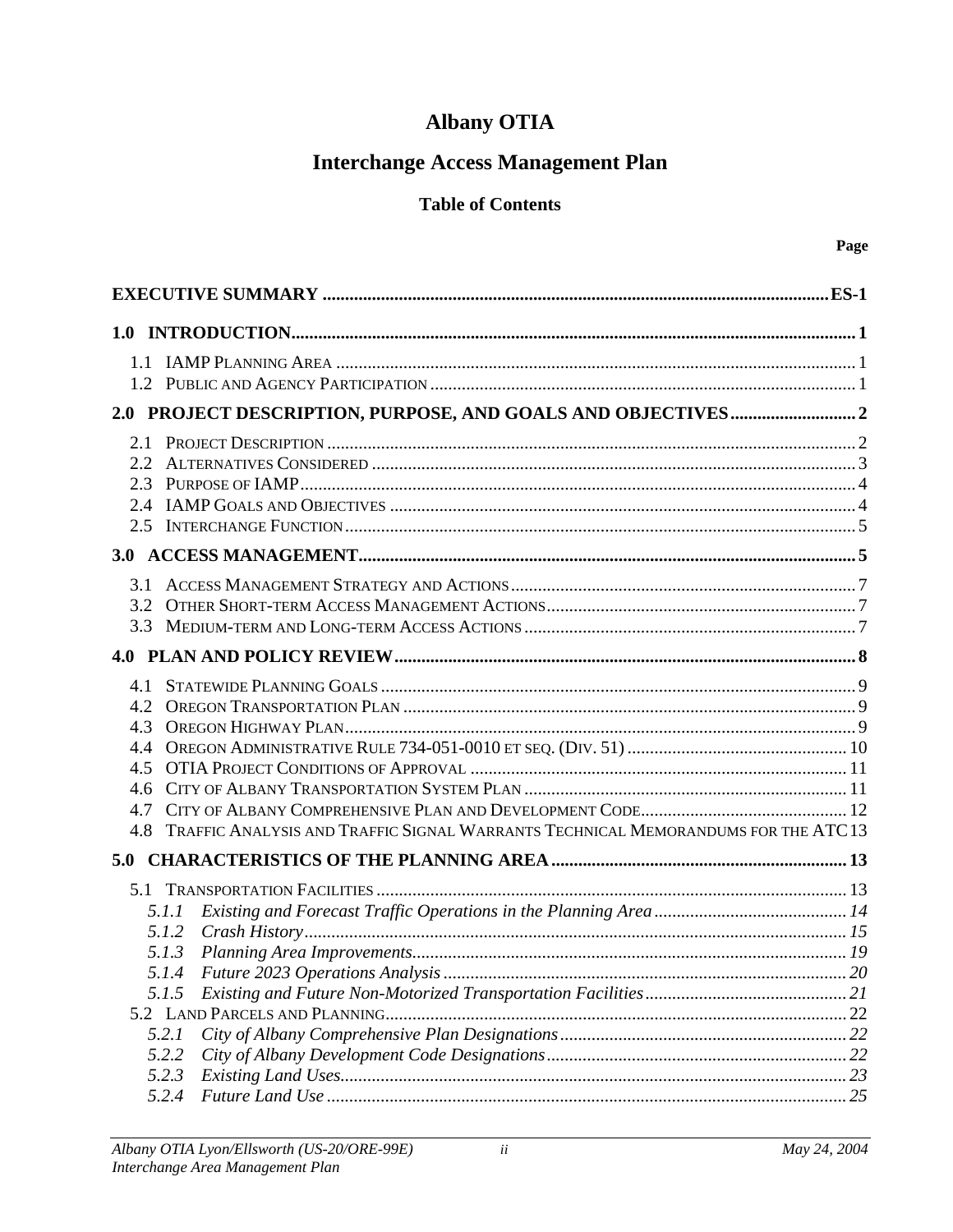#### **List of Tables**

| TABLE 1. US-20/ORE-99E SUMMARY OF CRASH TYPE BY INTERSECTION, JAN 2000-DEC 2002 18 |  |
|------------------------------------------------------------------------------------|--|
|                                                                                    |  |

#### **List of Figures**

#### **Follows page**

| FIGURE 3. OTIA PROJECT INTERCHANGE IMPROVEMENTS AND PROPOSED SHORT-TERM ACCESS |  |
|--------------------------------------------------------------------------------|--|
|                                                                                |  |
|                                                                                |  |
|                                                                                |  |
|                                                                                |  |
|                                                                                |  |
|                                                                                |  |
|                                                                                |  |
|                                                                                |  |
|                                                                                |  |
|                                                                                |  |

# **List of Appendices**

| Appendix A. March 18, 2004 Town Hall Meeting Display Advertisement, Democrat-Herald Article, and |
|--------------------------------------------------------------------------------------------------|
| <b>Comment Sheets</b>                                                                            |
| Mailed Notice of May 13, 2004 Public Meeting on Draft IAMP                                       |

Appendix B. Project Access Inventory

Appendix C. Roadway Inventory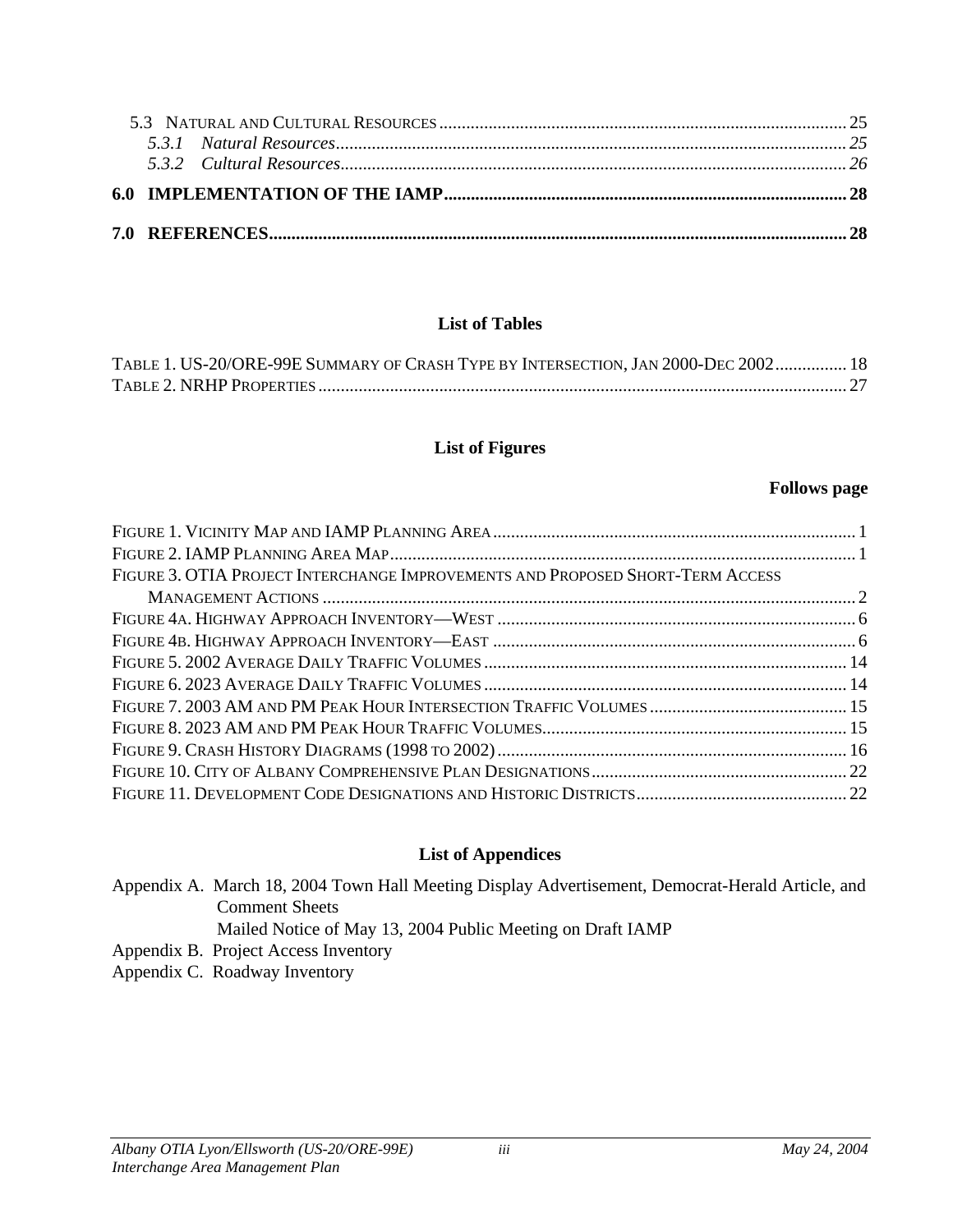## **List of Acronyms**

| <b>AADT</b>   | Annual Average Daily Traffic                         |
|---------------|------------------------------------------------------|
| <b>ATC</b>    | <b>Albany Transit Center</b>                         |
| <b>CALUTS</b> | Central Albany Land Use and Transportation Study     |
| CC            | <b>Central Commercial District</b>                   |
| EB            | east bound                                           |
| <b>HDM</b>    | <b>Highway Design Manual</b>                         |
| HM            | Hackleman-Monteith Historic District                 |
| <b>JAMP</b>   | Interchange Area Management Plan                     |
| <b>IGA</b>    | <b>Intergovernmental Agreement</b>                   |
| LE            | Lyons-Ellsworth District                             |
| LI            | <b>Light Industrial District</b>                     |
| <b>MVMT</b>   | million vehicle miles traveled                       |
| <b>NRHP</b>   | National Register of Historic Places                 |
| <b>OAR</b>    | Oregon Administrative Rule                           |
| <b>ODOT</b>   | Oregon Department of Transportation                  |
| <b>OHP</b>    | Oregon Highway Plan                                  |
| <b>OP</b>     | <b>Office Professional</b>                           |
| <b>OR</b>     | Oregon Route                                         |
| <b>OTC</b>    | <b>Oregon Transportation Commission</b>              |
| <b>OTIA</b>   | Oregon Transportation Investment Act                 |
| <b>PB</b>     | Pacific Boulevard District                           |
| $P+W$         | Pacific and Western Railroad                         |
| $RM-3$        | Residential Multiple Family, 20 to 40 units per acre |
| <b>SHPO</b>   | <b>State Historic Preservation Office</b>            |
| <b>SPIS</b>   | Safety Priority Index System                         |
| <b>UGB</b>    | <b>Urban Growth Boundary</b>                         |
| <b>UPRR</b>   | Union Pacific Railroad                               |
| <b>US</b>     | United States (Highway)                              |
| V/C           | volume/capacity ratio                                |
| Vpd           | Vehicles per day                                     |
| <b>WB</b>     | west bound                                           |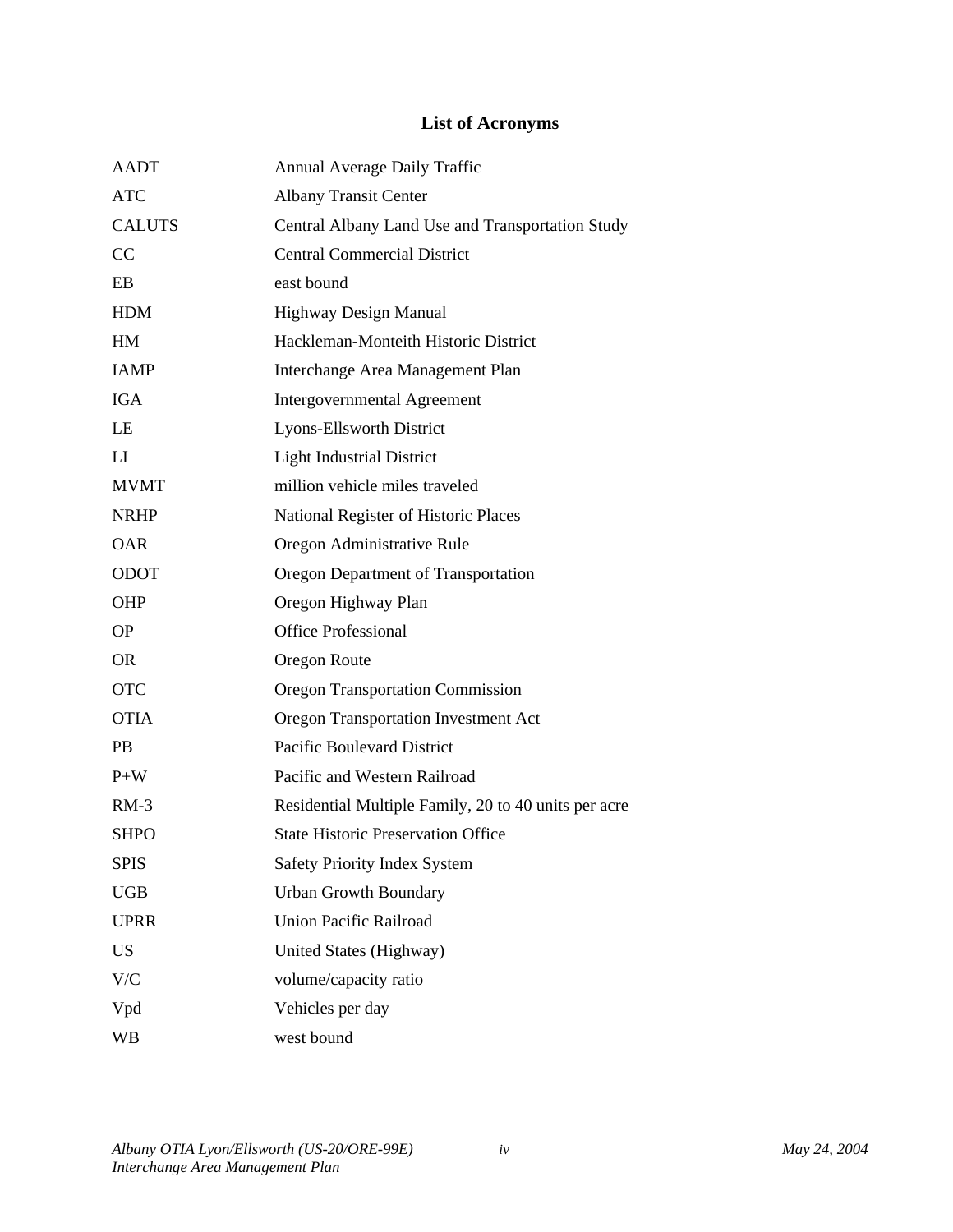## **Executive Summary**

The City of Albany and the Oregon Department of Transportation (ODOT) Region 2 have determined that the existing Lyon/Ellsworth (US-20/ORE-99E) Interchange in the city of Albany, Linn County, Oregon requires modifications and improvements to operate more efficiently and safely, and to provide appropriate access for the multi-modal Albany Transit Center (ATC) at the site of the existing Albany Train Station. The interchange improvement project was developed during the site planning process for the ATC project. The ATC project includes the restoration of the existing historic train station and the construction of additional facilities to accommodate multi-modal traffic. One of the two primary entrances to this new ATC is located at this interchange.

An Interchange Area Management Plan (IAMP) is necessary in order to use the Oregon Transportation Investment Act (OTIA) funding approved for the project. This IAMP will guide the City and ODOT with long-term transportation system and access management in the area around the interchange area, including affected segments of the state highways. This IAMP has been prepared with participation of the public in two town hall meetings, the City of Albany, and a variety of stakeholders.

#### **The Albany OTIA Project**

The existing Lyon/Ellsworth interchange is over capacity resulting in significant delays during peak hours resulting in traffic being backed up into the downtown area. Congestion inhibits access to downtown and the ATC. Currently, there is one northbound lane (Lyon Street) and one southbound lane  $(9<sup>th</sup>$  Avenue) through the Lyon Street underpass at the center of the partial interchange and there are limited pedestrian and bicycle facilities within the interchange area. By reconfiguring the undercrossing and roadway approaches to the interchange, vehicular capacity will be increased and pedestrian and bicycle facilities can be accommodated. Capacity improvements include signal and ramp modifications to improve traffic operations at the congested intersection of Lyon Street and the eastbound Pacific Boulevard (ORE-99E) on- and off-ramp located directly north of the ATC.

The interchange improvement project will consist of actions to modify and improve the existing partial diamond interchange into a partial single-point urban diamond interchange. The modifications include:

- Improving traffic flow in and out of the City of Albany's downtown area from the south on US-20 by providing two lanes of traffic flow through the intersection as compared to the existing single lane of traffic capacity.
- Widening the area under the existing ORE-99E overpass structure to accommodate additional vehicular, pedestrian, and bicycle traffic;
- Installation of a new traffic signal at the intersection of  $9<sup>th</sup>$  Avenue at Ellsworth Street;
- Realignment of the ORE-99E exit to northbound Lyon Street (US-20); and
- Addition of connecting sidewalks, crosswalks and bike lanes along each roadway segment within the construction zone.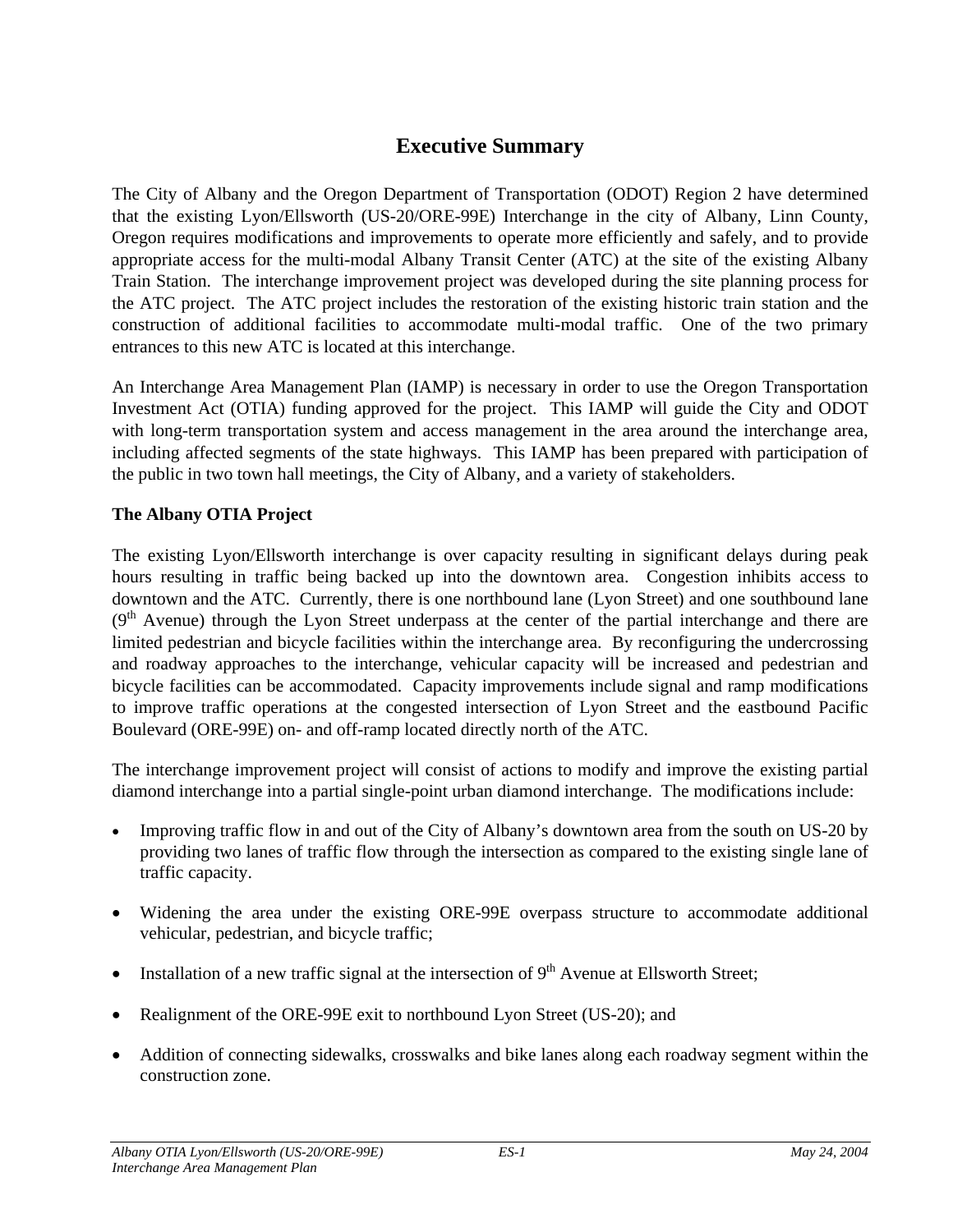#### **Access Management**

The goal of this IAMP is to develop a set of short, medium, and long-term access management actions that meet Oregon Highway Plan (OHP) requirements and the access spacing standards in Oregon Administrative Rule (OAR) 734-051. Considering the need to maintain reasonable access to existing properties while addressing safety priorities, the access management strategy and actions presented in this plan are intended to improve highway conditions by moving towards meeting the appropriate access management standards. The short-term strategy would be implemented with the US-20/ORE-99E interchange Improvement Project. Medium- and long-term actions are recommended as land use changes and redevelopment occurs or in concurrence with future roadway improvement projects.

Within the study area, US-20 and ORE-99E have posted speeds of 25 mph, 35 mph and 45 mph. The OAR 734-051 and the OHP identify access spacing standards of 450 feet (25 mph), 600 feet (35 mph), and 750 feet (45 mph). Approach road spacing is worse than this condition throughout the planning area because the established urban roadway network is built on a grid system with spacing between blocks of less than 300 feet, and the number of existing approach roads to private properties throughout the Lyon/Ellsworth planning area reduces the spacing further. Spacing between approach roads varies from approximately 40 feet to 180 feet, with an average spacing of approximately 80 feet. It is not feasible to bring all the approaches into conformance with the 450-, 600-, and 750-foot spacing standards.

#### **Short-Term Access Management Strategy and Actions**

The short-term access management strategy protects traffic operations and safety within the IAMP area that includes operation of the signalized intersections. Short-term access management actions for individual approaches will result in permits for approach roads that do not already have permits and in changes that will limit the direction of travel on Lyon Street south of  $9<sup>th</sup>$  Street to southbound travel only.

Other work will result in changes to approach roads within the IAMP planning area in the short-term. The  $12<sup>th</sup>$  Avenue traffic signal project will result in turn restrictions at two approach roads, and the ATC project will close existing approach roads to the site and permit other ones that are consistent with site redevelopment.

#### **Medium-term and Long-term Access Actions**

Throughout the IAMP planning area, medium-term and long-term actions consist of the following:

- Permitting approach roads;
- Encourage redevelopment opportunities that consolidate access points on US-20 and ORE-99E;
- Encourage sharing of access points between adjacent properties;
- Offset approach roads at proper distances to minimize the number of conflict points between through traffic and the traffic using the approach roads;
- Provide driveway access via local roads where possible;
- Enforce access management spacing standards to extent possible;
- Minimize driveway widths;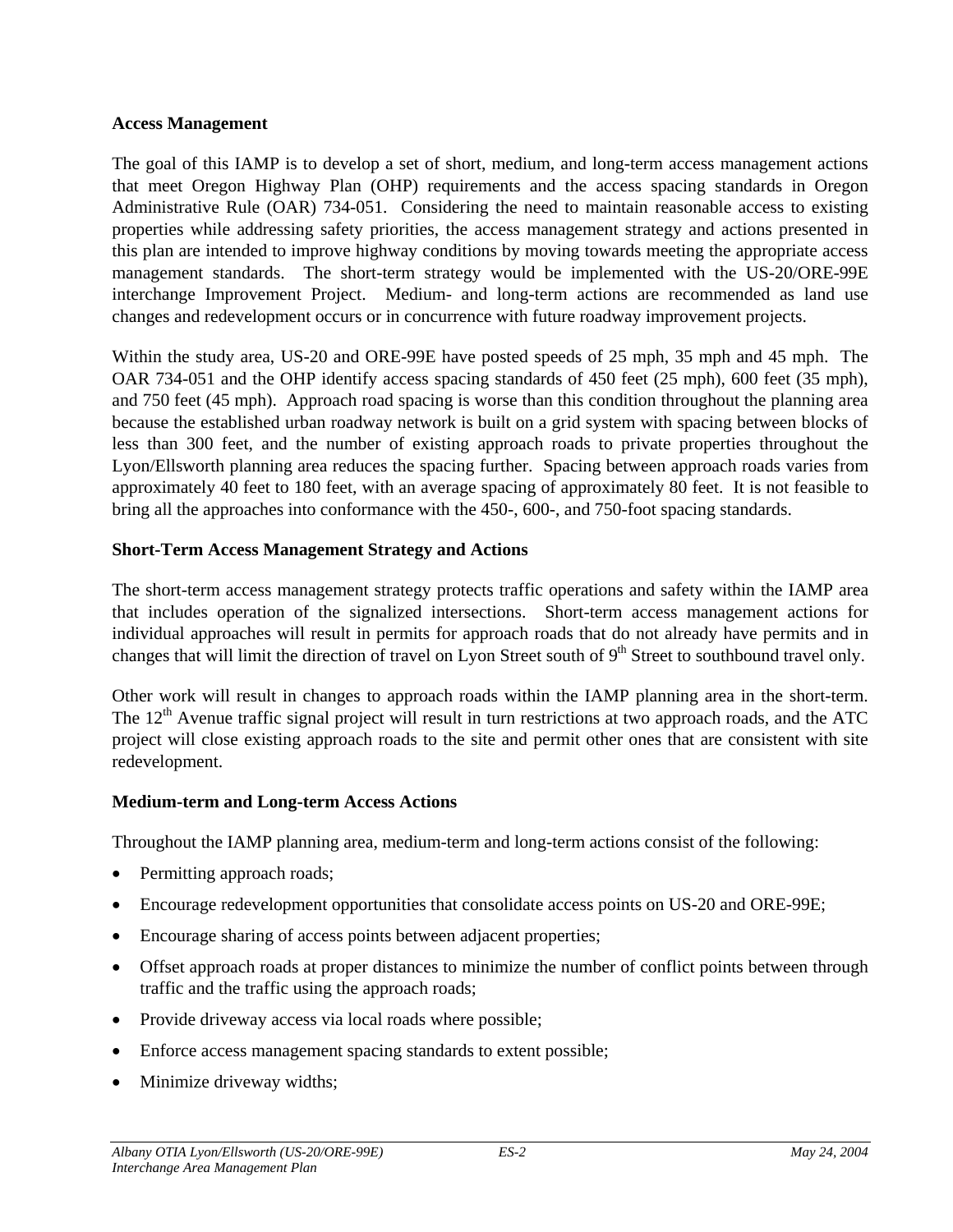- For higher volume developments, provide controlled access service drives to prevent spill-over of vehicle queues onto the adjoining roadways;
- Restrict turning movements and the direction of use of approach roads to improve traffic safety;

Medium-term and long-term actions will be evaluated based upon future changes of use or redevelopment of property, or if a safety issue occurs.

#### **Interchange Access Management Plan Analysis**

An evaluation of existing and future transportation operations within the OTIA project construction was completed as part of the IAMP. A "no-build" alternative and a "build" alternative were evaluated. The "build" alternative includes the Albany OTIA project improvements. The traffic analysis showed that the current traffic congestion on US-20 caused by the  $Lyon/9<sup>th</sup>$  Street intersection will be substantially worse in the future without significant changes. Current traffic conditions substantially exceed the acceptable mobility standard established in the Oregon Highway Design Manual. The 2023 scenario "build" analysis adds the three new traffic signals to the interchange area that are part of the OTIA project: the intersection of Ellsworth Street and 9th Avenue, the realigned ORE-99E westbound off-ramp T-intersection with Lyon Street, and the intersection of  $12<sup>th</sup>$  Avenue with ORE-99E. The "build" analysis shows that the Lyon/9<sup>th</sup> Street intersection only slightly exceeds the applicable standard in 2023.

Traffic safety is a substantial concern because crashes are often related to approach road conditions. The history of vehicle crashes was reviewed to determine if approach roads were a significant cause of traffic safety problems. For the three-year period from 2000 through 2002, 64 crashes were reported in the planning area. The highest number of crashes (13) at a single location occurred at the intersection of Pacific Boulevard (ORE-99E) and Ellsworth Avenue, but four other locations were identified as problematic: Pacific Boulevard between Hill Street and northbound Lyon Street (US-20) exit, Ellsworth Street at ORE-99E, Ellsworth Street at 9<sup>th</sup> Avenue, and southbound US-20. This analysis did not identify that closing any approach road would substantially improve traffic safety.

Travel needs for pedestrians, bicyclists, and transit were evaluated. The proposed improvements for these modes of travel were evaluated to determine if access issues would adversely affect them. Land use, cultural and natural resource conditions also were evaluated to determine if access conditions in the area would have adverse impacts. The actions proposed by this plan do not result in such impacts.

#### **Implementation**

The following are the steps that need to occur in order to implement the Albany OTIA Lyon/Ellsworth (US-20/ORE-99E) IAMP:

- As specified in the OTIA project conditions of approval, the City of Albany will adopt the IAMP as part of a legally binding, enforceable IGA between the City of Albany and ODOT.
- The IGA will include a provision that the City of Albany will coordinate with ODOT in evaluating land use actions that would affect the function of the US-20/ORE-99E interchange.
- The City of Albany will adopt the OTIA Lyon/Ellsworth (US-20/ORE-99E) IAMP by reference into the next update of the city's transportation system plan.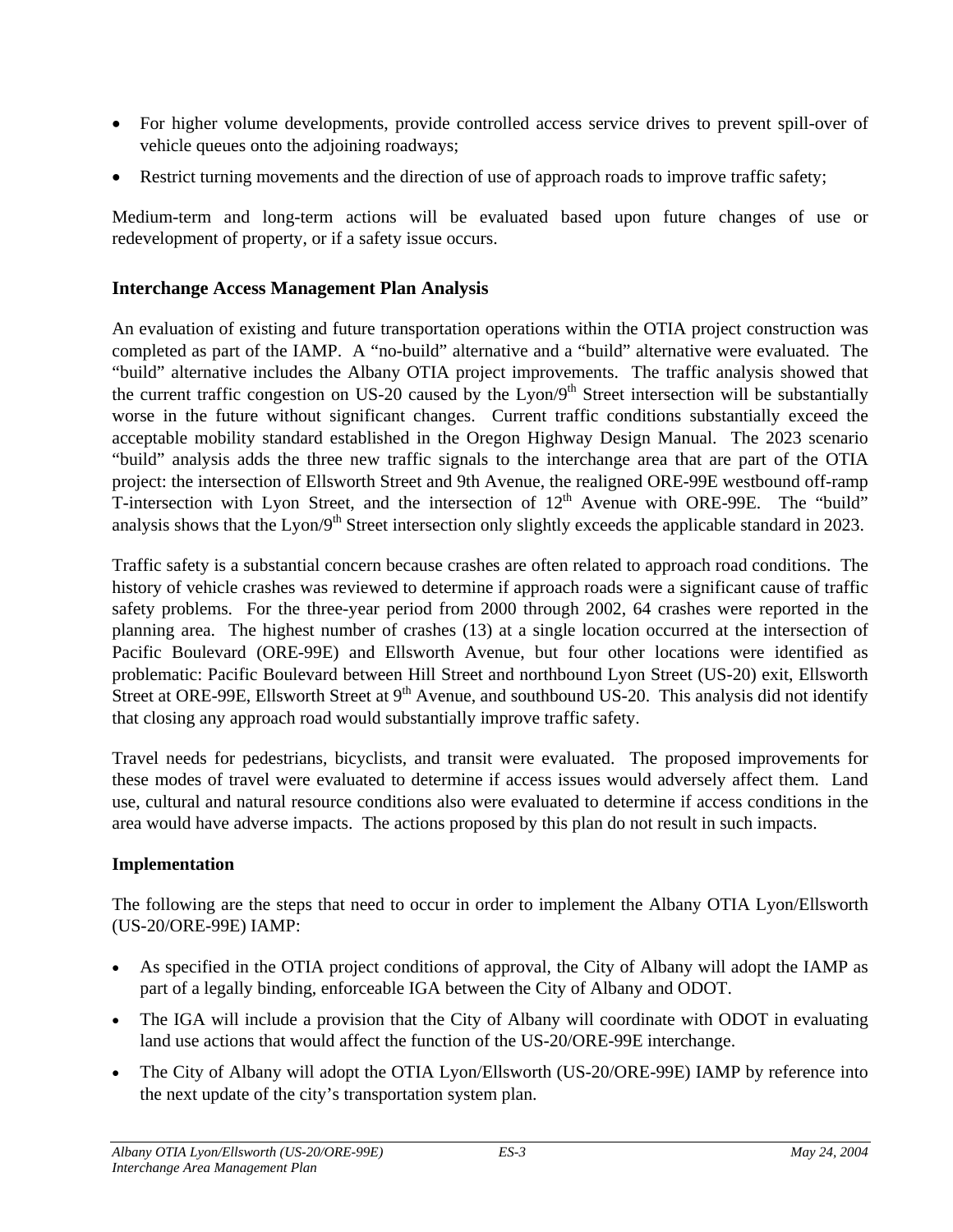# <span id="page-7-0"></span>**1.0 INTRODUCTION**

The City of Albany and the Oregon Department of Transportation (ODOT) Region 2 have determined that the existing Lyon/Ellsworth (US-20/ORE-99E) Interchange in the city of Albany, Linn County, Oregon requires modifications and improvements to operate more efficiently and safely, and to provide appropriate access for the multi-modal Albany Transit Center (ATC) at the site of the existing Albany Train Station. The first phase of construction of the ATC is scheduled to begin in the summer of 2004.

ODOT Region 2 identified the Lyon/Ellsworth (US-20/ORE-99E) Interchange Improvement Project as a priority construction project eligible for Oregon Transportation Investment Act (OTIA) funding. The Oregon Transportation Commission (OTC) approved the OTIA funding for this interchange modernization project. Pursuant to direction of the OTC, an interchange area management plan (IAMP) is required for this interchange project. This IAMP will assist the City and ODOT with the long-term transportation system management in the area around the interchange including affected segments of the state highways. The Albany OTIA Lyon/Ellsworth (US-20/ORE-99E) IAMP will comply with the OTIA project conditions of approval.

The OTIA project conditions of OTC approval are:

- ODOT shall develop an IAMP following the provisions of Oregon Administrative Rule (OAR) 734- 051-0010 et seq. for the project to be consistent with the 1999 Oregon Highway Plan (OHP).
- The City of Albany (the City) shall adopt the IAMP as part of an intergovernmental agreement (IGA) with ODOT (Section 8.0, Implementation of the IAMP describes the contents of the IGA).
- The IAMP will provide for the protection of safe and efficient operation of the interchange between connecting roadways and will minimize the need for major improvements to existing interchanges.

# **1.1 IAMP Planning Area**

The interchange improvement project is located at the partial interchange of US-20/ORE-99E directly north of the planned ATC (multi-modal center) at the Albany Train Station in the City of Albany (see Figure 1. Vicinity Map and IAMP Planning Area).

The IAMP planning area is generally bounded by 6th Avenue between Ferry and Baker Streets, Baker Street between 6th and 8th Avenues, 8th Avenue between Baker and Jackson Streets, the Union Pacific Railroad (UPRR) mainline between Jackson and Hill Streets, Hill Street between 6th and 11th Avenues, 11th Avenue and the south edge of the UPRR property between Hill Street and 12th Avenue,  $12<sup>th</sup>$ Avenue between the south edge of the UPRR property and Ferry Street, and Ferry Street between 6th and 12th Avenues. Figure 2, IAMP Planning Area Map shows the planning area.

# **1.2 Public and Agency Participation**

This IAMP has been prepared with participation of the City of Albany and with input from a variety of stakeholders and the general public. Contacts were made with stakeholders interested in or concerned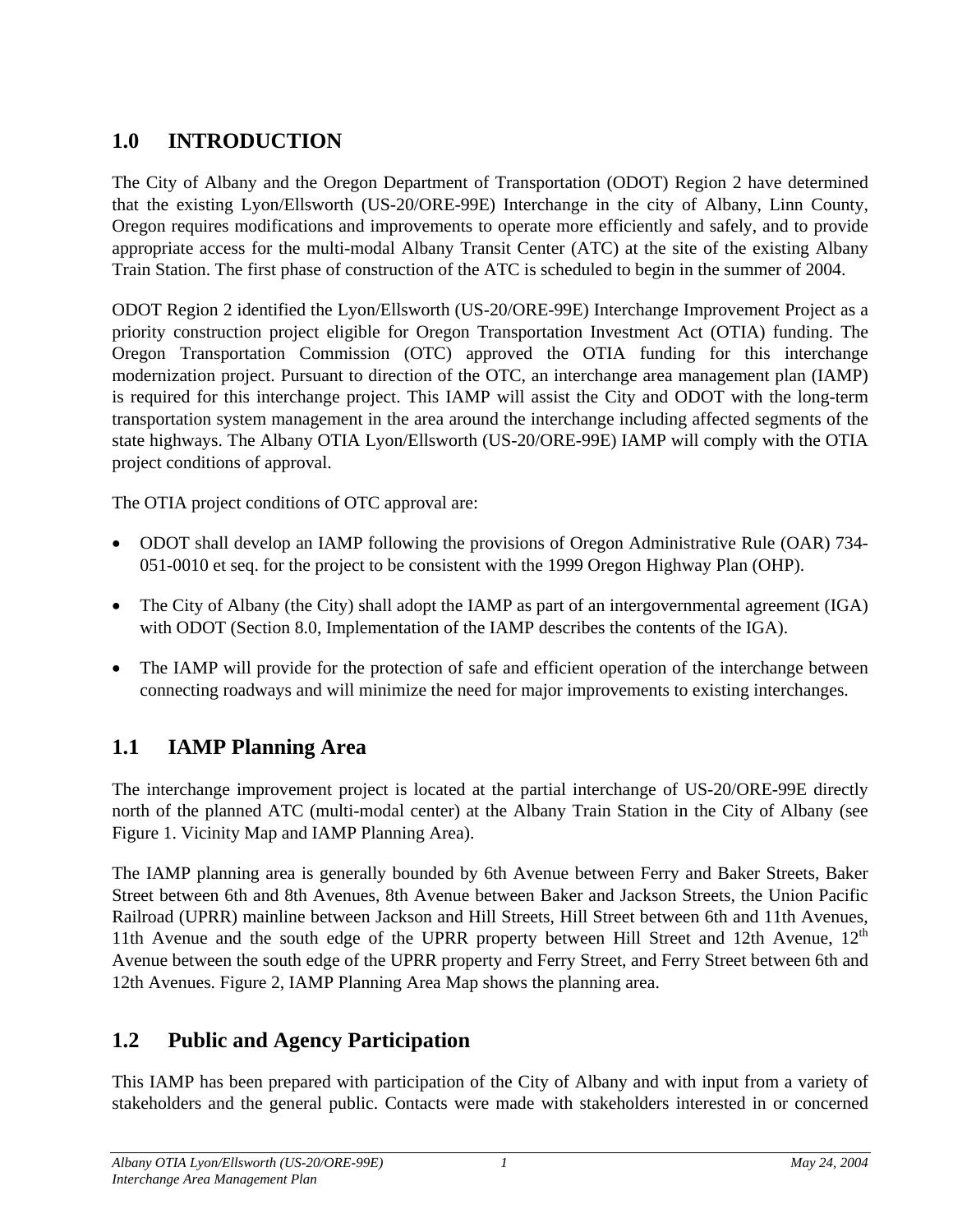<span id="page-8-0"></span>about the proposed interchange modifications and possible effects on existing land uses, access, and the local road system. In addition, a Town Hall meeting providing information on the interchange project and the IAMP was held in the City Council Chambers at City Hall on March 18, 2004. A display advertisement appeared in the Albany Democrat-Herald on March 14, and an article about the project and Town Hall meeting appeared in this newspaper on March 18. All owners of property adjacent to the interchange improvements also were notified of the meeting by telephone. Appendix A contains the display advertisement for the town hall meeting, the Albany Democrat-Herald article about the meeting, and the meeting comment sheet. Approximately 40 people attended the Town Hall meeting.

The Albany City Council reviewed the Draft IAMP at its April 26, 2004 meeting. The council decided that an additional public meeting should be held to allow property owners the opportunity to understand the effect of the plan on their property. Mailed notice of the meeting was provided by the City of Albany to the property owners within the IAMP planning area. The meeting was held May 13, 2004 at the Albany City Council Chambers. Approximately twelve people attended. Appendix A includes the notice mailed to property owners.<sup>[1](#page-8-1)</sup>

#### **2.0 PROJECT DESCRIPTION, PURPOSE, AND GOALS AND OBJECTIVES**

## **2.1 Project Description**

The interchange improvement project will consist of actions to modify and improve the existing partial diamond interchange into a partial single-point urban diamond interchange (see Figure 3). The modifications include:

- Provision of two travel lanes for each interchange approach that experiences the most severe traffic;
- Widening the area under the existing ORE-99E overpass structure to accommodate additional vehicular, pedestrian, and bicycle traffic;
- Installation of a new traffic signal at the intersection of  $9<sup>th</sup>$  Avenue at Ellsworth Street;
- Realignment of the ORE-99E exit to northbound Lyon Street (US-20); and
- Addition of pedestrian and bicycle facilities along each roadway segment within the construction zone.

The interchange improvement project was developed during the site planning process for the ATC project. The ATC project includes the restoration of the existing historic train station and the construction of additional facilities to accommodate multi-modal traffic. One of the two primary entrances to this new ATC is located at this interchange. Construction of the first phase of the ATC will commence in the summer of 2004.

-

<span id="page-8-1"></span><sup>&</sup>lt;sup>1</sup> The attachments referenced in the notice are Figures  $4A$ ,  $4B$  and Appendix B of this report.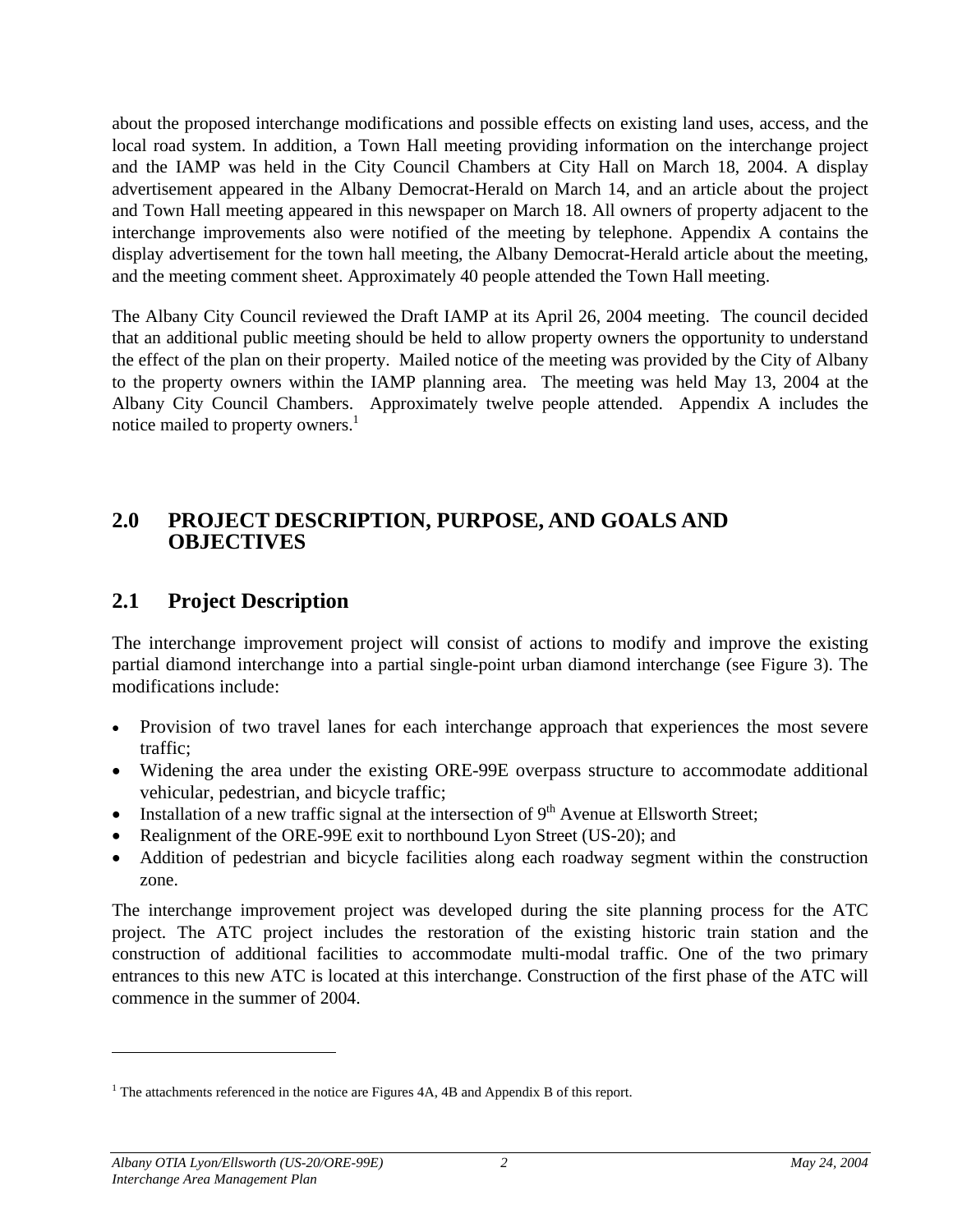<span id="page-9-0"></span>In conjunction with the development of the ATC, ODOT has identified OTIA funding to upgrade transportation facilities in the vicinity of the signalized intersection of Lyon Street and the eastbound Pacific Boulevard (ORE-99E) off- and on-ramps located directly north of the ATC. This intersection handles traffic movements through the existing partial interchange of ORE-99E and US-20. Traffic operations at the intersection are currently failing in the PM peak hour, creating significant delays for drivers leaving the City of Albany's downtown area on US-20 via Ellsworth Street. This project proposes to improve traffic operations by reconfiguring the existing intersection into a single-point intersection. In addition to the single-point intersection, additional improvements will be implemented within the planning area to improve vehicular, bicycle and pedestrian access to the ATC.

In contrast to the existing intersection of Lyon Street and the eastbound ORE-99E off- and on-ramps, the proposed improvements would:

- Improve traffic flow in and out of the City of Albany's downtown area from the south on US-20 by providing two lanes of traffic flow through the intersection as compared to the existing single lane of traffic capacity.
- Provide increased traffic capacity between ORE-99E and US-20 while maintaining the existing ORE-99E overpass.
- Improve access to the ATC by providing direct access to the ATC at the single-point intersection.
- Improve pedestrian and bicycle access to the ATC by providing connecting sidewalks, crosswalks and bike lanes.

# **2.2 Alternatives Considered**

In addition to the recommended interchange area improvements, another alternative concept for improving operations through the Lyon/Ellsworth interchange was developed and considered during the ATC planning process in 2000-2001. This alternative would have altered the configuration and traffic circulation within the interchange area to provide a signalized access to ORE-99E and the ATC. Under this alternative Ellsworth south of  $9<sup>th</sup>$  Avenue would have been converted to one-way southbound with a new signalized intersection at ORE-99E, the segment of Lyon Street south of  $9<sup>th</sup>$  Avenue would have been converted to one-way northbound, and the length of the eastbound ORE-99E off-ramp would have reduced to accommodate the signalized intersection at Ellsworth. This alternative was rejected because:

- it was not compatible with the recommended ATC site plan;
- the signal at ORE-99E/Ellsworth Street was considered to be safety concern due to the relatively steep grade and vertical curvature that would not have provided adequate sight distance and stopping distance for drivers on ORE-99E westbound approaching Ellsworth Street; and
- the signal at ORE-99E/Ellsworth Street would have substantially reduced the operating capacity of ORE-99E.

During the development of the interchange improvement project, ODOT and the City of Albany considered alternative design options under the concept advanced to preliminary engineering. In addition to the recommended design configuration, two other design options were developed for the segment of Ellsworth between 8<sup>th</sup> and 9<sup>th</sup> avenues: no action, and widening Ellsworth Street on both sides without removing parking to accommodate an additional vehicle travel lane and striped bicycle lane.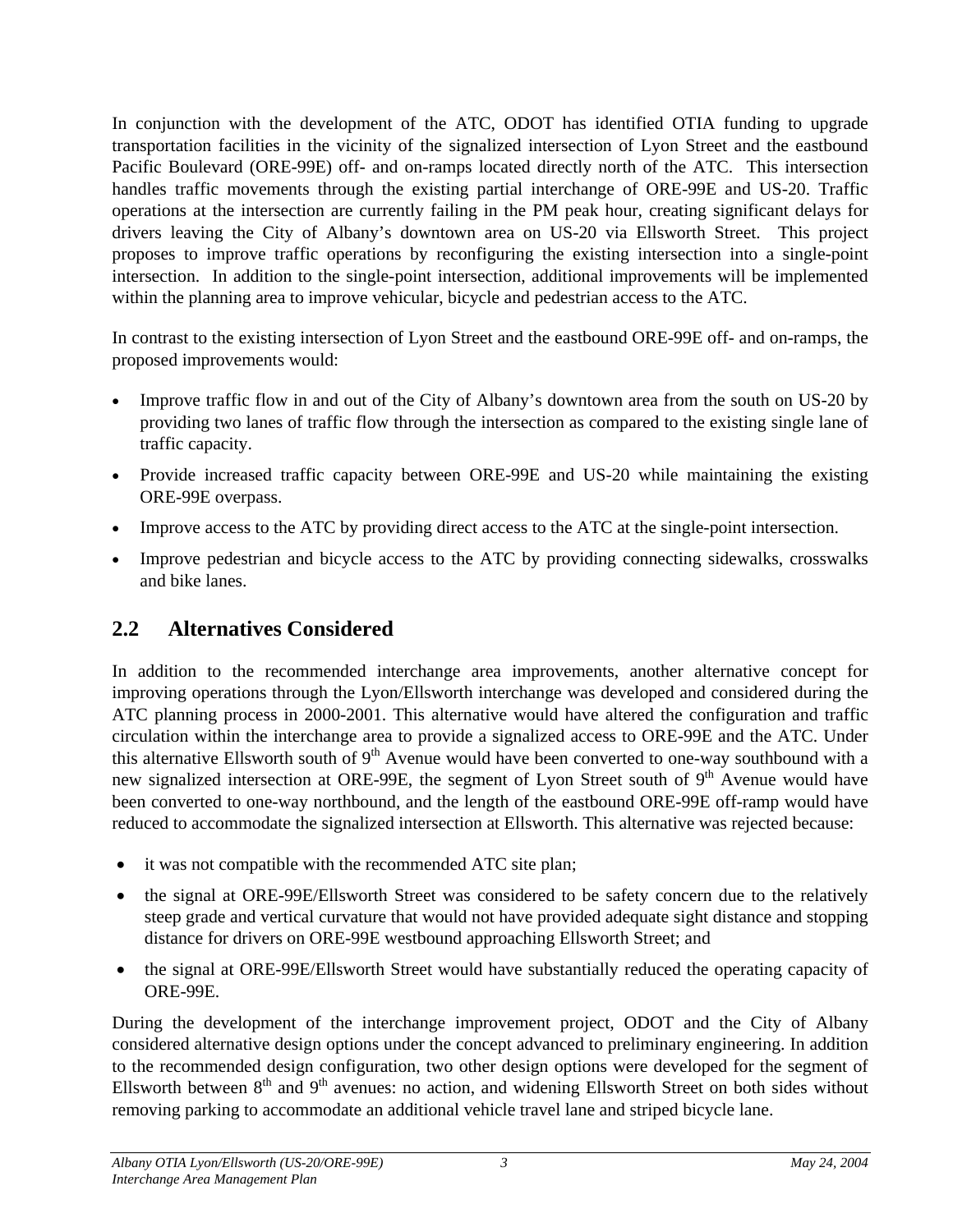<span id="page-10-0"></span>The no action option consisted of no improvements to the existing US-20/ORE-99E intersection or the highway approaches. Ellsworth Street would remain two lanes with no signal. This option was not advanced because it would not address the existing and future operations problems and safety improvement needs on Ellsworth Street at 9<sup>th</sup> Avenue.

A second option would have provided an additional third lane on Ellsworth Street between  $8<sup>th</sup>$  and  $9<sup>th</sup>$ Avenues, a striped bike lane on Ellsworth Street, and a traffic signal at the Ellsworth Street/9<sup>th</sup> Avenue intersection. In order to retain on-street parking on the east and west sides of Ellsworth Street, this option would have required elimination of planter strips and narrowing the sidewalks on both sides of Ellsworth Street. This option was not advanced primarily because there are parking spaces for the disabled on the west side of Ellsworth Street. The church requires a wide sidewalk adjacent to this on-street parking to provide an adequate loading and access area for people with disabilities who attend or visit the church.

In addition to the recommended westbound ORE-99E to northbound Lyon Street (US-20) ramp configuration, another option to maintain a free-flow (not signal-controlled), right-turn movement was considered. This option was not carried forward because it would have required displacement of on-street parking on the east side of Lyon Street to accommodate an additional travel lane north of 8<sup>th</sup> Avenue.

# **2.3 Purpose of IAMP**

An IAMP is required as a condition of approval to use the Oregon Transportation Investment Act funds for the proposed Lyon/Ellsworth interchange improvement project authorized by the Oregon Transportation Commission. The IAMP must be adopted by the City of Albany before the funding can be used to construct the interchange improvements. The IAMP must be developed in accordance with the Oregon Highway Plan Policy 3C, Oregon Administrative Rule 734-051, and the Oregon Transportation Investment Act (OTIA) conditions for interchanges adopted by the Oregon Transportation Commission (OTC) on January 6, 2002.

The IAMP focuses on existing and future land use and transportation conditions, and access management in the interchange area. The IAMP will need to be adopted by the City of Albany before funding will be released for the Lyon/Ellsworth interchange reconstruction project.

# **2.4 IAMP Goals and Objectives**

The goal of this IAMP is to develop a set of short, medium, and long-term access management actions that meet OHP requirements and the access spacing standards in Oregon Administrative Rule (OAR) 734-051. The objectives of this IAMP are defined by OAR 734-051. As described in the Plan and Policy Review section (Section 4.0, below), this IAMP addresses OAR 734-051:

The objectives of the IAMP are to:

- Protect the function of the interchange as specified in the OHP and City of Albany TSP.
- Protect the safe and efficient operation of the interchange between connecting roadways and to minimize the need for major improvements existing interchanges.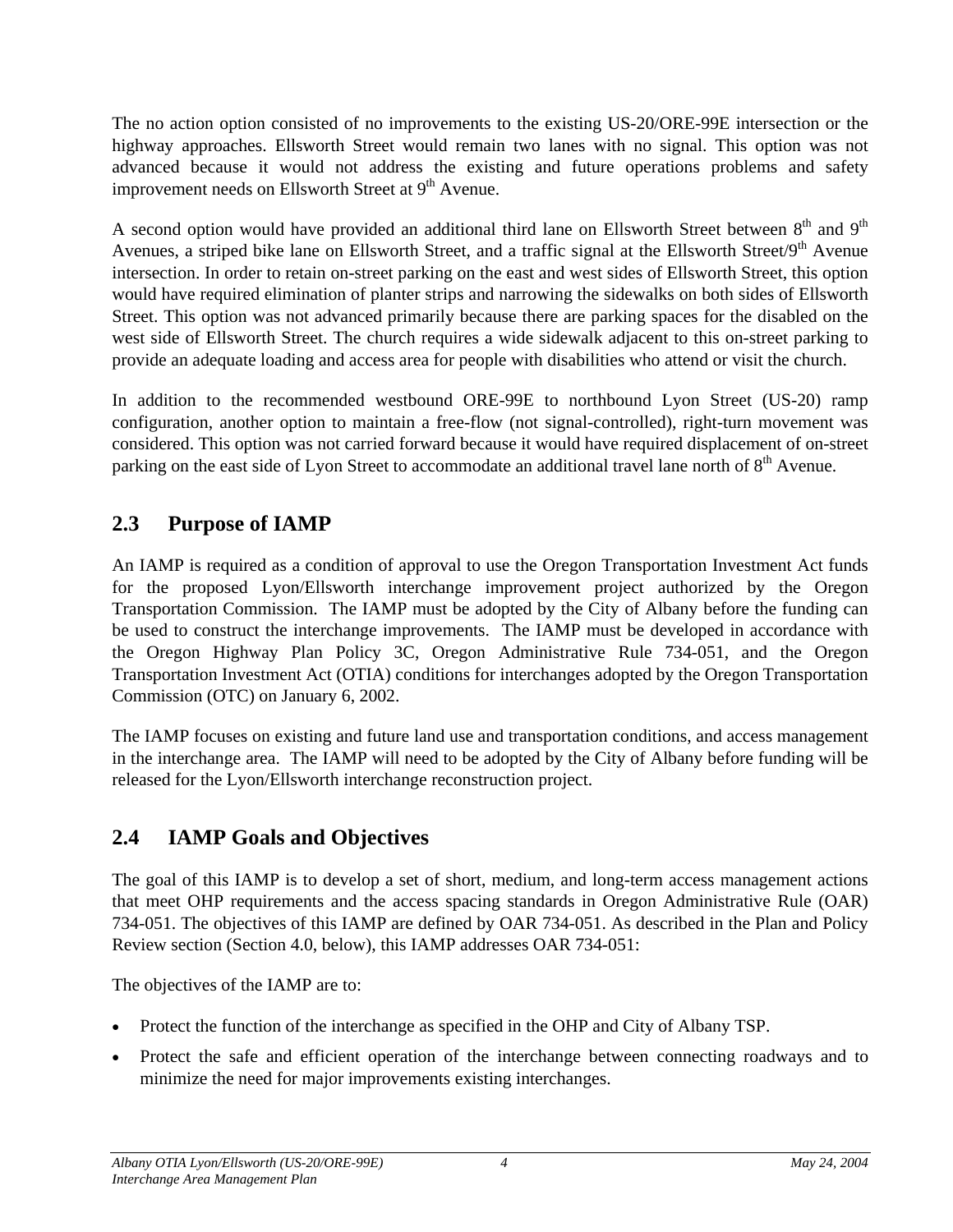- <span id="page-11-0"></span>• Provide safe and efficient operations on US-20 and ORE-99E as specified in the OHP and City of Albany TSP.
- Enhance pedestrian and bicycle facilities in the planning area.
- Ensure ODOT is involved in future land use decisions that could affect the function of the interchange.

# **2.5 Interchange Function**

Traffic volumes at the existing Lyon/Ellsworth interchange exceeds the capacity of the intersection, resulting in significant delays during peak hours and traffic queues that back up into the downtown area. Congestion inhibits access to downtown and the ATC. Currently, there is one northbound lane (Lyon Street) and one southbound lane  $(9<sup>th</sup>$  Avenue) through the Lyon Street underpass at the center of the partial interchange. Pedestrian and bicycle facilities are limited within the interchange area. By reconfiguring the undercrossing and roadway approaches to the interchange, vehicular capacity will be increased and pedestrian and bicycle facilities can be accommodated. Capacity improvements include signal and ramp modifications to improve traffic operations at the congested intersection of Lyon Street and the eastbound Pacific Boulevard (ORE-99E) on- and off-ramp located directly north of the ATC.

The signalized intersection of Lyon Street and the northbound Pacific Boulevard (ORE-99E) off- and onramps handles the predominant traffic movements through the partial interchange with the Albany/Corvallis Highway (US-20). The signal is fully actuated (capable of varying its timing to meet demand) with three phases. The first phase is pedestrian-actuated by a manual button and the pedestrian signal is skipped when the button is not pushed. Due to the very low volume of pedestrians who currently cross at this intersection, the pedestrian phase was not used to determine the intersection level-of-service (LOS) and lane group capacities. The second signal phase serves the southbound to eastbound left turn from  $9<sup>th</sup>$  Avenue to the one-lane Pacific Boulevard (ORE-99E) on-ramp, and the southbound to westbound right-turn that serves vehicles entering the Albany Train Station. The third and final phase serves the eastbound Pacific Boulevard off-ramp including the left-turn movement to Lyon Street northbound and the eastbound through movement to the ORE-99E on-ramp. The southbound to eastbound left-turn from 9<sup>th</sup> Avenue entering eastbound ORE-99E has the highest volume of all turning movements during the PM peak hour. The southbound to eastbound left-turn also receives the maximum green time allowed in the signal timing plan located directly north of the train station.

# **3.0 ACCESS MANAGEMENT**

Access management is the careful planning of the location, design, and operation of driveways, median openings, interchanges and street connections. The goal of this IAMP is to develop a set of short, medium, and long-term access management actions that meet OHP requirements and the access spacing standards in Oregon Administrative Rule (OAR) 734-051. However, if these requirements and standards cannot be met, the plan must demonstrate that the short, medium, and long-term actions will move access conditions toward the applicable standards. This section identifies the short-term access management strategy, other short-term access management actions expected to be concurrent with the OTIA interchange construction project, and medium- and long-term access management actions that would be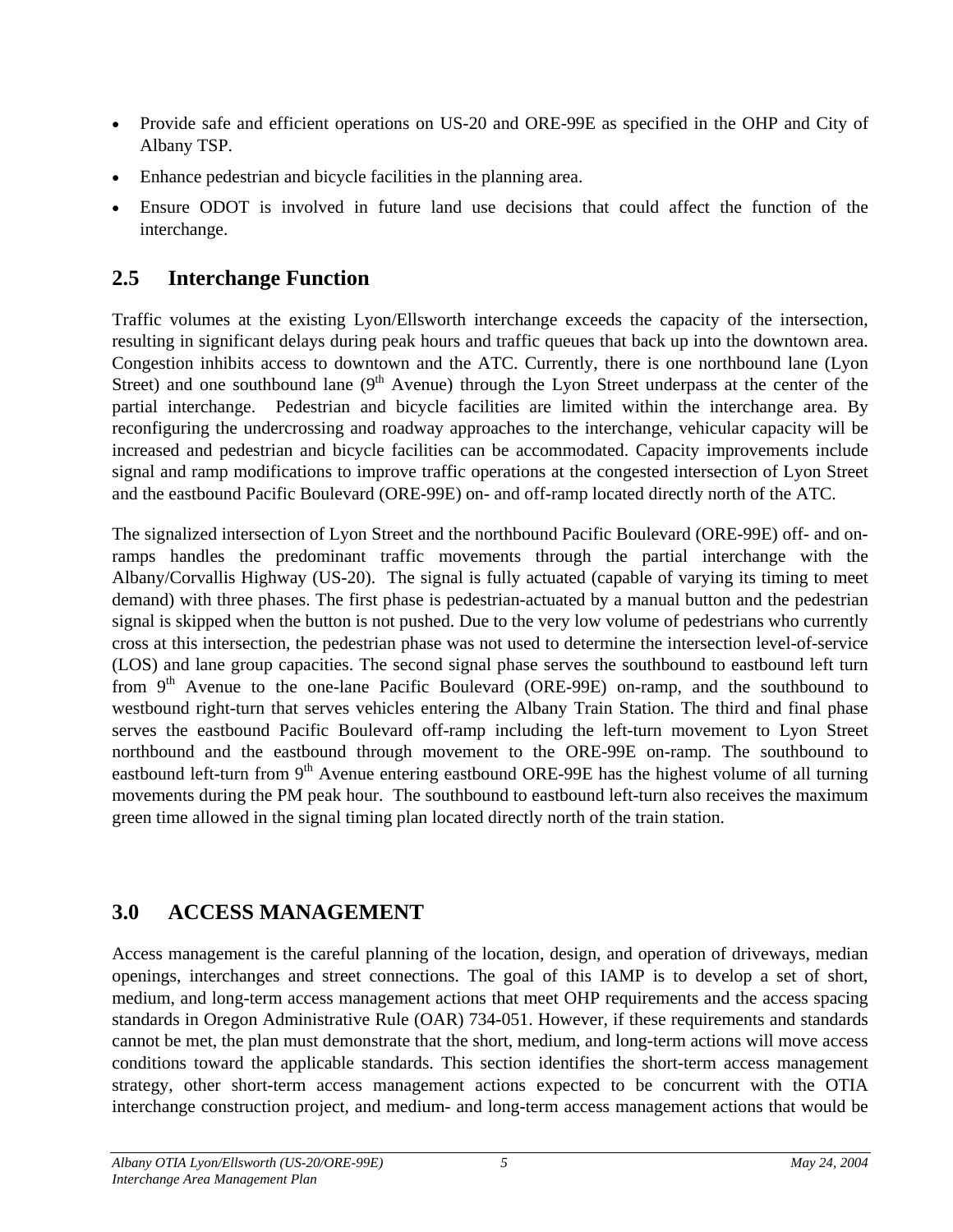<span id="page-12-0"></span>implemented under one or more of the conditions associated with the IAMP goal stated above. The recommended actions are divided into short-term, medium-term, and long-term actions. The short-term strategy would be implemented with the US-20/ORE-99E Interchange Improvement Project. Mediumand long-term actions are recommended as changes in land use or property redevelopment occurs, in concurrence with future roadway improvement projects, or in order to address transportation safety issues. References to individual approaches correspond to the inventory of existing and known proposed (i.e., committed) public and private approaches distinguished by identification (ID) numbers shown on the highway approach inventory maps of the west and east sides of the IAMP planning area (Figures 4a and 4b). The Approach Inventory, Appendix B, provides detailed descriptive information for each approach shown on the approach inventory maps. The Approach Inventory also details the short-, medium- and long-term actions called for in this plan as they are expected to apply to individual approach roads.

The short-term strategy and actions in the IAMP are based on the existing land use for each parcel. When a change-of-use occurs, an application for an approach road will be required if access is proposed from the state highway system. At that time, any existing approach road, and any new proposed approach road will be evaluated. The IAMP will guide ODOT when completing a change-of-use assessment.

For the highway segments within the IAMP planning area, ODOT owns and has jurisdiction over the ORE-99E right-of-way, and uses city street rights-of-way (Ellsworth Street, Lyon Street, and 9<sup>th</sup> Avenue between Ellsworth and Lyon streets) for US-20 through intergovernmental agreement. Access to the highways is not limited except by ODOT's approach road permit authority. OAR 734-051 and the OHP contain standards for private driveway and public road approach spacing based on highway classifications and speeds. According to these standards, the applicable access spacing standard is 450 feet where the posted speed is less than or equal to 25 mph. In areas where the posted speed limit is 35 mph, the access spacing standard is 600 feet. Where the posted speed limit is 45 mph, the access spacing standard is 750 feet. These access management spacing standards apply because OAR 734-51-0115  $(1)(c)(C)$  and 734-051-0125  $(1)(c)(C)$  require a highway or interchange construction or modernization project to improve spacing and safety factors by at least moving in the direction of the access management spacing standards, with the goal of meeting or improving compliance with the access management spacing standards. OAR 734-051 and OHP access spacing standards apply to both streets and private property approaches.

The established urban roadway network within the planning area is built on a grid system with spacing between blocks of less than 300 feet. There also are numerous approaches to private properties throughout IAMP planning area. Spacing between approaches varies from approximately 40 feet to 180 feet, with an average spacing of approximately 80 feet. The spacing of public roads and the manner in which private property has developed make it infeasible for the highways to conform to the 450-, 600-, and 750-foot spacing standards. The approaches within the IAMP planning area are consistent with safety factors in OAR 734-051-0080(9).

Considering the need to maintain reasonable access to existing development while addressing safety priorities, the access management strategy and actions presented in this section of the IAMP are intended to improve highway conditions by moving towards meeting the appropriate ODOT access management standards. This IAMP moves toward the applicable access management standards by relying upon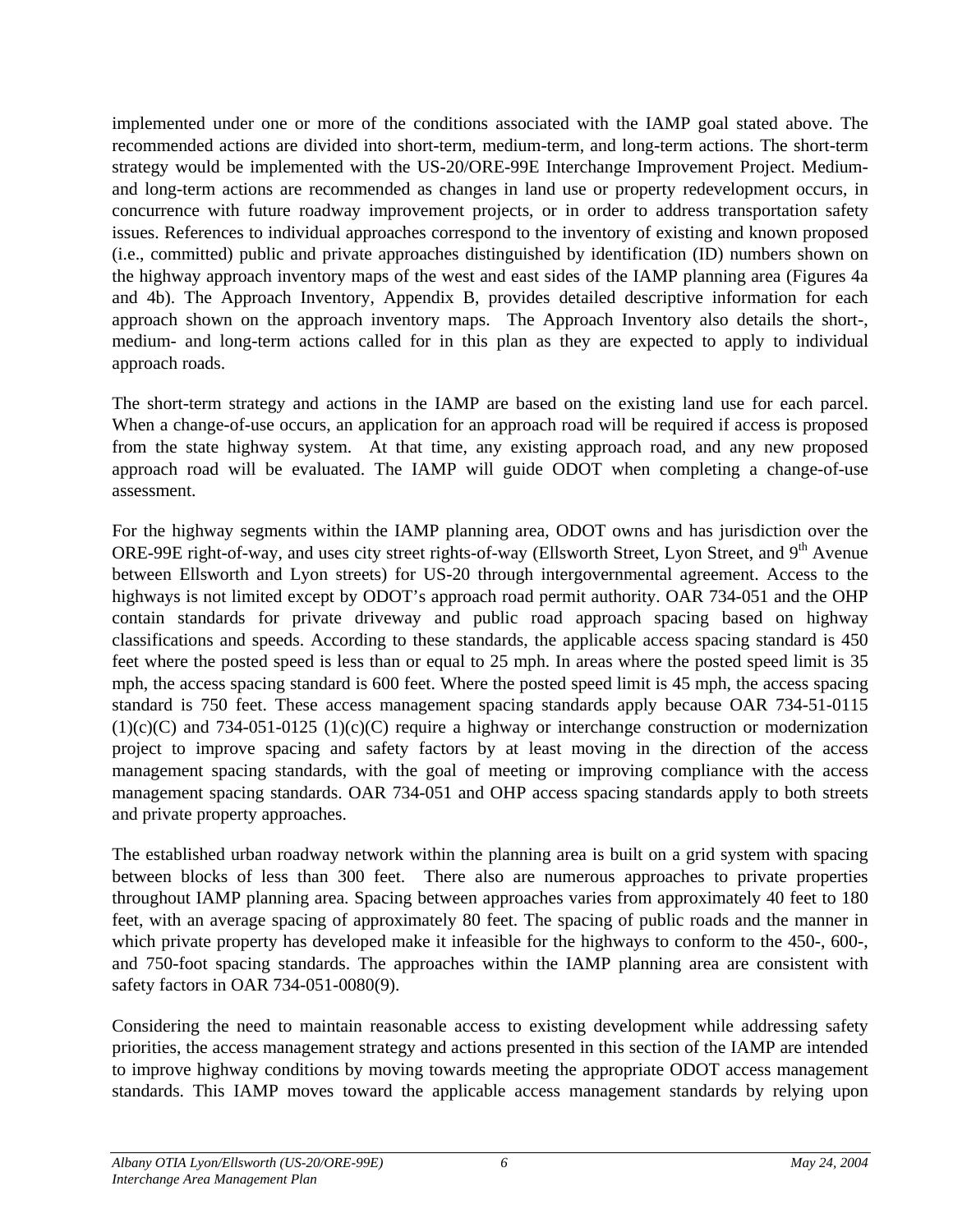<span id="page-13-0"></span>changes that will occur as part of future construction projects, when property is developed, redeveloped, or undergoes a change-of-use, or when traffic safety necessitates a change. Deviation findings will be prepared during the approach permit approval process, if necessary, and will meet the requirements of OAR 734-051-0135 (Deviations from Access Management Spacing Standards). Consistent with OAR 734-051-0135, this IAMP provides the rationale for a deviation that authorizes the approach roads within the IAMP planning area. This IAMP will be used as the deviation findings in the approach permits.

## **3.1 Short-Term Access Management Strategy and Actions**

The short-term access management strategy will be implemented with the Lyon/Ellsworth (US-20/ORE-99E) Interchange Improvement Project. For this project, ODOT's short-term strategy protects traffic operations and safety within the interchange influence area that includes operation of the signalized intersections. Some approaches that do not already have an approach road permit will be provided with one as part of the project. Changes to the road system also will limit the direction of travel on Lyon Street south of  $9<sup>th</sup>$  Street to southbound traffic only. All actions for individual approaches are summarized in Appendix B.

# **3.2 Other Short-term Access Management Actions**

While not funded or implemented under the Lyon/Ellsworth Interchange OTIA project, additional access management actions are expected to occur during the construction phase of the OTIA project. These are:

- Approach #41, serving a commercial business at  $265 \frac{12^{th}}{3}$  Ave. SW: Turn restriction as result of raised median barrier to be constructed along ORE-99E as part of 12th Ave. intersection modifications •
- Approach #44, serving Albany Auto Sales at 235 Pacific Blvd. SW: Turn restriction as result of raised median barrier to be constructed along ORE-99E as part of 12th Ave. intersection modifications
- Approach #39, Albany Transportation Center: Permit approach with 12th Ave. intersection modifications, cancel permits 12439, 27055 and 12510 and close five approaches serving former commercial uses that hold these permits.
- Approaches #42, 43, 45, 46, 48, 52, 53, and 54, Albany Transportation Center: Close approaches.

# **3.3 Medium-term and Long-term Access Actions**

Medium-term to long-range actions are to be implemented as land use changes/redevelopment applications occur, in concurrence with future roadway improvement projects, or as needed to rectify safety problems. General medium-term actions throughout the planning area include:

- Encouraging redevelopment opportunities that consolidate access points on US-20 and ORE-99E.
- Encourage sharing of access points between adjacent properties.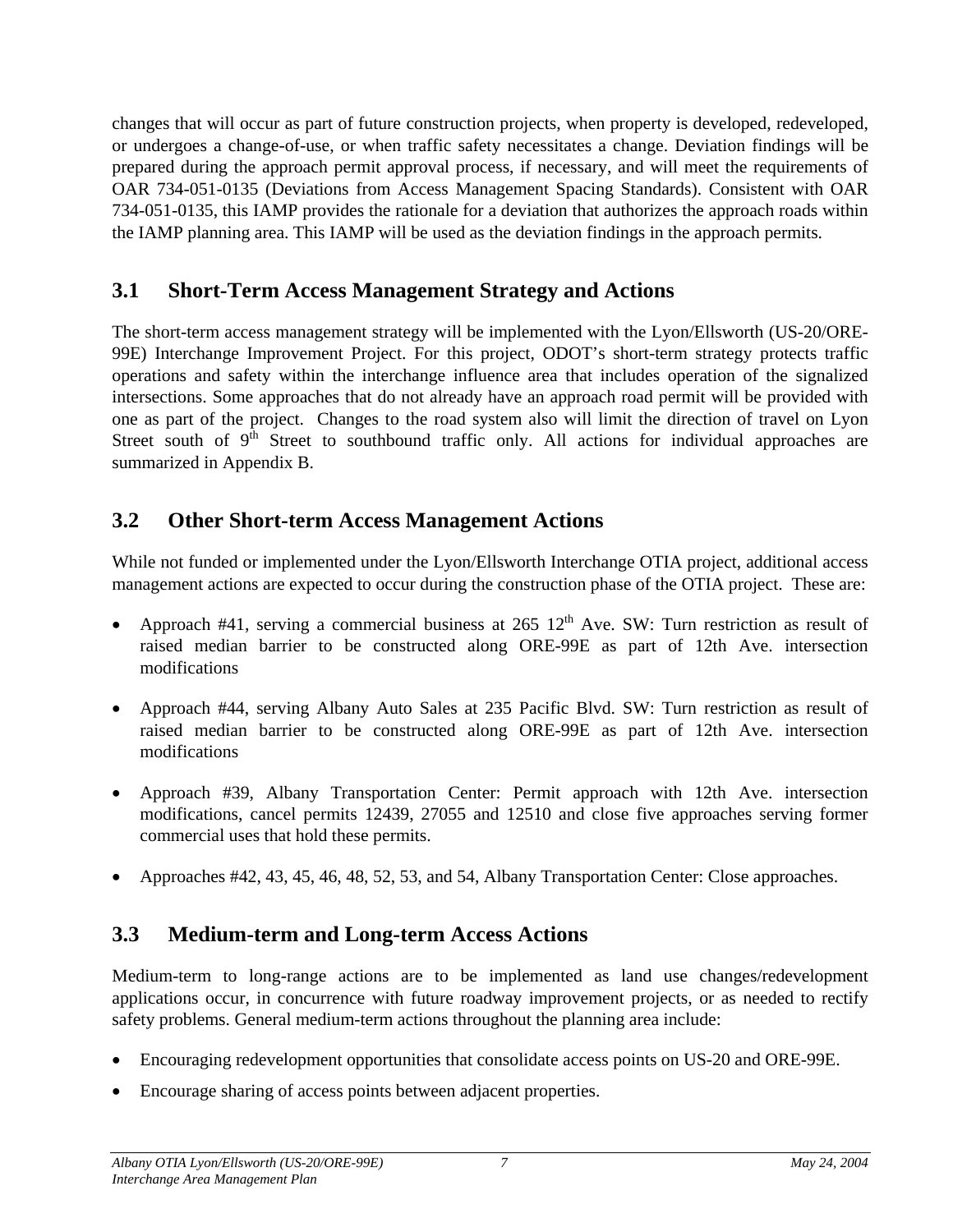- <span id="page-14-0"></span>• Offset driveways at proper distances to minimize the number of conflict points between traffic using the driveways and through-traffic.
- Provide driveway access via local roads where possible.
- Enforce access management spacing standards to extent possible.
- Minimize driveway widths.
- For higher volume developments, provide controlled access service drives to prevent spill-over of vehicle queues onto the adjoining roadways.

The recommended medium-term actions are not applicable for all types of redevelopment but will be considered for implementation as redevelopment occurs.

There are several approach-specific recommendations. The following factors will need to be considered for each approach before a recommended medium- long-term action is carried forward: safety concerns, existing and potential land use and the existing site development including access use and function, parking, and circulation. Also considered is whether or not the property has more than one approach road to the state highway and if the property had available or potential access to a local street. Specific medium-and long-term actions for individual approaches are provided in Appendix B.

## **4.0 PLAN AND POLICY REVIEW**

The purpose of this section is to summarize pertinent information from documents and rules and regulations reviewed for preparation of the IAMP, and to identify how these documents will influence the IAMP. The following items were reviewed:

- Oregon Statewide Planning Goals;
- Oregon Transportation Plan (OTP);
- Oregon Highway Plan (OHP), particularly Policy 3C Interchange Access Management Areas and Policy 3D Access Management Deviations;
- Oregon Administrative Rule (OAR) 734-051-0200 (Interchange Access Management Area Spacing Standards for Approaches);
- Oregon Transportation Investment Act (OTIA) conditions for interchanges adopted by the Oregon Transportation Commission on January 6, 2002;
- City of Albany Transportation System Plan (TSP);
- City of Albany Comprehensive Plan and Zoning Ordinances; and
- Traffic Analysis and Traffic Signal Warrants Technical Memorandums for the ATC.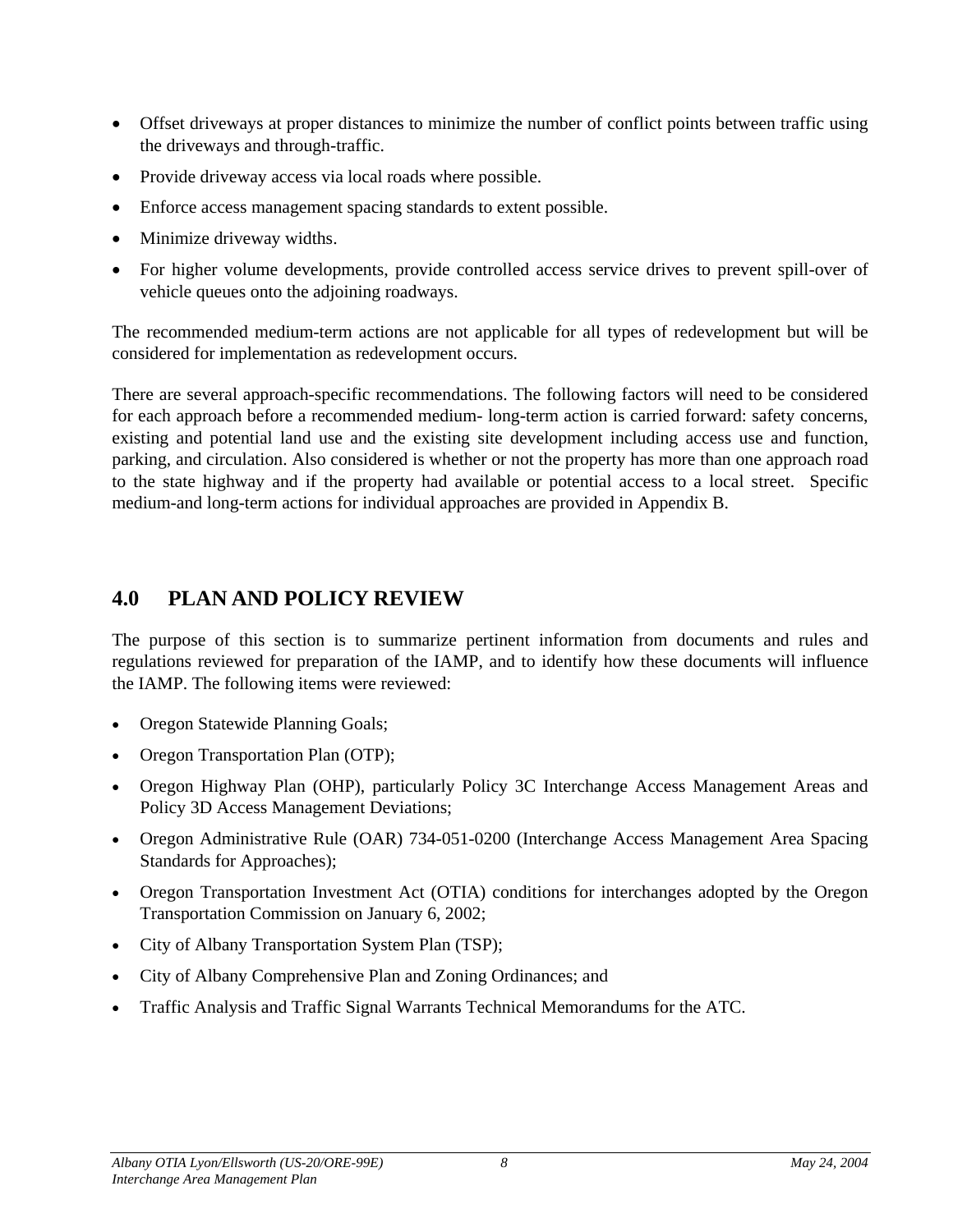# <span id="page-15-0"></span>**4.1 Statewide Planning Goals**

The statewide planning program provides the overarching framework that guides all planning actions in Oregon. Two of the 19 statewide planning goals are relevant to the planning and management of the Albany OTIA Lyon/Ellsworth (US-20/ORE-99E) interchange. These include Goal 2 (Land Use Planning), which outlines the basic procedures of Oregon's statewide planning program including the requirement of local jurisdiction to prepare, and Goal 12 (Transportation), which establishes the goal of a safe, convenient, and economic transportation system.

The adopted City of Albany and Linn County comprehensive plans are consistent with the applicable statewide planning goals. To administer Goal 12, the Department of Land Conservation and Development (DLCD) adopted the Transportation Planning Rule in 1991, which, among other things, requires that jurisdictions prepare a Transportation System Plan (TSP). The proposed project is consistent with the applicable goals and policies outlined in the City of Albany's TSP, including the primary goal of providing "a safe, diversified economical, and efficient transportation system that protects and enhances Albany's economy, environment, neighborhood quality, cultural, and scenic values."

# **4.2 Oregon Transportation Plan**

The Oregon Transportation Plan (OTP) was adopted by the Oregon Transportation Commission (OTC) in 1992. The OTP was intended to meet the requirements of ORS 184.618(1), which requires the development of a state transportation policy and a comprehensive, long-range plan for a multi-modal transportation system that addresses economic efficiency, orderly economic development, safety, and environmental quality (ODOT, 1992). The OTP consists of two elements: the Policy Element defines goals, policies, and actions for the state over the next 40 years; the System Element identifies a coordinated multi-modal transportation system and a network of facilities and services for different modes of transportation that are to be developed over the next 20 years to implement the goals and policies of the OTP.

The proposed modifications to the Albany OTIA Lyon/Ellsworth Interchange Improvement Project and the IAMP prepared in support of this project are consistent with the goals and policies of the OTP, including the general goal of the provision of an efficient, safe, and multi-modal transportation system that provides for connectivity among places and modes of travel. The OTP's Willamette Valley Preferred Transportation System by the Year 2012 map identifies the intercity passenger terminal and Amtrak service for Albany, and the OTIA project and IAMP are compatible with these provisions.

# **4.3 Oregon Highway Plan**

The 1999 Oregon Highway Plan (OHP) establishes policies and investment strategies for Oregon's state highway system over a 20-year period and refines the goals and policies found in the OTP. Policies of the OHP emphasize the efficient management of the highway system to increase safety and to extend highway capacity, partnerships with other agencies and local governments, and the use of new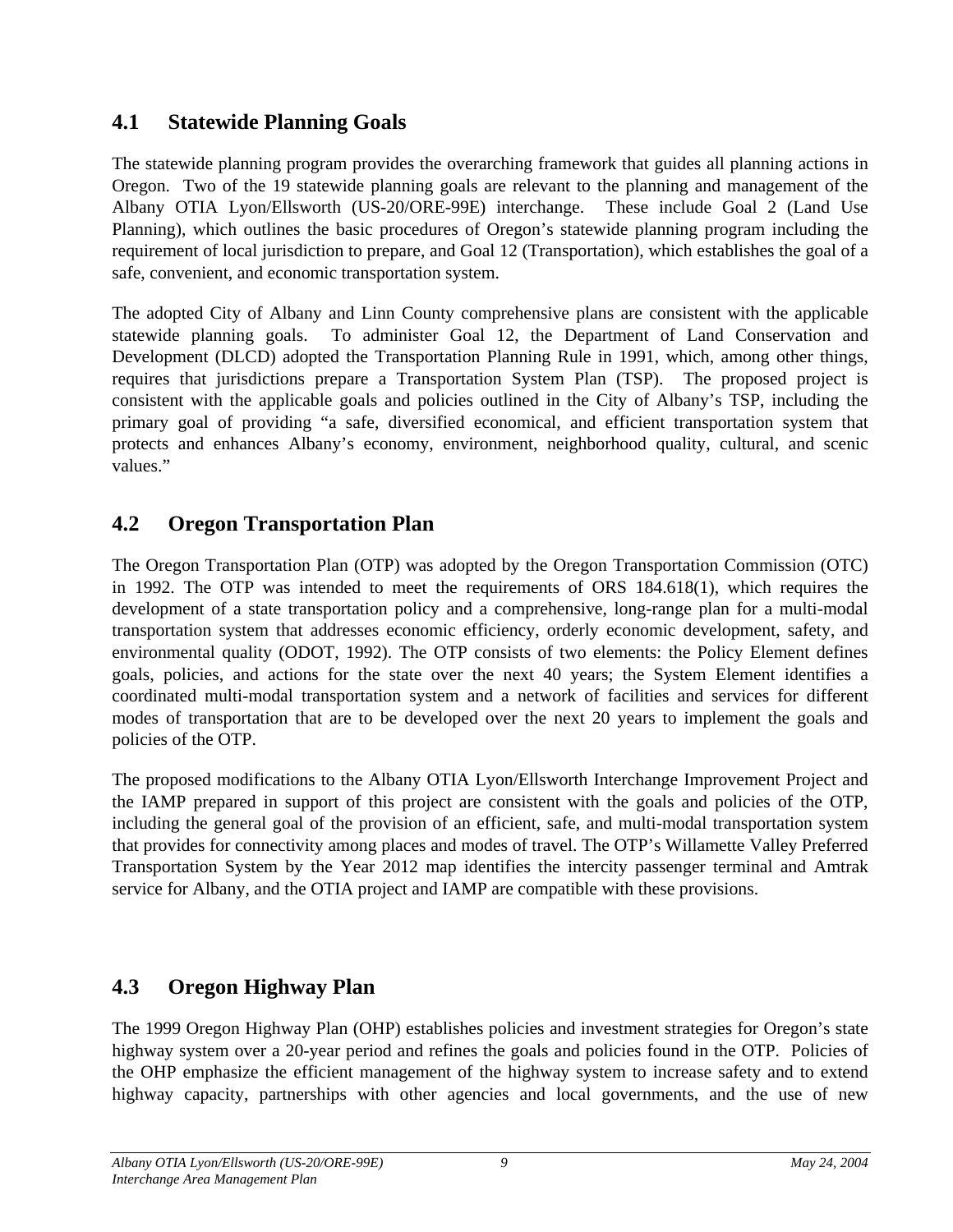<span id="page-16-0"></span>techniques to improve road safety and capacity. These policies also link land use and transportation, set standards for highway performance and access management, and emphasize the relationship between state highways and local road, bicycle, pedestrian, transit, rail, and air systems.

This project supports a number of policies found in the OHP, including Policy 1B (state and local government collaboration relating to state highway system management), through the IAMP process; Policy 1C (State Highway Freight System), by enhancing freight mobility within the area through a reduction in congestion; Policy 1F (Highway Mobility Standards), by identifying necessary improvements that would allow the interchange to function in a manner consistent with OHP mobility standards; Policy 2F (Traffic Safety), by making modifications to the interchange that would improve overall safety within the area; Policy 3C (Interchange Access Management Areas), by developing an IAMP that identifies and addresses current interchange deficiencies; and Policy 4B (Alternative Passenger Modes), by improving bicycle and pedestrian facilities within the area.

This project is an OHP Policy 1G.1 Priority Three project that addresses current constraints to traffic flow and deficiencies in pedestrian/bicycle facilities within the interchange area. Various criteria have been established to determine which projects are eligible for funding under OTIA. These criteria include adherence to the policies of applicable transportation plans, including Policy 1G of the 1999 OHP. This policy is meant to ensure an efficient investment of limited transportation resources and provides that minor improvements to the highway system be implemented before making more substantial improvements, such as adding lanes. Policy 1G does not require that minor improvements be implemented before adding capacity when the addition of capacity is justified on the basis of cost efficiency and other environmental and transportation considerations. The proposed modifications to the Albany OTIA Lyon Ellsworth interchange have been found by the OTC to be necessary to address and remedy constraints to traffic flow and alternative modes of travel within the interchange area.

OHP Policy 3D (Deviations) establishes general policies and procedures for deviations from adopted access management standards and policies. This project would not meet the adopted access management standards for interchange areas in Policy 3C, and would therefore need to comply with the deviation process outlined in Policy 3D and OAR 734-051-0320 through OAR 734-051-0340.

# **4.4 Oregon Administrative Rule 734-051-0010 et seq. (Div. 51)**

Oregon Administrative Rule (OAR) 734-051-0125, Access Management Spacing Standards for Approaches in an Interchange Area, establishes interchange management area access spacing standards and specifies elements that are to be included in IAMPs, such as short-, medium-, and long-range actions to improve and maintain safe and efficient roadway operations within the interchange area. OAR 734- 051 governs the permitting, management, and standards of approaches to state highways to ensure safe and efficient operation of the state highways. Specifically, OARs 734-051-0080, -0085, -0115, -0135, - 0145, -0155, -0165, -0245, -0255, -0265, -0275, and-0285 guide the development of access management plans. OAR 734-051 policies address the following:

- How to bring existing and future approaches into compliance with access spacing standards, and ensure the safe and efficient operation of the highway;
- The purpose and components of an access management plan; and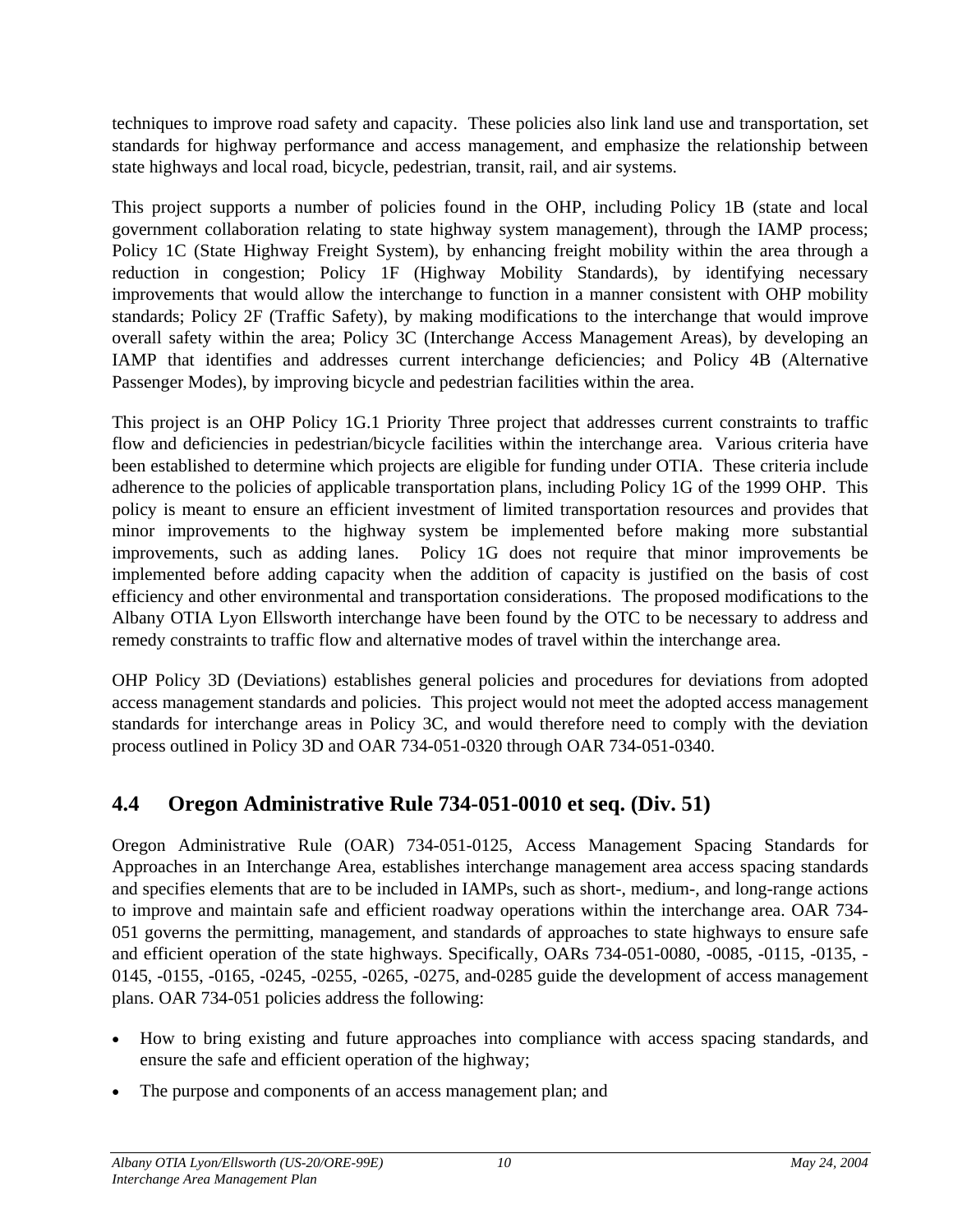<span id="page-17-0"></span>• Requirements regarding mitigation, modification and closure of existing approaches as part of project development.

This project would improve traffic operations within the Albany OTIA Lyon/Ellsworth interchange area in a manner that is consistent with OHP mobility standards. However, the project would not meet access spacing standards outlined in OAR 734-051-0125, and would therefore require deviations to interchange and roadway approach (public and private streets and driveways) access management spacing standards.

# **4.5 OTIA Project Conditions of Approval**

OTIA provides \$500 million for transportation infrastructure construction projects throughout the state. It was passed by the Oregon Legislature in 2001 and is funded through bond proceeds derived from Department of Motor Vehicles (DMV) fees. Using criteria established by House Bill 2412, OTIA projects are selected by the OTC, which also adopts conditions of approval for each project.

The conditions of approval for this project are:

- ODOT shall develop an IAMP following the provisions of OAR 734-051 for the project to be consistent with the 1999 OHP.
- The City of Albany shall adopt the IAMP as part of a legally binding, enforceable intergovernmental agreement (IGA) between the city and ODOT. The IGA shall include the following elements:
	- If the IGA is terminated, the City of Albany shall give notice to ODOT in advance of a public hearing on the matter and that the public hearing is held prior to the expiration of the agreement.
	- Changes or termination of the IGA in advance or expiration shall require formal affirmative action by the OTC and the City of Albany.
	- The IGA can expire if the City of Albany incorporates the IAMP in its adopted TSP.
- The IAMP will provide for the protection of safe and efficient operation of the interchange between connecting roadways and will minimize the need for major improvements to existing interchanges.

The IAMP is consistent with the conditions of approval. The discussions of compliance with the OARs and the OHP are found above. Section 8.0, Implementation of the IAMP, includes the requirement that an IGA be established. The third condition of approval is incorporated as an objective of the IAMP (Section 3.0, IAMP Objectives).

# **4.6 City of Albany Transportation System Plan**

The City of Albany's Transportation System Plan (TSP) establishes a system of transportation facilities and services that is adequate to meet local transportation needs. The TSP includes a determination of transportation needs; road, transit, bicycle, pedestrian, air, water, rail, and pipeline plans; policies and regulations for the implementation of the TSP; and a transportation funding program.

This project is consistent with the goals and policies of the City of Albany's TSP, which include the development of both a roadway system that is efficient and safe for the public and a connected bicycle and pedestrian system to encourage the use of alternative modes of travel.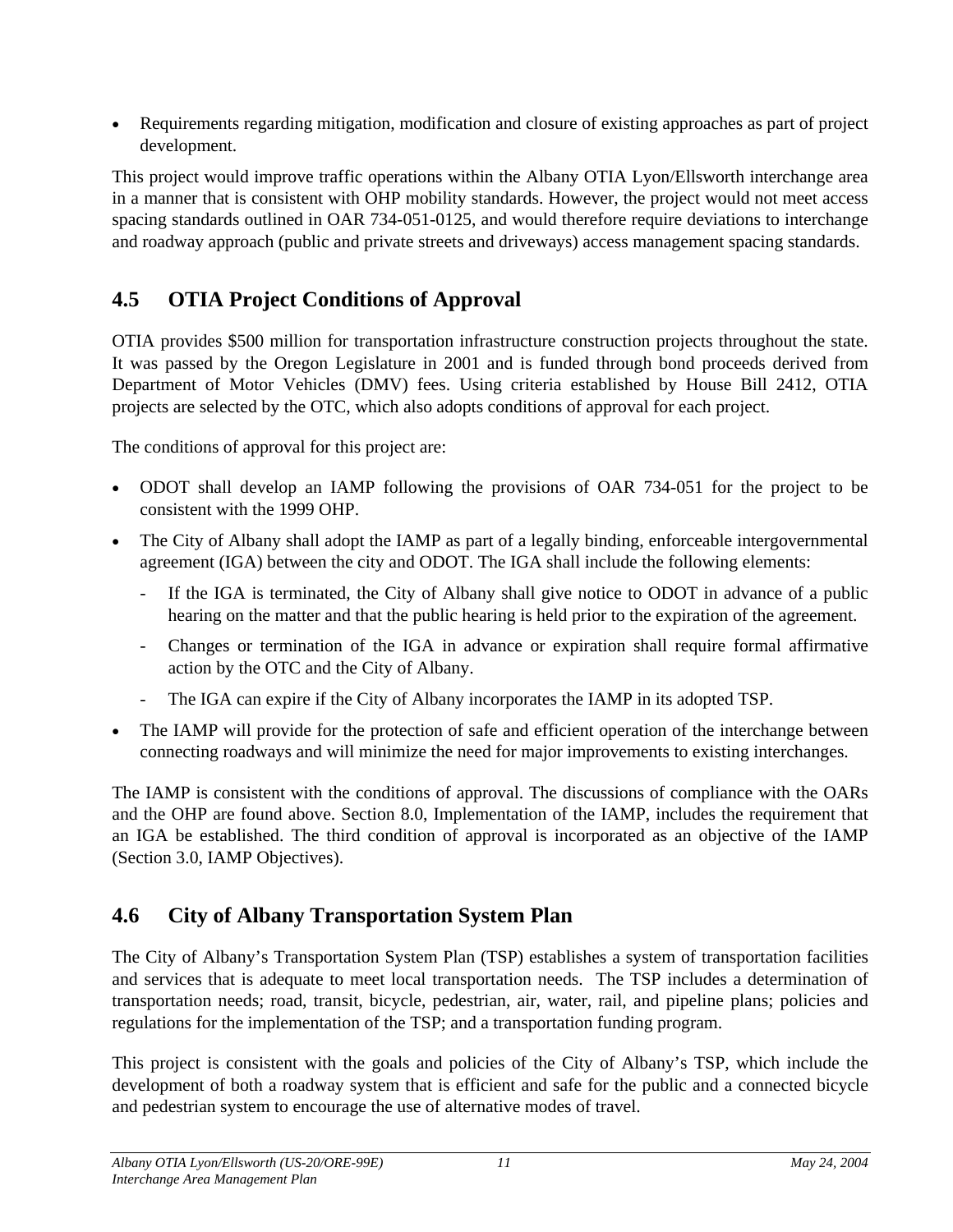<span id="page-18-0"></span>Although the proposed interchange project is not included in the TSP, one of the short-term priority needs identified in the TSP is for the expansion or replacement of the 9<sup>th</sup> Avenue/Pacific Boulevard overpass. The TSP determined that after 2015, the overpass will need to be reconstructed to provide additional capacity as well as mobility improvements for transit, bikes, and pedestrians. Identified funding was from ODOT and SDCs.

The City of Albany is initiating the process to update its TSP. The City is starting a sub-area analysis for the area east of I-5, which it anticipates will be completed in the fall of 2004. The full TSP update would begin after completion of the sub-area analysis and the City anticipates that it would be completed in one to two years.

# **4.7 City of Albany Comprehensive Plan and Development Code**

The City of Albany has land use planning jurisdiction for the entire project area. The City of Albany prepared the Central Albany Land Use and Transportation System Plan (CALUTS, also known as the Town Center Plan) in 1995 in order to initiate a set of public improvement projects to make downtown function efficiently and look more attractive. The ultimate goal was to stimulate development. The study area centered around the Lyon/Ellsworth couplet and included the Monteith and Hackleman Historic Districts, the commercial areas along Pacific Boulevard, and the former Amtrak station. The plan included concept plans with circulation, land use, and special elements. The City amended the comp plan and development code to implement the districts established in the CALUTS plan. The plan identified the US-20/ORE-99E interchange area as a problem.

The city's comprehensive plan identifies several land use designations for this area. These include Light Industrial, General Commercial, Residential Low Density, Residential Medium Density, Village Center, Public and Semi-Public, and Open Space. The Albany Development Code implements these designations through the following zoning districts: Town Center districts, including Hackleman Monteith (HM), Pacific Boulevard (PB), and Lyon Ellsworth (LE); Heavy Commercial (CH); Community Commercial (CC); Light Industrial (LI); Residential Limited Multiple Family (RM-5) (10-20 units per acre); Residential Multiple Family (RM-3) (20-40 units per acre); and City Park. Articles 3 through 7 of the city's development code describe permitted and conditional uses and development standards within these districts.

The City of Albany Development Code provides a combination of non-discretionary and discretionary standards and criteria for the city to use in evaluating land use proposals for compliance with the use and development requirements of the code. Review criteria set the bounds for issues that must be addressed by a project applicant. Projects must meet applicable review criteria identified in the city's development code. These criteria are derived from the comprehensive plan, and fulfilling the requirements of the development code and review criteria means that the proposal is in conformance with the comprehensive plan.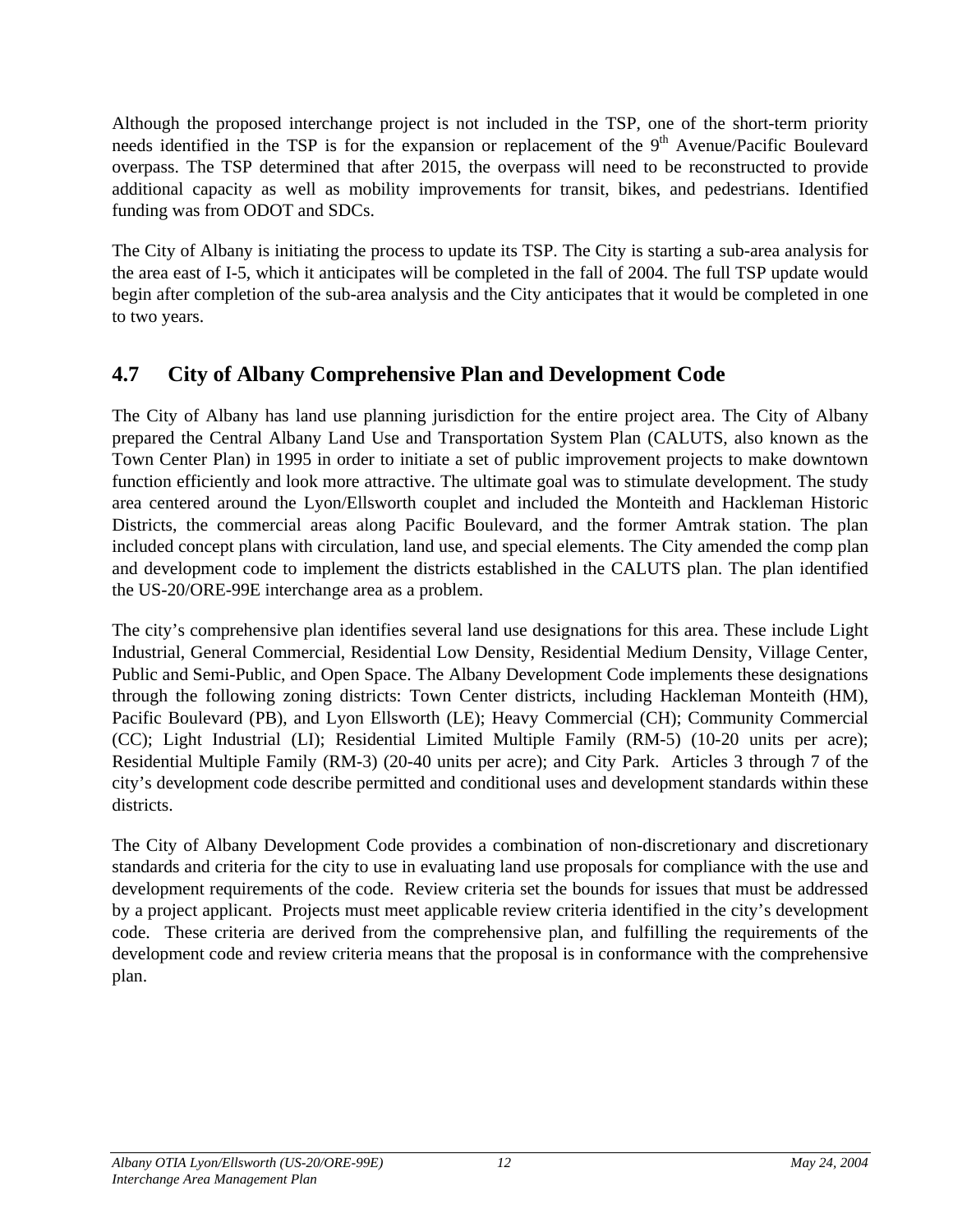# <span id="page-19-0"></span>**4.8 Traffic Analysis and Traffic Signal Warrants Technical Memorandums for the Albany Transportation Center (ATC)**

Traffic analysis was initially conducted during the preliminary engineering stage for the major roadway segments and intersections within the OTIA project construction limits. This initial analysis was expanded to include the IAMP planning area and the results are summarized in Section 5.1, Transportation Facilities.

As part of the ATC project, a new signal is proposed at the intersection of  $12<sup>th</sup>$  Avenue with ORE-99E (Pacific Boulevard). The proposed traffic signal is for a reconfigured four legged intersection with an approach to the ATC at the south end of the ATC site. The proposed signal, associated turning restrictions, and driveway reductions are intended to resolve the safety problem in the Pacific Boulevard corridor identified by ODOT. The Albany City Council unanimously passed Resolution Number 4408 in support of the Transportation Center Advisory Committee-recommended ATC site plan that includes a signalized approach at  $12<sup>th</sup>$  Avenue for the ATC. The City of Albany will fund construction of the traffic signal at 12th Avenue as part of the ATC project. ODOT approved the new traffic signal. This signal is a critical component of the Albany Transportation Center (ATC) Project.

Analysis of available data along Pacific Boulevard between Queen Avenue and Lyon Street indicates that a traffic signal at the intersection of Pacific Boulevard and  $12<sup>th</sup>$  Avenue is justified based on Manual on Uniform Traffic Control Devices (MUTCD) Warrants 2 (Interruption of Continuous Traffic), 5 (increases gaps in traffic for side streets), and 11, which are met in both the design year (2005) and after three years of operation (2008) as required by the MUTCD and ODOT. Benefits of this signal include improving bicycle, pedestrian, and transit access to the ATC and more bus routing options between the ATC and other destinations; and reducing accident potential along Pacific Boulevard by reducing the number of unprotected left turns and driveways along Pacific Boulevard.

Implementation of a traffic signal at  $12<sup>th</sup>$  Avenue will include changes to the existing access management at  $12<sup>th</sup>$  Avenue and surrounding intersections and driveways, which will improve access control and safety along Pacific Boulevard. The following access control measures have been assumed:

- Prohibiting left-turns from southbound Washington Street to northbound Pacific Boulevard;
- Prohibiting left-turns to and from Ferry Street to northbound Pacific Boulevard;
- Prohibiting left turns to and from 11<sup>th</sup> Avenue and Pacific Boulevard; and
- Elimination of seven driveways along the east side of Pacific Boulevard between Lyons Street and  $12^{th}$  Avenue.

# **5.0 CHARACTERISTICS OF THE PLANNING AREA**

# **5.1 Transportation Facilities**

Information for this section is from the Albany OTIA Lyon/Ellsworth (US-20/ORE-99E) Interchange Improvement Project Traffic Analysis Report (DEA, 2004) and from additional inventory data collected for the IAMP.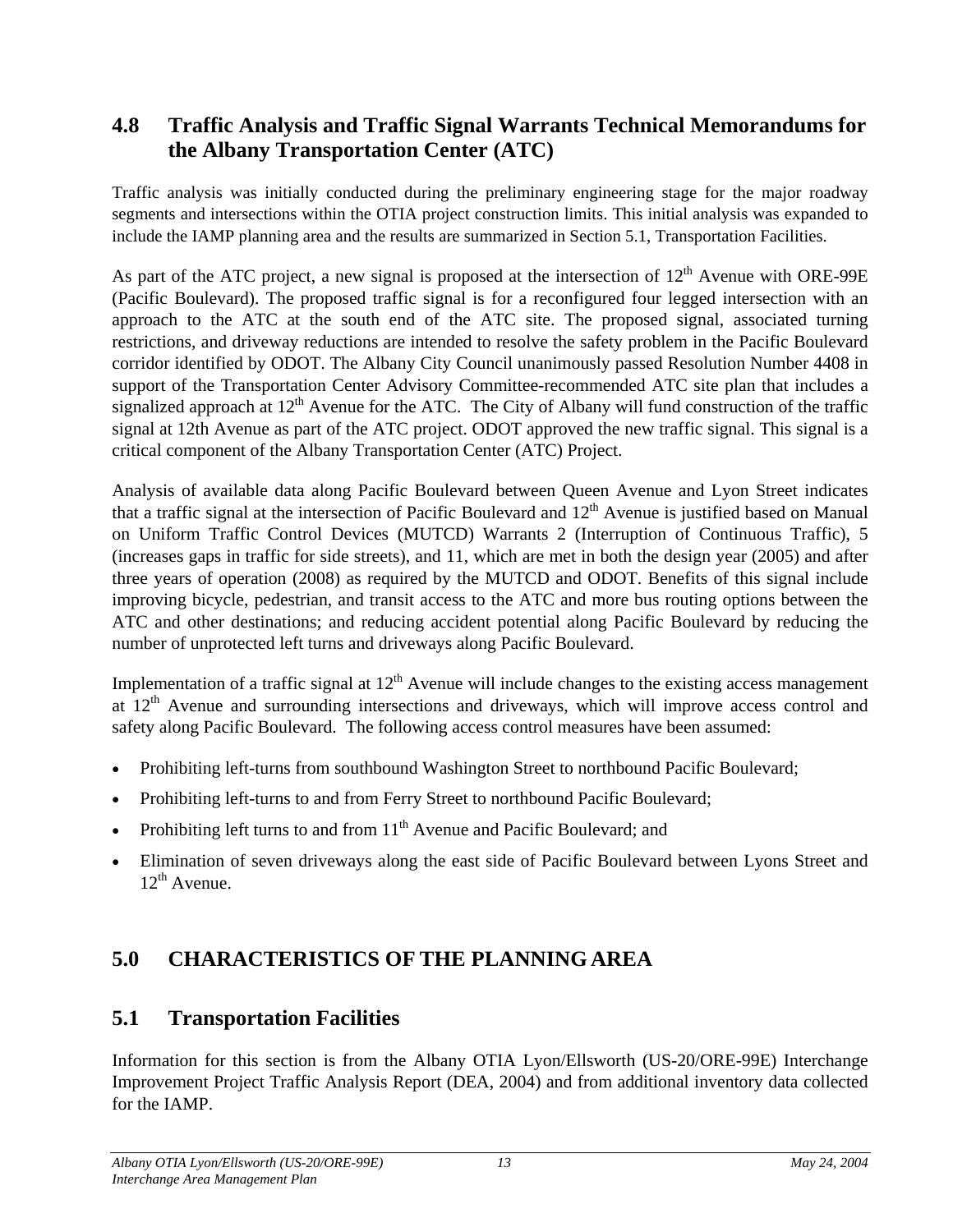#### <span id="page-20-0"></span>*5.1.1 Existing and Forecast Traffic Operations in the Planning Area*

The primary roadways in the planning area are US-20 and ORE-99E. According to the 1999 Oregon Highway Plan (OHP), ORE-99E and US-20 are regional highways. Regional highways typically provide connections and links to regional centers, Statewide or Interstate highways, or economic or activity centers of regional significance. Within the planning area, US-20 and ORE-99E are co-located on Pacific Boulevard and on 9<sup>th</sup> Avenue from the ramps to Hill Street.

Both US-20 and ORE-99E carry local and commuter traffic, as well as long-distance recreational and commercial traffic. Figure 5 shows 2002 annual average daily traffic (AADT) volumes (vehicles per day [vpd]) for segments of US-20 and ORE-99E in the IAMP planning area. US-20 carries approximately  $35,200$  vehicles (both directions) daily on 9<sup>th</sup> Avenue at Ellsworth and on Lyon Street at  $8<sup>th</sup>$  Avenue. ORE-99E carries approximately 39,100 vehicles (both directions) daily at Madison Street. Within the planning area, about two percent of the vehicular volume on both highways is truck traffic.

Within the planning area, US-20 operates as a one-way couplet with southbound traffic on Ellsworth Street and northbound traffic on Lyon Street. Drivers on US-20 destined for westbound ORE-99E utilize Ellsworth Street to access ORE-99E. However, drivers on US-20 destined for eastbound ORE-99E are directed onto 9th Avenue, then under ORE-99E through the intersection of Lyon Street and the eastbound ORE-99E off- and on-ramps to access eastbound ORE-99E.

US-20/ORE-99E connects from I-5 west toward downtown Albany. At the railroad tracks, US-20 connects north then west toward Corvallis, and ORE-99E connects southwest toward Eugene. The other roadways within the planning area form a grid. The City of Albany TSP classifies the highways, including Pacific Boulevard, Ellsworth, Lyon, and  $9<sup>th</sup>$  Avenue between Ellsworth and Lyon as principal arterials. Ninth Avenue west of Ellsworth and  $7<sup>th</sup>$  Avenue are collectors. Within the planning area, Hill Street is a minor arterial. The remaining streets in the planning area are classified as local streets (see Appendix C). The planning area is entirely within the City of Albany Urban Growth Boundary. Land parcels are developed with a mixture of residential, commercial, and industrial uses at urban densities (see Section 5.2).

In 2023, US-20 is forecast to carry approximately 50,000 vehicles (both directions) daily on  $9<sup>th</sup>$  Avenue at Ellsworth and on Lyon Street at  $8<sup>th</sup>$  Avenue. ORE-99E is forecast to carry approximately 55,500 vehicles (both directions) daily at Madison Street. Figure 6 shows 2023 forecast ADT volumes.

The traffic analysis report presents results of analysis of ten intersections in the IAMP planning area. Three are signalized and seven are unsignalized. The existing traffic signals are fully actuated (meaning green times for each approach vary depending on the traffic volume) with a maximum cycle length of 110 seconds. The intersections are as follows:

- Lyon Street (US-20) and the eastbound ORE-99E off- and on-ramps (signalized)
- Pacific Boulevard (westbound ORE-99E) and Hill Street (signalized)
- $9<sup>th</sup>$  Avenue (eastbound ORE-99E) and Hill Street (signalized)
- Lyon Street (US-20) and 9th Avenue
- Lyon Street (US-20) and 8th Avenue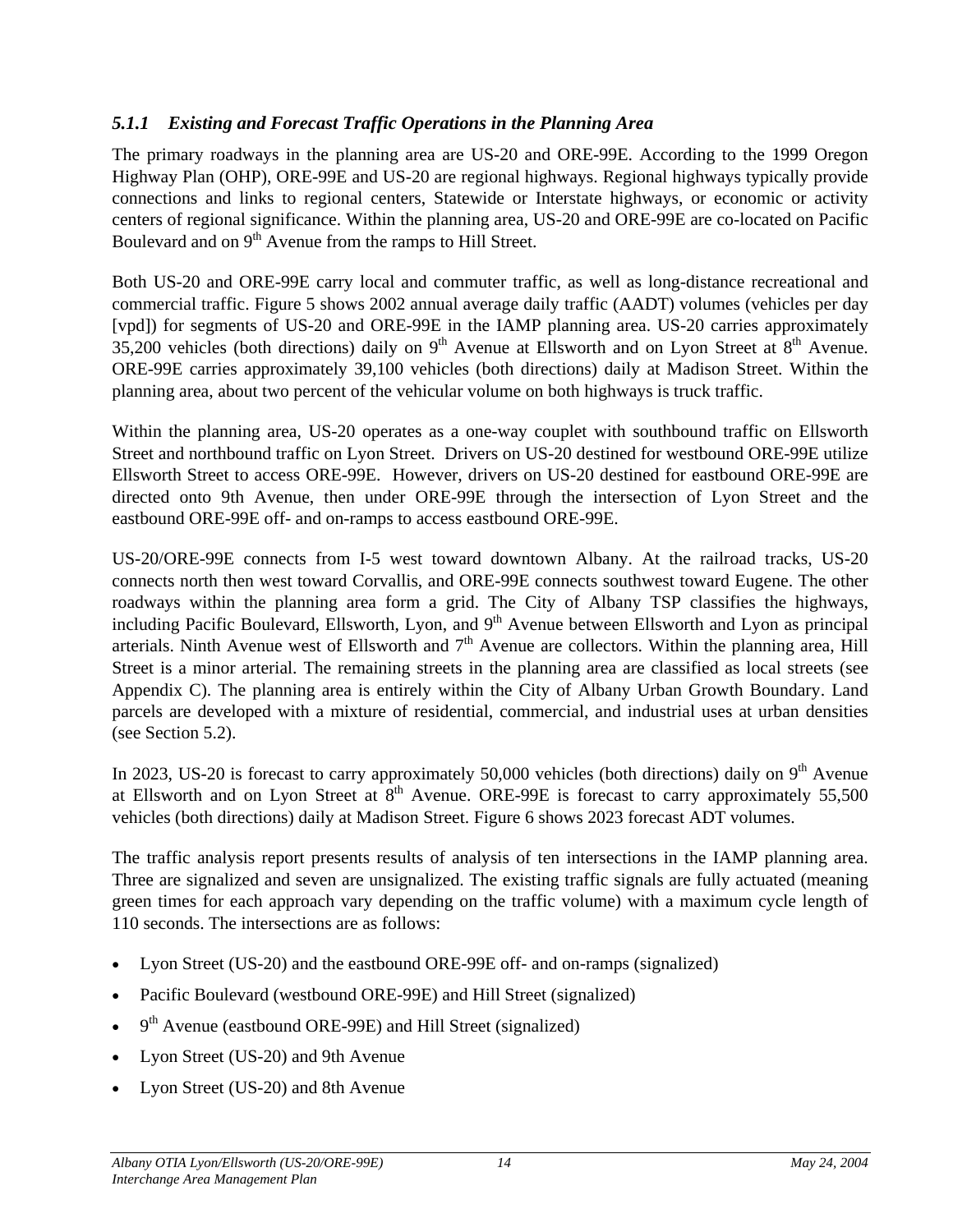- <span id="page-21-0"></span>Lyon Street (US-20) and  $7<sup>th</sup>$  Avenue
- Ellsworth Street (US-20) and  $7<sup>th</sup>$  Avenue
- Ellsworth Street (US-20) and 9th Avenue
- Ellsworth Street and Pacific Boulevard (ORE-99E)
- $12<sup>th</sup>$  Avenue and Pacific Boulevard (ORE-99E)

Existing 2003 traffic volumes for the ten study area intersections are shown in Figure 7. 2003 AM and PM Peak Hour Intersection Traffic Volumes.

ODOT has established policies in the Highway Design Manual (HDM) that set traffic analysis procedures and standards for design projects on ODOT facilities. The v/c ratio represents the ratio of measured traffic demand (volume) divided by the maximum volume for the roadway or intersection (capacity). Volume to capacity ratios range from close to zero too greater than 1.0. When the v/c ratio approaches 0.0, traffic conditions are generally good with free flow travel conditions present. As the  $v/c$ ratio approaches 1.0, traffic becomes more congested along roadways and "platoons" of traffic are formed, while at intersection traffic conditions become more unstable with longer delays. The HDM policy specifies that v/c standards be maintained for ODOT facilities through a 20-year horizon. The HDM standard that applies to ORE-99E and US-20 within the planning area is for intersections, where the v/c ratio for the overall intersection considering all critical movements shall not exceed 0.75. This is for the existing roadway and city designations. In the future year 2023, the City of Albany status will change to a Metropolitan Planning Organization (MPO). This will change the requirement for overall intersection v/c ratio to 0.80.

Existing AM peak hour traffic operations  $v/c$  ratios at all ten intersections analyzed meet the HDM  $v/c$ ratio standard of 0.75. In the PM peak hour, however, the signalized intersection of Lyon Street (US-20) and the eastbound ORE-99E off- and on-ramps currently operates with an overall intersection v/c ratio of approximately 0.95, which exceeds the HDM v/c ratio standard of 0.75. In addition the unsignalized intersection of Lyon Street at  $8<sup>th</sup>$  Avenue and OR99E off-ramp operates with a v/c of 1.01. The v/c ratios of the signalized intersections are shown in Figure 7.

The signalized intersection of 9th Avenue at Hill Street operates with a v/c ratio of 0.84, which slightly exceeds the HDM requirement. Pacific Boulevard at Hill Street and 12<sup>th</sup> Avenue at ORE-99E operate with an overall intersection  $v/c$  ratio of 0.69 and 0.48, respectively.

The unsignalized intersection of Ellsworth Street at ORE-99E operates with an overall intersection of 0.81 in the PM peak hour, which slightly exceeds the HDM standard. The remaining unsignalized movements were found to meet the HDM v/c ratio standard of 0.80.

## *5.1.2 Crash History*

Crash data was analyzed for three primary reasons: (1) to identify existing crash patterns that may reveal a specific safety deficiency, (2) to determine the probable causes of crashes with respect to drivers, highways, and vehicles, and (3) to develop measures that will reduce the rate and severity of crashes.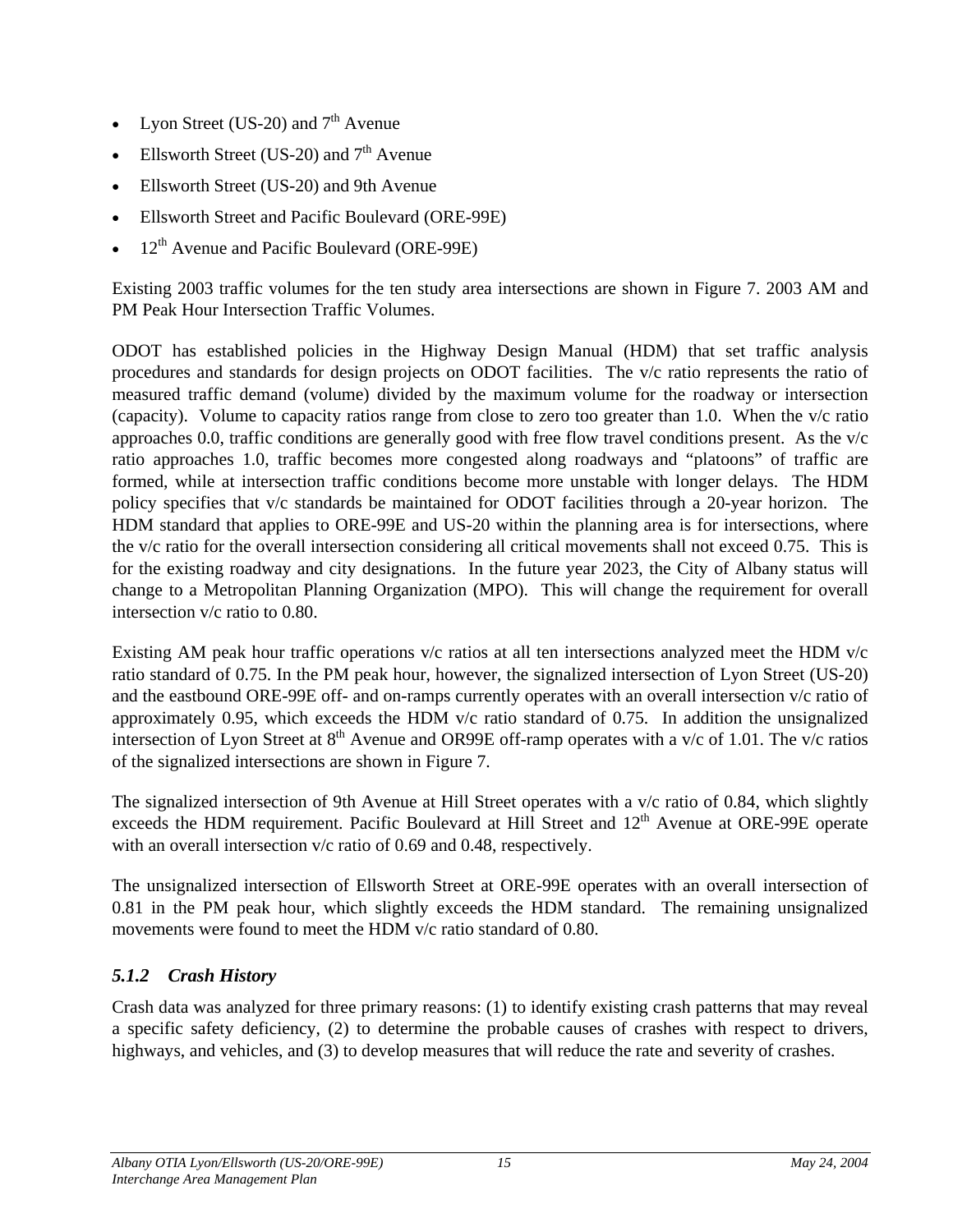<span id="page-22-0"></span>The crash analysis for the planning area intersections is based on crash data for the three-year period from January 1, 2000 through December 31, 2002 that coincides with Oregon Department of Transportation Safety Priority Index System (SPIS) database.

For the three-year period from 2000 through 2002, there were 64 reported crashes within the planning area. Table 1 provides a summary of crash statistics and Figure 9 shows crash locations. The majority of the crashes involved more than one vehicle. Of the reported crashes, there were no fatalities. Twentyfour of the crashes resulted in injury and forty resulted in property damage only. Crash information collected represents crashes that occurred within 265 feet of the subject intersection and only those crashes that were reported.

The primary crash types were rear-end, angle, and turning type crashes. The highest number of crashes (13) at a single location occurred at the intersection of Pacific Boulevard (ORE-99E) and Ellsworth Avenue, and eight of the 13 crashes at this location were rear-end collisions. The intersections of westbound Pacific Boulevard (ORE-99E) at Madison Street and 9<sup>th</sup> Avenue (ORE-99E) at Ellsworth Street (US-20) each had nine reported crashes. Seven crashes were reported at the intersection of Ellsworth Street and  $7<sup>th</sup>$  Avenue. Nearly two-thirds (40) of the 64 total planning area crashes resulted in property damage only. More than one-third (24) of the crashes resulted in injuries, and no crashes resulted in fatalities.

The comparable crash rate average from the 2002 Oregon State Highway Crash Rate tables for urban, primary state highways (ORE-99E and US-20) is 3.02. Three segments have higher than average rates. Southbound US-20 from  $1<sup>st</sup>$  Avenue to the ORE-99E interchange has a crash rate of 3.41 crashes per million vehicle miles traveled (MVMT); westbound ORE-99E from Main Street to the end of the couplet (approximately Jackson Street) has a crash rate of 7.82 crashes per MVMT. Northbound US-20 (Lyon Street) from 1<sup>st</sup> Avenue to ORE-99E has a crash rate of 3.12 crashes per MVMT.

The ODOT SPIS method for prioritizing funding for safety improvements is based on three or more crashes at the same location, or one or more fatal crashes at the same location. Within the planning area, the areas in the top 10 percent SPIS score were located on ORE-99E on the east end of the project. The remainder of the planning does not contain SPIS locations.

Based on the numbers and types of crashes, comparison to state-wide averages, SPIS scores, four locations within the planning area were identified as problematic:

- Pacific Boulevard between Hill Street and northbound Lyon Street (US-20) exit
- Ellsworth Street at ORE-99E
- Ellsworth Street at  $9<sup>th</sup>$  Avenue
- Southbound US-20

Safety issues and mitigation of these issues are discussed for each of these locations in Sections 5.1.2.1 through 5.1.2.4.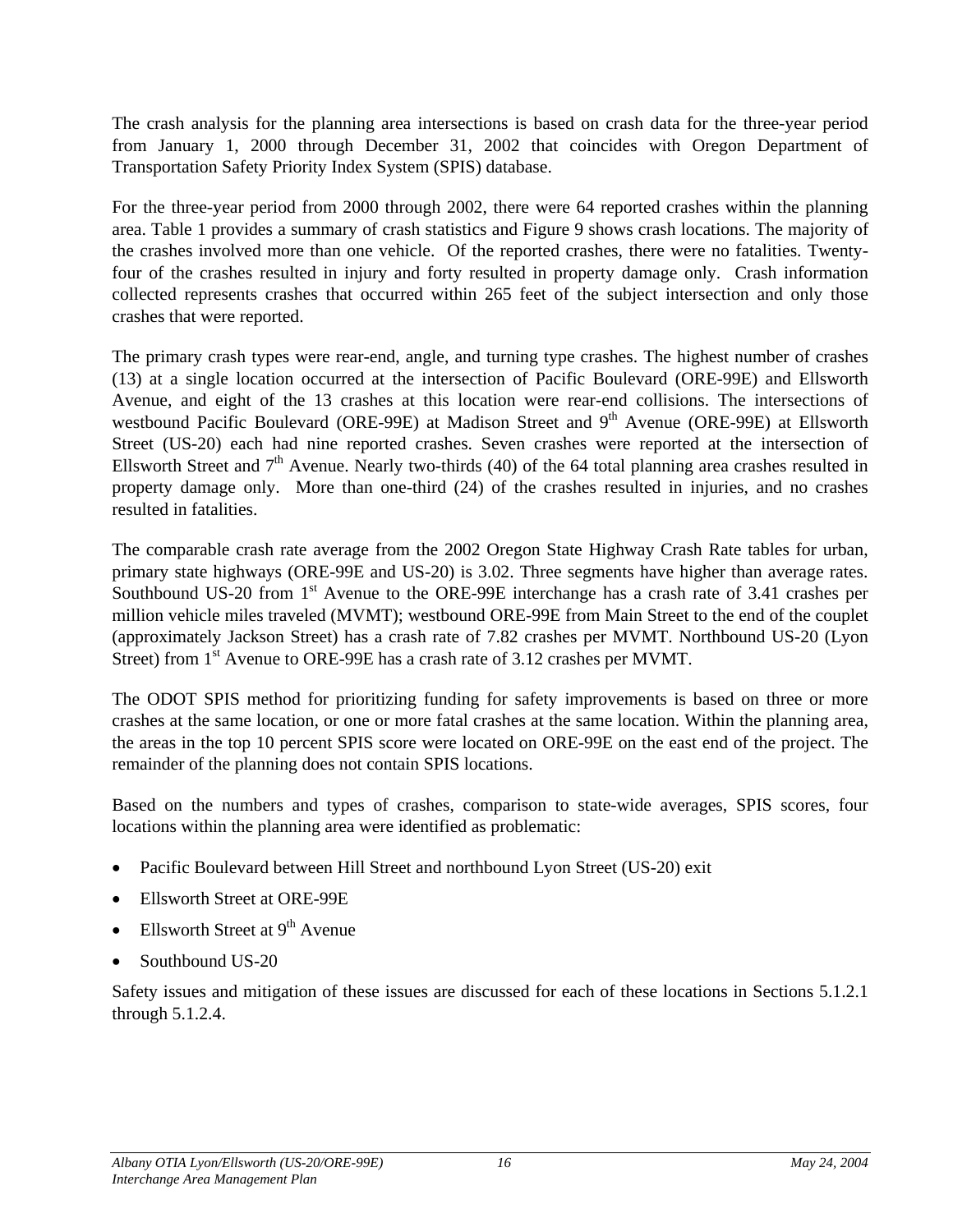#### **5.1.2.1 Pacific Boulevard between Hill Street and Northbound Lyon Street (US-20) Exit**

Since a high SPIS score indicates an area of safety concern, the section of ORE-99E rating in the top 10% indicates a serious safety problem. The PRC report indicates that several turning type and angle type crashes were located at the intersections with Hill Street and Madison Street. According to ODOT staff, possible mitigation includes:

- signing and striping improvements
- signal improvements, i.e., timing and phasing changes, possible new signals at select intersections;
- lane usage changes; and
- limited access management (since the ORE-99E couplet project addressed many of the access issues already).

In discussions with City of Albany Staff, it was explained that many people traveling north and south are avoiding the signals at Hill Street and opting for the unsignalized intersections due to long delays caused by long signal cycle lengths. Addressing this concern may help draw these drivers back to the signalized intersections, helping to reduce the angle and turning type crashes. This can be achieved in the shortterm by adjusting the cycle lengths and phasing to allow for easier progression from Hill Street to ORE-99E (or vice versa) and across the couplet.

#### **5.1.2.2 Ellsworth Street at ORE-99E**

Southbound traffic on Ellsworth must turn right onto ORE-99E. Thirteen crashes were reported at the intersection of ORE-99E and Ellsworth Street—a high crash frequency. The majority of the crashes were rear-end type crashes, which is expected in an area with long queues. Of the rear-end type crashes, almost all of them were on southbound Ellsworth, which encroaches into the intersection of  $9<sup>th</sup>$  Avenue and Ellsworth during the PM peak hour. The crash history also shows 5 turning and angle type crashes. The wait times at this intersection may be influencing drivers to become impatient, leading to entering the highway without a sufficient gap between vehicles. Combined with the relatively high speeds of ORE-99E (45 mph) at this intersection, this factor could lead to these crash occurrences.

One possible future mitigation action would be to add an acceleration lane for the Ellsworth traffic turning onto ORE-99E. This would limit the speed differential between the merging vehicles and the through traffic. It would also decrease the delay, reducing driver impatience and risky decisions. Given the proximity of Ellsworth to the intersection of ORE-99E at  $11<sup>th</sup>$  Avenue, this measure would probably require closing access to ORE-99E from  $11<sup>th</sup>$  Avenue. This would eliminate weaving in the acceleration lane caused by southbound ORE-99E traffic attempting to turn onto  $11<sup>th</sup>$  Avenue.

Another mitigation option involves changing lane usage patterns. Currently southbound ORE-99E has two through lanes at the intersection with Ellsworth. An exit ramp is located approximately 200 feet upstream of the intersection, allowing traffic to exit southbound ORE-99E to northbound Ellsworth. It may be possible to create an exit-only lane, whereby the right travel lane must exit to this off-ramp, leaving a single through lane. This would provide southbound traffic turning right onto ORE-99E with a dedicated acceleration lane, reducing the conflict with through traffic. With this option,  $11<sup>th</sup>$  Avenue would not need to be closed. This option has two major drawbacks: Southbound ORE-99E traffic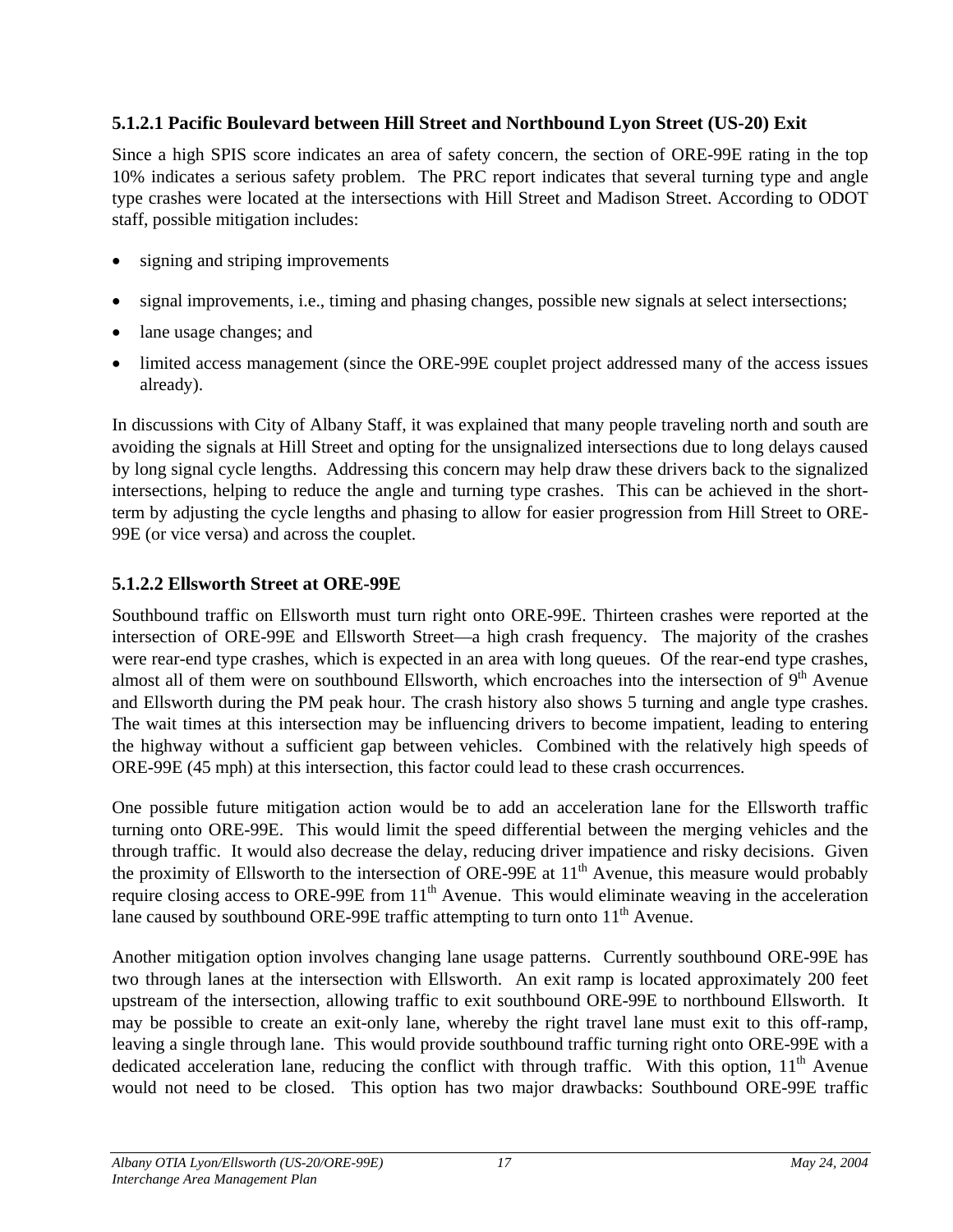<span id="page-24-0"></span>wishing to exit to 11<sup>th</sup> Avenue must weave into the new acceleration lane and the throughput capacity of ORE-99E would be reduced to only one lane for a short segment.

| <b>Intersection</b>                            | Angle    | Rear-<br>end | Turning | <b>Non</b><br><b>Collision</b> | Sideswipe/<br>overtaking | Pedestrian | <b>Totals</b> |
|------------------------------------------------|----------|--------------|---------|--------------------------------|--------------------------|------------|---------------|
| Ellsworth St. at 6 <sup>th</sup> Ave           | 3        | $\Omega$     | 0       | $\Omega$                       |                          |            | 3             |
| Ellsworth St. at $7th$ Ave                     |          | 3            |         |                                |                          |            |               |
| Ellsworth St. at $8th$ Ave                     |          |              |         |                                |                          |            |               |
| Ellsworth St. at $9th$ Ave                     |          |              | 2       |                                |                          |            |               |
| <b>ORE-99E</b> at Ellsworth St                 |          |              | 3       |                                |                          |            | 13            |
| Lyon St at $6th$ Ave                           |          |              | 0       |                                |                          |            |               |
| Lyon St at $7th$ Ave                           |          |              |         |                                |                          |            |               |
| Lyon St at $8th$ Ave                           |          |              | 0       |                                |                          |            |               |
| Lyon St at $9th$ Ave                           |          |              |         |                                |                          |            |               |
| Lyon St at 99E EB on/off ramps                 | 0        |              |         |                                |                          |            |               |
| Pacific Blvd (ORE-99E) at Hill St              | 2        |              |         |                                |                          |            |               |
| Pacific Blvd (ORE-99E) at Madison              | 2        |              |         |                                |                          |            |               |
| $9th$ Ave (ORE-99E) at Hill St                 | 3        | 0            |         |                                |                          |            |               |
| Pacific Blvd (ORE-99E) at 11 <sup>th</sup> Ave | $\Omega$ | $\Omega$     |         |                                |                          |            |               |
| Pacific Blvd (ORE-99E) at 12 <sup>th</sup> Ave | $\Omega$ | $\Omega$     | 0       | 0                              |                          | 0          |               |
| Totals                                         | 21       | 20           | 13      |                                | 8                        |            | 64            |

**Table 1. US-20/ORE-99E Summary of Crash Type by Intersection, Jan 2000-Dec 2002**

*Source: Planning Research Corporation, 2002* 

#### **5.1.2.3 Ellsworth Street at 9th Avenue**

Another intersection with high crash frequency is the intersection of Ellsworth Street at 9<sup>th</sup> Avenue. The crash history indicates nine crashes during the study period, seven of which are turning and angle type crashes. Currently the intersection is stop controlled, with traffic traveling southbound on Ellsworth Street having free movement and eastbound traffic on  $9<sup>th</sup>$  Avenue and northbound traffic on Ellsworth Street (turning east and west) having to stop sign control. A warning beacon shows flashing yellow to southbound traffic and flashing red for all other movements. Although these streets have relatively low speeds (25 mph), high traffic volumes in the peak hours of operation can cause long delays for the minor movements. As with the intersection of Ellsworth Street at ORE-99E, long delays can lead to drivers making risky decisions that lead to the angle and turning type crashes seen in the crash history.

The addition of a traffic signal at this intersection is expected to reduce the angle and turning type accidents. A properly designed signal gives each movement access to the intersection, reducing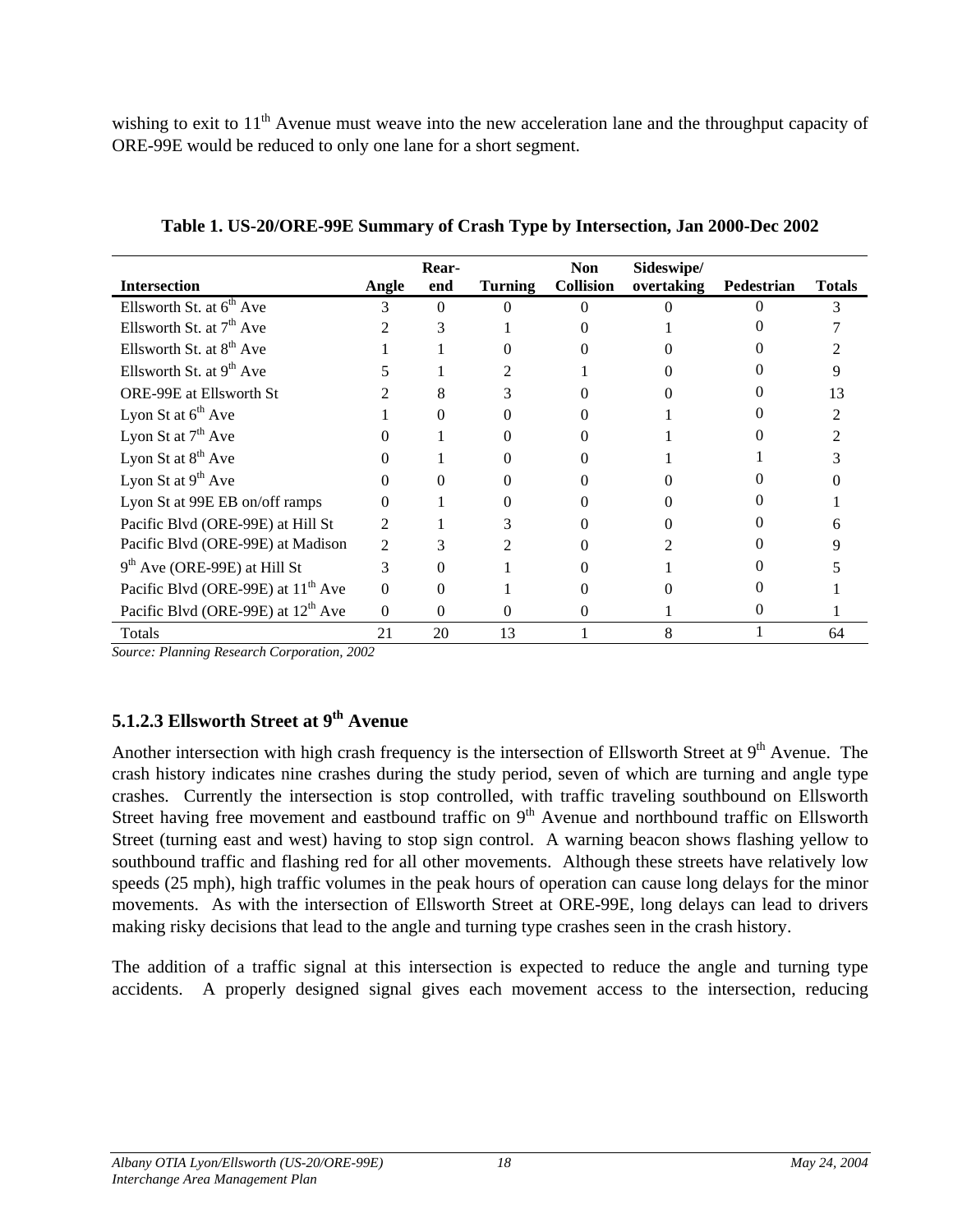<span id="page-25-0"></span>excessive queues and delay<sup>2</sup>. Given the high volumes, especially during peak hours, a signal at this location is a promising mitigation measure, and it is planned under the OTIA budget.

#### **5.1.2.4 Southbound US-20**

Southbound US-20 (Ellsworth Street) between 1<sup>st</sup> Avenue and ORE-99E has a sectional crash rate of 3.12, which is slightly larger than the statewide average of 3.02 for comparative highway facilities. The intersections within the planning area contributing to that rate include Ellsworth Street at ORE-99E,  $9<sup>th</sup>$ Avenue, and  $7<sup>th</sup>$  Avenue. Seven crashes were reported at  $7<sup>th</sup>$  Avenue, with three angle and turning type crashes. Other than high volumes during peak hour, a site visit gave no indication of physical attributes (such as sight distance) of the intersection being a factor in these crashes. The remaining two intersections have been already been discussed within this section. The improvements listed should increase safety along this roadway section and reduce the frequency and severity of the crashes.

#### *5.1.3 Planning Area Improvements*

#### **5.1.3.1 Lyon/Ellsworth Interchange Project Improvements**

The 2023 scenario analysis adds three new traffic signals to the interchange area, as provided by the OTIA project. The existing unsignalized intersection of Ellsworth Street and 9th Avenue would be signalized and coordinated with the traffic signal at the single point intersection. The ORE-99E westbound off-ramp would be realigned to form a signalized T-intersection with Lyon Street. The signal controller at the single point intersection would operate this traffic signal. The single point intersection improves traffic flow in and out of the City of Albany's downtown area from the south on US-20 by providing two lanes a traffic flow through the intersection as compared to the existing single lane of traffic capacity. These two new signals will be fully actuated and will run with a 90-second cycle length. The third new signal is located at the intersection of  $12<sup>th</sup>$  Avenue with ORE-99E, which will provide access to the ATC.

#### **5.1.3.2 Albany Transit Center (ATC) Improvements**

The ATC will provide a local and regional hub for coordination of high-speed rail service, public transportation and commercial bus services, and non-motorized traffic. ODOT and Cascades West Council of Governments (CWCOG) have identified this project as critical to the success of high-speed rail transportation in the Willamette Valley. The ATC will provide a means to avoid principal reliance upon any one mode of transportation and to help meet the needs of the transportation disadvantaged. The 1995 Central Albany Transportation Study (CALUTS) built included an analysis of the potential ATC Project, and the in Albany City Council adopted of the proposed site plan on April 11, 2001.

#### **5.1.3.3 ORE-99E Safety Project**

As a result of a Safety Priority Index System (SPIS) investigation, ODOT identified several deficiencies at the intersection of Pacific Boulevard with Hill Street. Proposed modifications to the intersection are to

<span id="page-25-1"></span><sup>&</sup>lt;sup>2</sup>Manual on Uniform Traffic Control Devices, Millennium Ed., Section 4B.03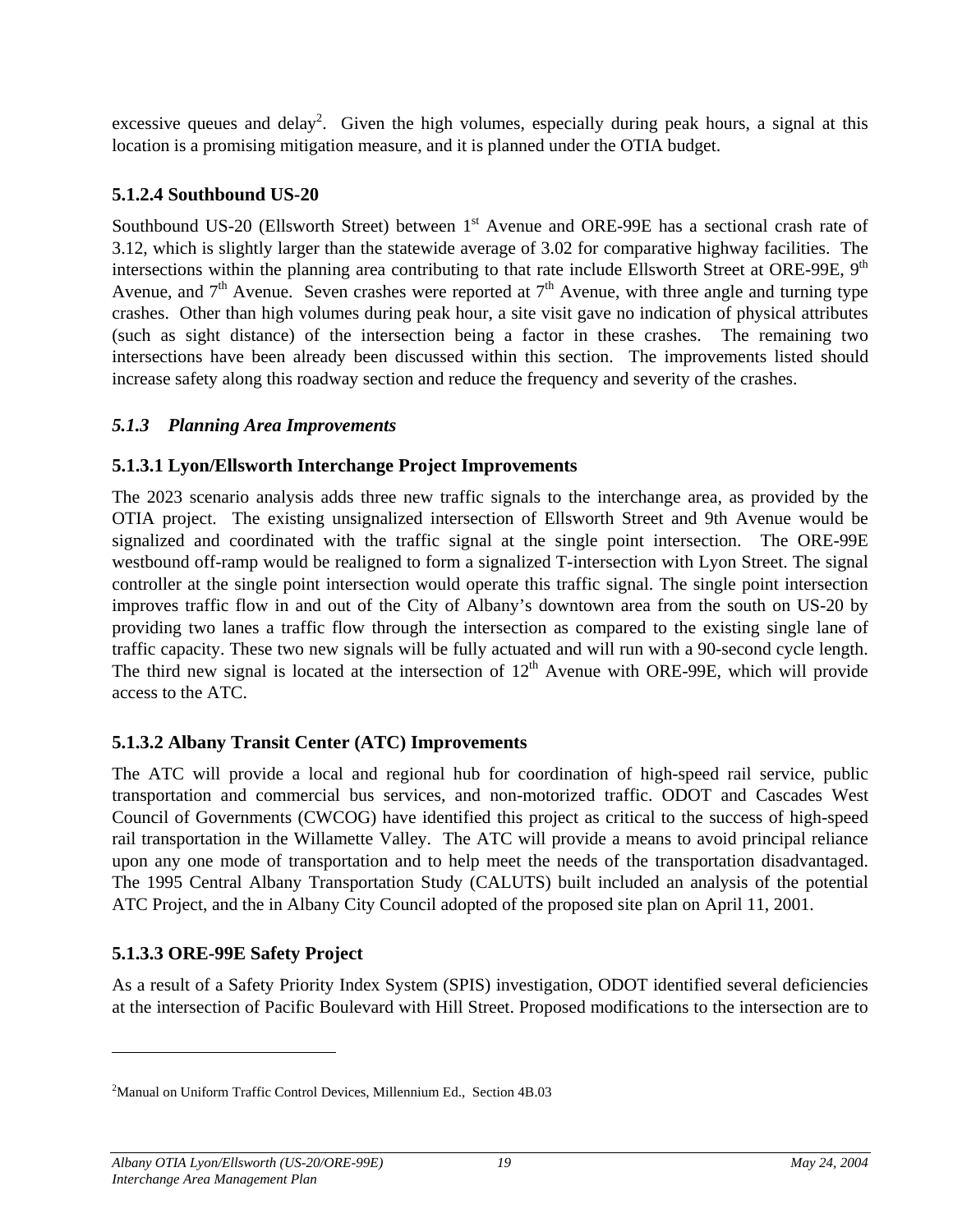<span id="page-26-0"></span>modify the northbound signal indication to a left-turn arrow instead of a ball-only, change signal timing, and to remove the west approach crosswalk.

The traffic signal at the intersection currently is split-phased on the side street due to the need of a northbound dual left-turn with an optional through movement in the right-most left-turn lane. At the time the signal was installed, the standards for slit-phased signal indications did not require the use of left-turn arrows. The existing ball-only signal indications cause motorist confusion and delay. Changing the signal indication to an arrow will indicate to motorists that the left turn from Hill Street onto Pacific is protected. The crosswalk closure will enable efficient signal timing and eliminate the potential for the signal system to "get out of step" (Black, 2004).

#### *5.1.4 Future 2023 Operations Analysis*

Traffic growth rates for future year 2023 were developed using historical traffic counts, review of the EMME/2 Transportation System Plan traffic forecast and through discussions with ODOT, City of Albany staff, and other members of the project team. Based on the available traffic information, the following growth rates were used:

- 2 percent average annual linear growth rate for "background" (i.e., all traffic not generated by the ATC) roadway system traffic;
- 900 percent growth in ATC-generated traffic based on Willamette Valley Transportation Strategy passenger train ridership projections for the ultimate (assumed to be year 2023) service year; and
- Additional traffic associated with 15,000 square feet of new general office space on the ATC site.

Future 2023 AM and PM peak hour volumes are shown in Figure 8. . In addition, the v/c ratios for the signalized intersections are shown in this figure.

None of the ten intersections exceeds the HDM v/c ratio standard of 0.80 under 2023 Future Build AM peak hour conditions As for the signalized intersections during the 2023 Future Build AM conditions, Ellsworth Street (US-20) and 9th Avenue operates with a  $v/c$  ration of 0.53, 9<sup>th</sup> Avenue at Hill Street operates with a v/c ration of 0.46, Pacific Boulevard at Hill Street operates with a v/c ration of 0.58, and  $12<sup>th</sup>$  Avenue at ORE-99E operates with an overall intersection v/c ratio of 0.47. The critical movement v/c ratios at the unsignalized intersections were found to meet the HDM v/c ratio standard.

The signalized intersection of Lyon Street (US-20) and the eastbound ORE-99E off- and on-ramps would operate with v/c ratios slightly exceeding the HDM v/c ratio standard under both the 2023 Future Build AM and PM conditions. The westbound off-ramp also would exceed the standard in the AM peak hour.

Although the signalized intersection of Ellsworth Street (US-20) and 9th Avenue operates with an overall v/c ratio of 0.69 under 2023 Future Build PM peak hour conditions, there are delays in the second half of the peak hour caused by southbound traffic turning right backing up on Ellsworth past  $7<sup>th</sup>$  Avenue. This excessive queue blocks the traffic wishing to use the southbound left-turn lanes, and causes extremely long delay during the PM peak hour. The v/c ratio standard would be exceeded at the signalized intersection of  $9<sup>th</sup>$  Avenue at Hill Street, and the unsignalized intersection of Ellsworth Street at ORE-99E. The remaining intersections were found to meet the HDM v/c ratio standard in the 2023 PM peak hour.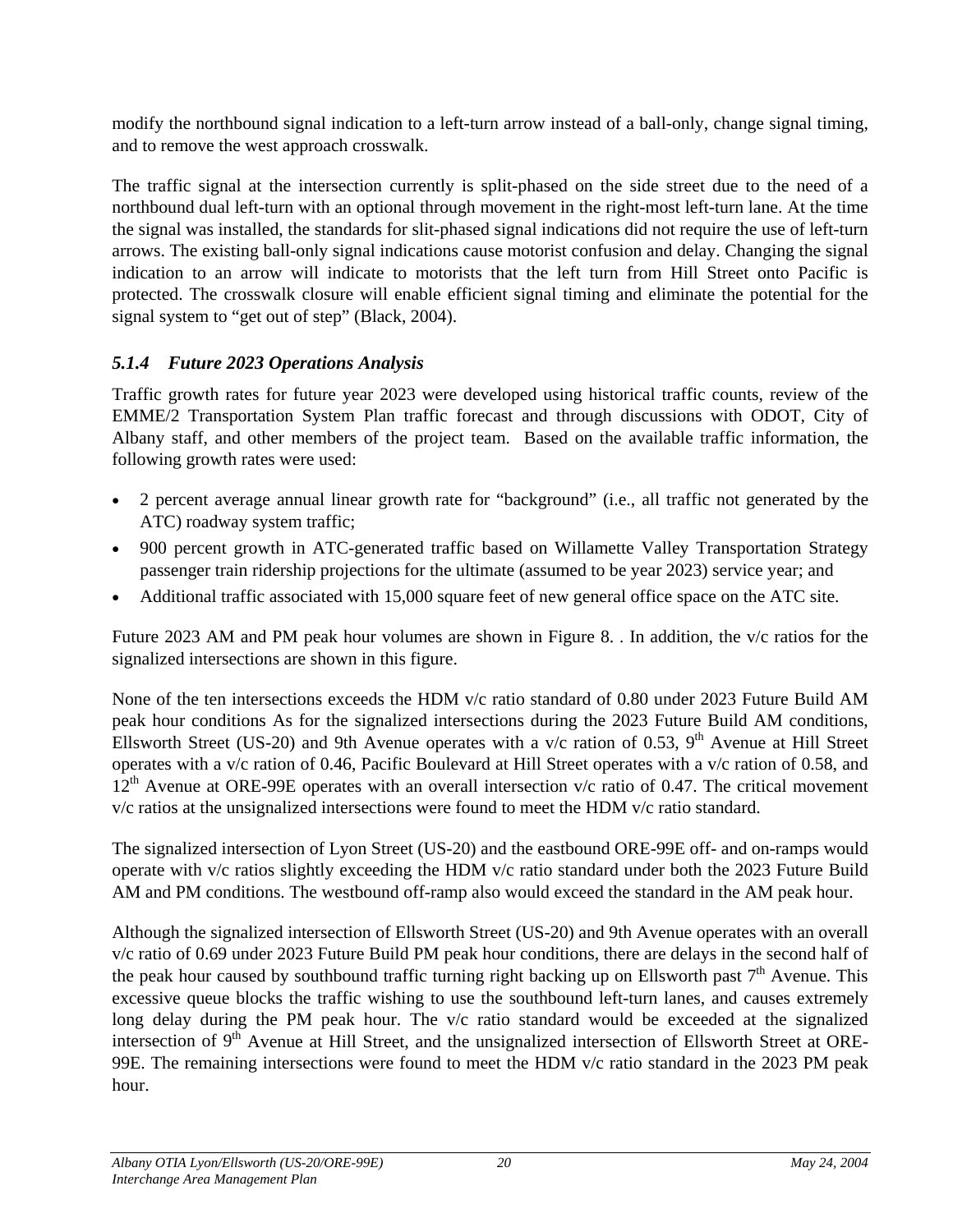#### <span id="page-27-0"></span>*5.1.5 Existing and Future Non-Motorized Transportation Facilities*

#### **5.1.5.1 Pedestrian Facilities**

Sidewalks are prevalent within the interchange area. Sidewalks are provided on both sides of 8th and 9th avenues between Lyon Street and Ferry Street. They are also present on both sides of Ellsworth north of 9th Avenue, but only on the east side of the street south of 9th Avenue. On Lyon Street, north of 8th Avenue, sidewalks are located on both the east and west sides, but they are only on the west side of Lyon Street south of 8th Avenue. Sidewalks are present on the north side of the 99E westbound off-ramp from the 99E mainline until the off-ramp connects with Lyon Street at 8th Avenue. Sidewalks are also available on the 99E NB off- and on-ramps near the train station. They are present on the east and west sides of the off-ramp (south of the Lyon Street connection), and only on the east side of the on-ramp (north of the Lyon Street connection). A sidewalk from the intersection of 9th Avenue and Lyon Street connects to the junction of the 99E off- and on-ramps. West of the interchange, sidewalks are present on the north and south sides of Pacific Boulevard (westbound ORE-99E) and 9<sup>th</sup> Avenue (eastbound ORE-99E). While crosswalks occur in the interchange area, the lack of traffic control limits their effectiveness for providing safe and convenient crossing of segments of US-20 and ORE-99E.

A striped crosswalk is present on the north side of the intersection of 8th Avenue and Ellsworth Street. A mid-block crossing is available just west of 9th Avenue and Ellsworth Street. Full crosswalks exist at  $9<sup>th</sup>$  Avenue and Broadalbin,  $9<sup>th</sup>$  Avenue at Ferry Street, and  $11<sup>th</sup>$  Avenue at Ferry Street. A crosswalk is provided on the south side of the intersection of the Lyon Street connection and the NB 99E ramps intersection, providing access to the train station. Full striped crosswalks are present at the intersections of 9<sup>th</sup> Avenue (eastbound ORE-99E) at Hill Street and Pacific Boulevard (westbound ORE-99E) at Hill Street.

As part of the interchange improvement project, crosswalks will be provided across Lyon Street, across the Lyon Street off-ramp, and across Ellsworth Street on the north and south sides of 9<sup>th</sup> Avenue. The Lyon Street underpass will also be widened with wider sidewalks on both sides between  $9<sup>th</sup>$  Avenue and the approach to the ATC. As part of the ATC project, crosswalks will be provided on all three sides of the interchange access to the ATC, and on all four sides of the  $12<sup>th</sup>$  Avenue intersection.

#### **5.1.5.2 Bicycle Facilities**

Bike lanes are limited in the planning area. Currently the only bike lanes are along 99E on the NB 99E off-ramp to Lyon Street (northbound US-20), along the train station, and on the NB 99E on-ramp from Lyon Street. East of the interchange, bike lanes are present on the south side of 9<sup>th</sup> Avenue (eastbound ORE-99E) and on the north side of Pacific Boulevard (westbound ORE-99E). As part of the interchange improvement project, bike lanes will be added on the west side of Ellsworth between  $8<sup>th</sup>$  and  $9<sup>th</sup>$  avenues and on the south side of  $9<sup>th</sup>$  Avenue between Ellsworth and Lyon (southbound US-20). A multi-use pathway also will be constructed north of and parallel to the southbound ORE-99E ramp to northbound Lyon Street to provide a safe connection between the interchange area, ATC, and the residential area located north of Pacific Boulevard and east of Lyon Street.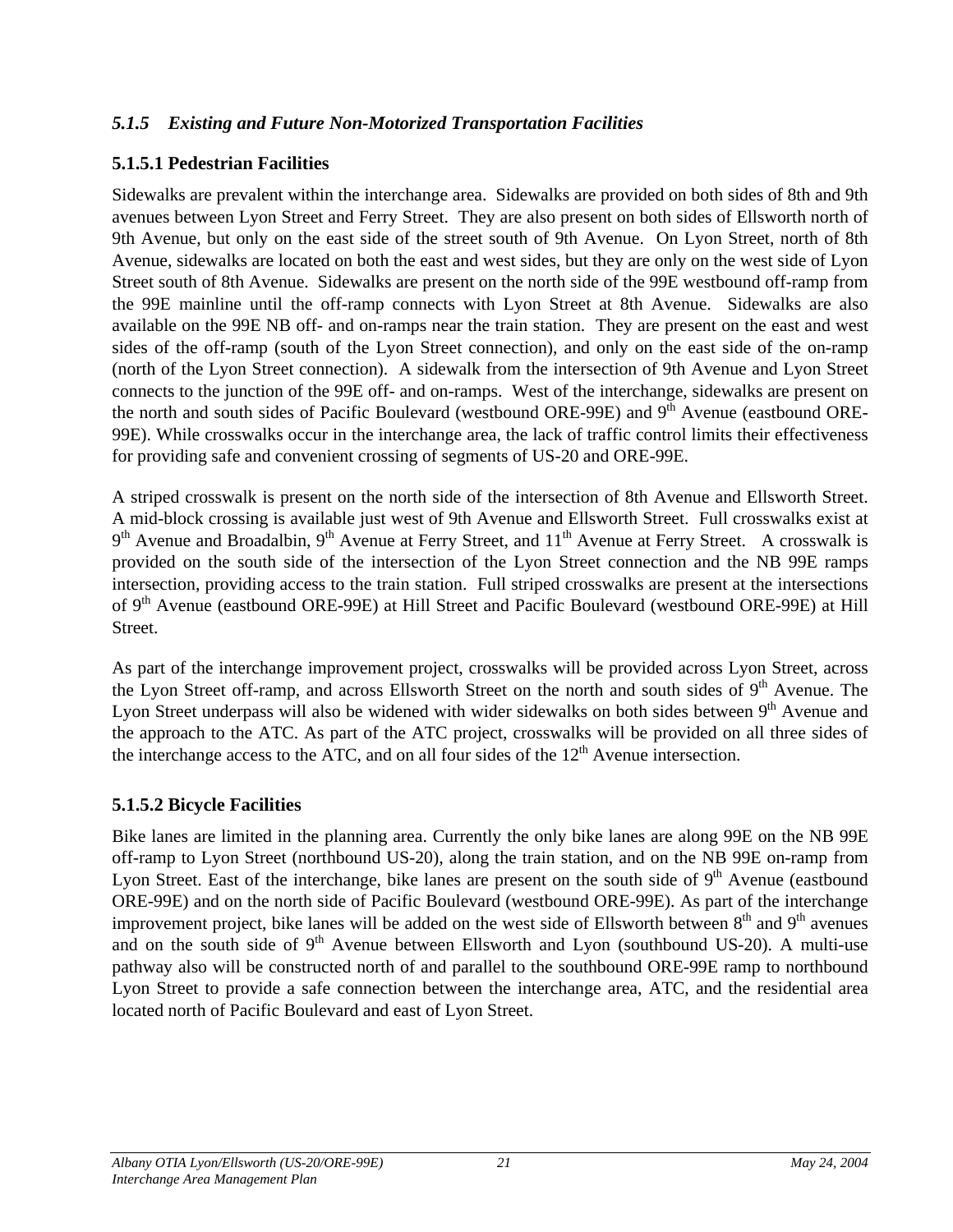# <span id="page-28-0"></span>**5.2 Land Parcels and Planning**

The Albany OTIA Lyon/Ellsworth (US-20/ORE-99E) interchange planning area is located entirely within the Albany city limits and urban growth boundary (UGB). The planning area covers approximately 104 acres. Within the planning area, approximately 12 acres are designated in the City of Albany Comprehensive Plan (1989, with amendments) as residential, 18 acres are designated commercial, 14 acres are designated industrial, and the remaining area is public use (including the Cityowned ATC property) and public right-of-way (primarily highway and streets). Most of the planning area is developed at urban densities, and there are large undeveloped parcels. Some of these undeveloped parcels are surplus parcels owned by ODOT on commercial zoned land. Of the remaining undeveloped properties, about half are zoned for commercial development and half for industrial uses.

## *5.2.1 City of Albany Comprehensive Plan Designations*

For the purpose of providing legible maps of the interchange planning area, this area is divided into two portions, west and east. The Lyon-Ellsworth area extends north from Pacific Boulevard between Ellsworth and Lyon streets, a one-way pairing or "couplet" of urban arterials that serve as US-20 through the Albany. This one-block wide area is at the center of the City's main north-south corridor within the traditional urban street grid that connects Pacific Boulevard (ORE-99E) on the south to the historic Albany downtown core area located to the north. Parcels along the Ellsworth and Lyon couplet are designated on the comprehensive plan map as Village Center (see Figure 10, Comprehensive Plan Designations). The Comprehensive Plan does not provide a description of the Village Center designation. The surrounding residential area is designated as Residential – Low Density. Low density residential is predominately suited or used for single family development on lot sizes averaging from 5,000 to 10,000 square feet. Office Professional and Neighborhood Commercial zoning are permitted in residentialdesignated areas. The block between  $9<sup>th</sup>$  and  $11<sup>th</sup>$  and Ferry and Ellsworth, containing Central Elementary School, is designated Public and Semi-Public. This designation identifies existing public and semi-public uses including parks, schools, public buildings, and major utility facilities.

The central portion of the planning area is dominated by the ORE-99E, US-20, and Union Pacific railroad line rights-of-way and industrial uses. The area east of the interchange is designated as Light Industrial in the comprehensive plan. This designation identifies areas suitable for a wide range of light industrial manufacturing, warehousing, and wholesaling, and other accessory and compatible uses that have minimal environmental effects. The eastern portion of the planning area is mainly commercial in nature, with some residential. The northeast corner of the planning area (east of Lafayette) is designated Low Density Residential. Most of the remaining area is General Commercial. The comprehensive plan designates General Commercial in areas suitable for a wide range of retail sales and service establishments, from neighborhood services to heavy commercial establishments. The comprehensive plan intends to concentrate commercial uses in one central node and prevent strip commercial development. The wedge between the rail line and 8<sup>th</sup> Avenue, between the Jackson and Thurston Street alignments, has a Public and Semi-Public comprehensive plan designation, described above.

# *5.2.2 City of Albany Development Code Designations*

West of the interchange planning area are the Lyon Ellsworth (LE) and the Hackleman-Monteith (HM) Historic districts (see Figure 11. City of Albany Development Code Designations and Historic Districts).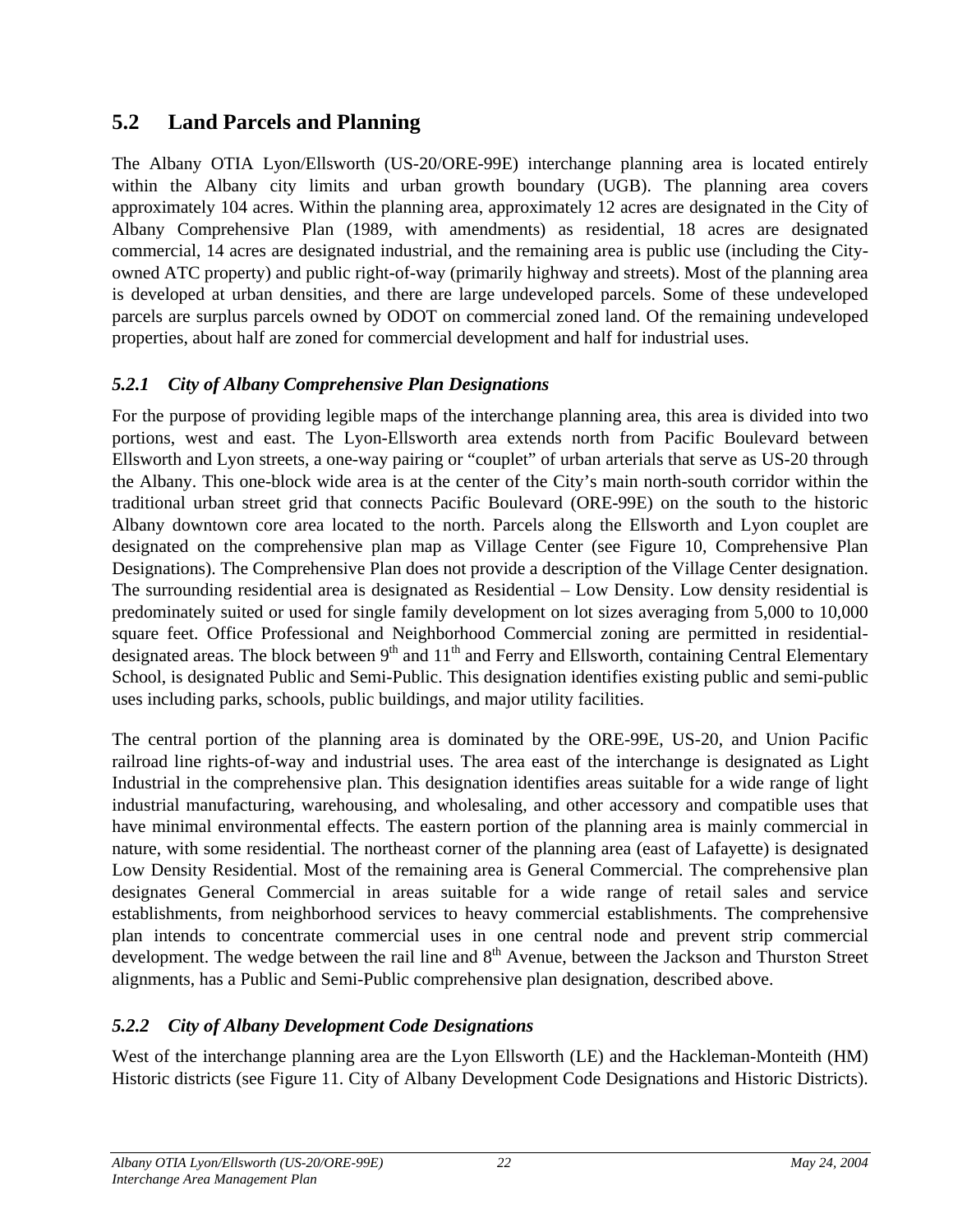<span id="page-29-0"></span>The City of Albany established the LE and HM mixed-use designations in the Albany Town Center Plan (Central Albany Land Use and Transportation Study [CALUTS], 1995).

Properties adjacent to Ellsworth and Lyon streets, along both sides of each street, are designated LE. CALUTS outlines the principal characteristics of the LE district as an emphasis on services for the Historic Downtown district and the Downtown Central Business district (both directly north of the planning area), parking structures with ground floor commercial uses, and screened surface parking lots.

The HM Historic district, along Broadalbin and Baker streets, flanks the LE district on both sides. It is intended primarily to preserve the existing single-family residential character of the Hackelman and Monteith historic districts. CALUTS outlines the principal characteristics of the HM Historic district as preserving historic buildings and landscapes, increasing residential density with accessory dwellings and infill, and encouraging neighborhood commercial uses along pedestrian, neighborhood connector, and collector roadways.

The area around the interchange and along ORE-99E is zoned Pacific Boulevard (PB). The PB district is intended as an auto-oriented commercial area along Pacific Boulevard in central Albany. The parcels southeast of the ORE-99E and UPRR alignment and east of the interchange are zoned Light Industrial (LI). The LI district is intended for a wide range of manufacturing and processing operations. The district is suited for areas having good access to highways and rail and as a buffer between the Heavy Industrial district and residential uses.

With a few exceptions, the east end of the planning area is zoned Community Commercial (CC). The CC district is designated mostly along arterials and highways to serve a diversity of small- to medium-scale businesses. The southeastern most parcel in the planning area is zoned Office Professional (OP). The OP district is intended to provide a mix of professional offices, personal services, and live-work uses between commercial and residential districts.

The other exceptions are the northeastern most parcels and the ODOT-owned parcel south of the rail line and west of the Thurston Street alignment (7AB TL 6200), which are zoned Residential Multiple Family, 20 to 40 units per acre (RM-3).

## *5.2.3 Existing Land Uses*

With two minor exceptions, existing land uses in the planning area are consistent with current zoning and the function of US-20, ORE-99E, and the proposed interchange improvements. Land uses along Lyon and Ellsworth are mainly commercial with surface parking lots, in conformance with the LE zoning designation. The area supports commercial uses and serves as a transition between the "auto-dominating" character of the Pacific Boulevard corridor and the more "pedestrian-oriented" character of the historic downtown area and Hackleman-Monteith neighborhood situated west of Ellsworth Street. Along Ferry, Broadalbin, and Baker, uses mainly are residential, with some neighborhood commercial uses, as allowed in the HM district. This neighborhood is predominantly comprised of historic single-family houses that face onto tree-lined local streets with on-street parking and sidewalks.

Uses in the area include Central Elementary School located between Pacific Blvd. and 9<sup>th</sup> Ave., and Saint Mary's Church and school located at the northwest quadrant of the Ellsworth St. /9<sup>th</sup> Ave. intersection. Across Ellsworth St. on the east side, properties consist of Mac's Radiator Shop and Possum Autobody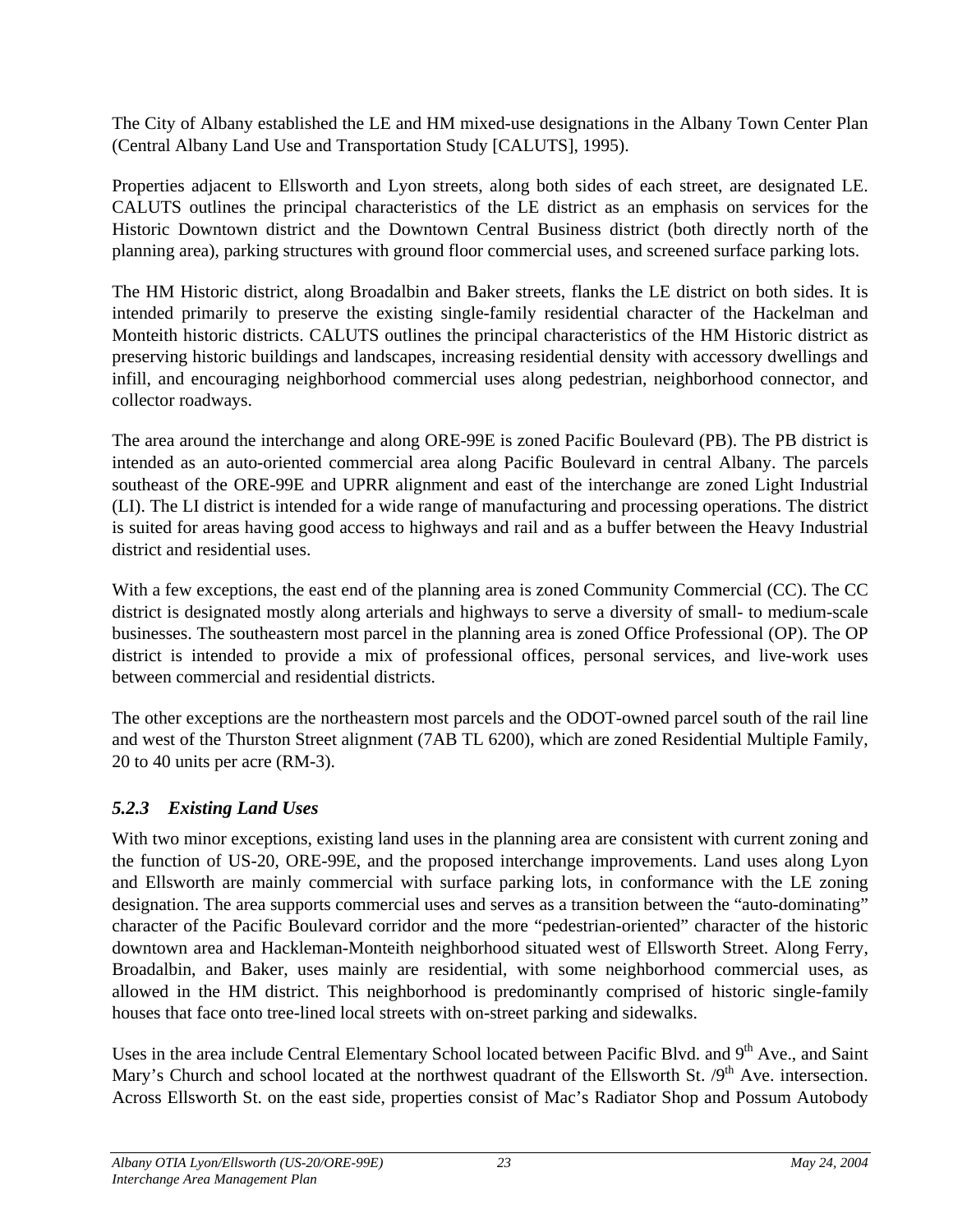and Paint located south of  $9<sup>th</sup>$  Ave., and Aasum Funeral Home, located north of  $9<sup>th</sup>$  Ave. Other large parcels in this area are used by Mid-Valley Newspapers (the Albany Democrat-Herald and the City of Albany Fire Station #11).

An active railroad mainline track and rail yard owned by Union Pacific Railroad (UPRR) run parallel to ORE-99E. UPRR freight trains and Amtrak passenger trains operate on the mainline track, and a shortline railroad operator, Portland & Western Railroad (P&W) operates the yard area. An industrial area that is generally comprised of large properties with warehouse-type buildings served by commercial vehicles is situated southeast of the track yard area. The proposed Albany Transportation Center, a cityowned multi-modal transportation facility, is located between ORE-99E and the UP railroad tracks and owned by the City of Albany. The purpose of the proposed multi-modal center is to maintain and support increased passenger rail use, including future high-speed rail. The parcel on the east side of ORE-99E between the  $11<sup>th</sup>$  and  $12<sup>th</sup>$  Avenue alignments is zoned PB (T11S R3W 7BC TL 4500). It is owned by the City of Albany and is part of the ATC. The PB zoning designation likely is inconsistent with the transit center and any development that would occur on the parcel. The City may consider approving a zoning amendment on this parcel for a mixed-use or commercial designation at the time of development.

Directly east of the interchange, the mainly industrial uses are consistent with the LI zoning and fewer accesses to the highway per parcel, as well as the proximity to the freight rail line. South of  $9<sup>th</sup>$  Ave (the EB portion of the US-20 couplet), between Jackson and Hill streets, large parcels are owned by Southern Pacific Transportation Co. and Cenex Harvest States Cooperatives. North of  $9<sup>th</sup>$  Avenue, between Jackson and what would be Thurston, an unimproved alley separates Albany Helping Hands shelter from several residences and undeveloped lots, including three owned by the City of Albany. ODOT owns the lots adjacent to the US-20 right-of-way. Both of these blocks are zoned LI.

The four parcels that form the southwestern corner of  $9<sup>th</sup>$  Street and Hill Avenue are owned by Wilson Development LLC. There is a large building and a parking lot on the parcels currently used by the At Home Furniture Store. A smaller parcel to the south (the southeastern-most parcel within the planning area) is zoned Office Professional and is owned by Terry D. Shores. It contains a building remnant and half of a plywood storage warehouse—the other half is on the parcel to the south, outside the planning area.

In the east portion of the planning area, the Community Commercial zoning allows relatively intensive small- to medium-scale businesses consistent with current uses and the function of US-20. The Hill/Madison/RR/7<sup>th</sup> block has a residence in the southeast corner, and the Albany Bed and Beauty Pet Hotel and Albany Animal Hospital. The other parcels are vacant. The wedge-shaped block west of Madison Street contains two undeveloped lots for sale by the Kaiser-Callison Family and one parcel owned by L. Steckley that contains the Albany Stoves store. ODOT owns the undeveloped western half of the block to the south (bounded by  $7<sup>th</sup>$ , Pacific Blvd, Thurston, and Madison) and Stephen Backer owns the east half of the block, which contains the Grooming Place, Protec Alarm, and a Shell gasoline station. The block bounded by  $7<sup>th</sup>$ , Pacific, Madison, and Hill contains Pop's Branding Iron Restaurant, Jackson Hewitt Tax Services, and a former Papa John's Pizza restaurant (now for lease), and three residences in the northeast corner, under a variety of private ownership. The block to the south between Pacific and 9<sup>th</sup> contains a Key Bank branch on the eastern half and a mini-mall on the southwest corner on two parcels owned by Investment Mortgage Property LLC that contains a salon, a weight loss center, and two insurance offices. The parcel on the northwest corner is undeveloped, owned by Union Oil Co of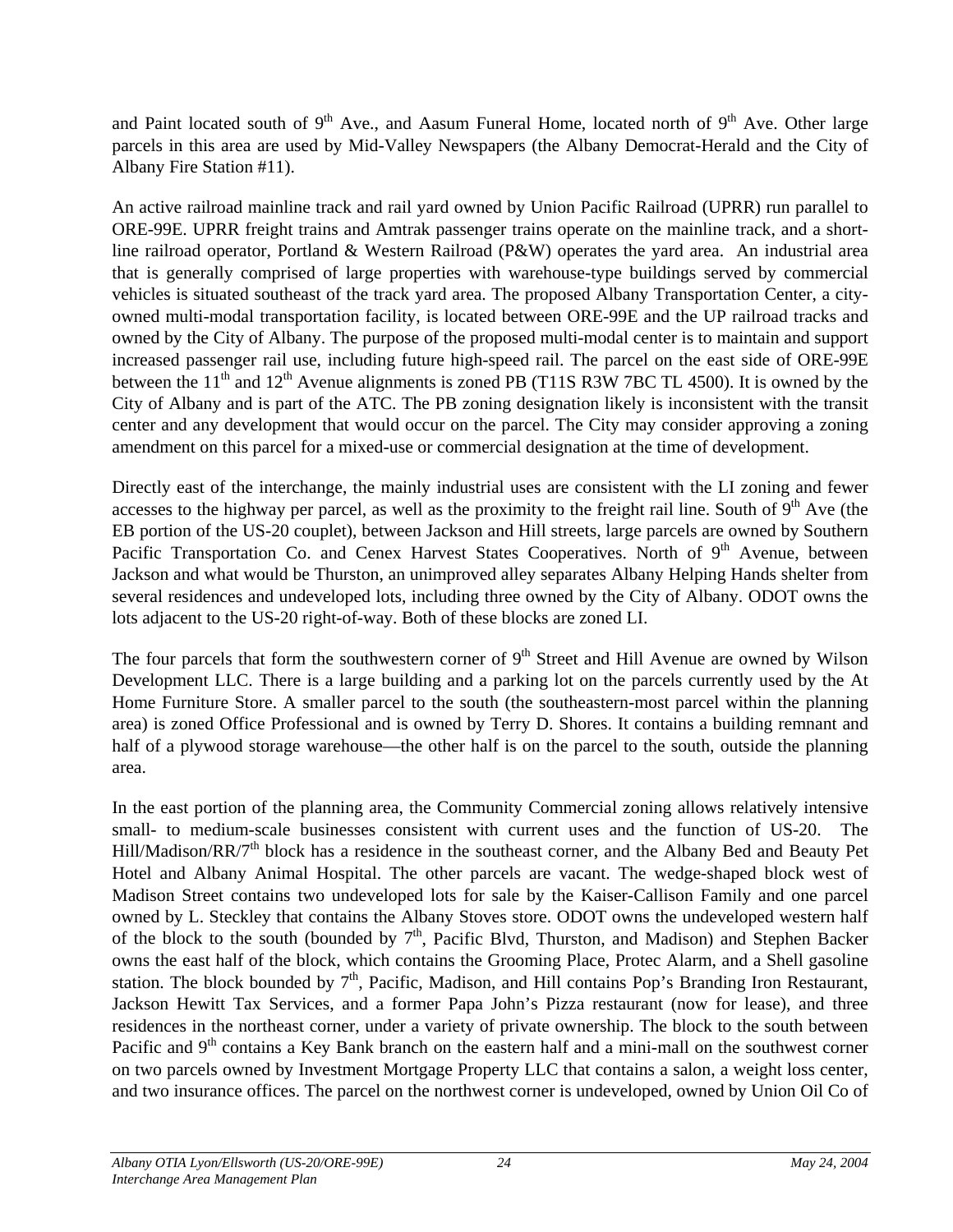<span id="page-31-0"></span>California. Adjacent to it (next to the Key Bank parking lot) is a business called Express Service. The blocks between Pacific Boulevard and 9<sup>th</sup> Street between Madison and where Thurston would be contain Town & Country Cleaners, a car wash, a stained glass shop, a residence, and two undeveloped lots, all under various ownership. ODOT owns the right-of-way and adjacent undeveloped lots (zoned LI) to the west of the block.

The RM-3 designation on the parcels in the northeastern-most corner extends north and east beyond the planning area boundaries. The zoning is consistent with their current residential use, and several parcels are vacant. The use of the ODOT-owned wedge shaped parcel between  $7<sup>th</sup>$  Avenue, Pacific Boulevard, and the alignments of Jackson and Thurston streets is inconsistent with its zoning (T11S R3W 7AB TL 6200). The east portion of the parcel is designated CC, while the remainder is designated RM-3. The split zoning likely is a remnant prior to the vacation of Thurston Street for construction of the US-20 couplet. The parcels on the north side of the railroad line also are designated RM-3 (outside the planning area).

#### *5.2.4 Future Land Use*

There are few planned changes to land uses within the planning area. Mid-Valley Newspapers (includes Albany Democrat-Herald) anticipates the need to enlarge its current building complex located between Ellsworth and Lyon Streets and  $6<sup>th</sup>$  and  $7<sup>th</sup>$  Avenues. The expansion will displace parking spaces on this block. The newspaper anticipates relocating this displaced parking to its property southwest of the intersection at Lyon Street and  $7<sup>th</sup>$  Avenue.

The Fire Department may relocate Downtown Fire Station 11 in the future, but it has not yet identified a site or secured any financing. Currently there are four stations serving Albany. The other three are the North End Station 14 on Gibson Hill Road NW, the East End Station 13 on Three Lakes Road, and the South End Station 12 on  $34<sup>th</sup>$  Avenue SE.

The proposed improvements to the US-20/ORE-99E interchange are not anticipated to impact any land use patterns within the planning area. Land uses are consistent with zoning designations in the planning area. The proposed interchange improvements will improve mobility along US-20 and ORE-99E within the city of Albany, ensure accessibility to the highways by businesses and residences in the planning area, and improve bicycle and pedestrian accessibility throughout the planning area.

# **5.3 Natural and Cultural Resources**

## *5.3.1 Natural Resources*

The main portion of the City of Albany lies in a flat area along the south bank of the Willamette River. The two main waterways near the central part of the city are the Calapooia River, which runs south along the eastern edge of the city, and Periwinkle Creek, which runs south along Cleveland Street. Neither stream is within the IAMP planning area. However, there is a canal system that bisects the planning area.

Plate 3: Natural Vegetation and Wildlife Habitat, and Plate 4: Streams, Rivers, and Lakes in the comprehensive plan show a canal along Thurston Street between Water Avenue and the UPRR, and a canal along 8<sup>th</sup> Avenue that connects to the north-south aligned Vine Street Canal. The 8<sup>th</sup> Avenue Canal appears east of Lyon Street and west of Broadalbin Street, but not between those streets. The planning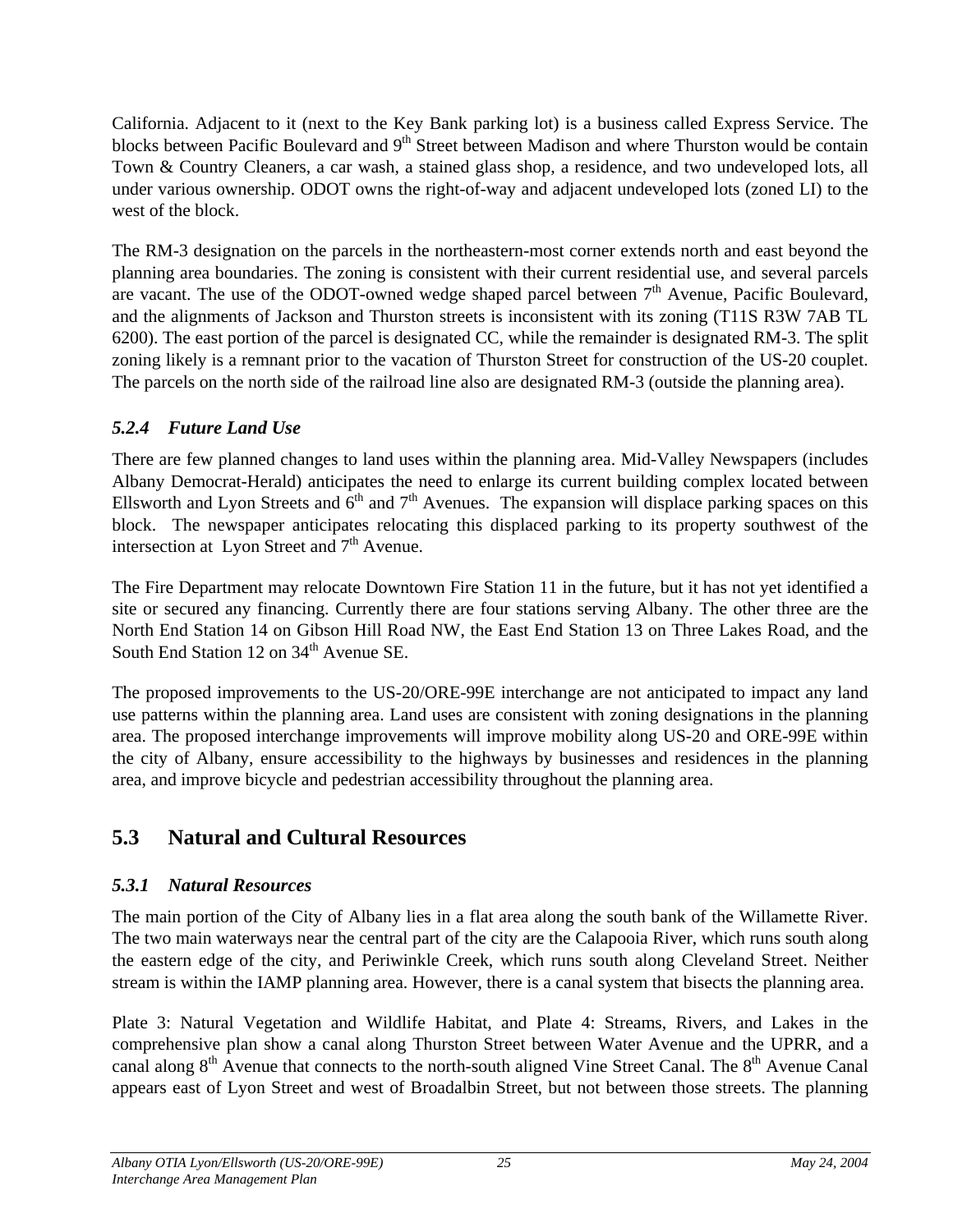<span id="page-32-0"></span>area is not in a designated floodplain according to the Federal Emergency Management Agency (FEMA) Flood Insurance Rate Map. Other FEMA mapping indicates no wetlands within the planning area.

Implementation of the IAMP, including construction of the interchange improvements, is not expected to have any impacts on natural resources.

#### *5.3.2 Cultural Resources*

The National Register of Historic Places (NRHP) is the nation's official list of cultural resources worthy of preservation. Authorized under the National Historic Preservation Act of 1966, the National Register is part of a national program to coordinate and support public and private efforts to identify, evaluate, and protect our historic and archaeological resources. The U.S. Department of the Interior, National Park Service administers the NRHP. Eligible properties include both properties formally determined as such by the Secretary of the Interior and all other properties that meet NRHP listing criteria (36 CFR 60.4). A review of the NRHP was conducted to determine if any historic properties are listed for the planning area.

Under terms of the National Historic Preservation Act, State Historic Preservation Offices (SHPOs) and participating tribes are delegated certain powers and duties by the National Park Service, along with annual apportionments to carry them out. The Oregon SHPO database was reviewed as well.

There are two historic districts within the planning area. Most of the parcels in the planning area west of Lyon Street are in the Monteith Historic District. About half the parcels between Lyon and Baker streets, north of  $8<sup>th</sup>$  Avenue/Pacific Boulevard, are within the Hackleman Historic District (see Figure 11, Albany Development Code Designations and Historic Districts). According to the comprehensive plan, "these historic districts provide a visual span of Albany's history from 1848 to 1915; from the time of its first settlement through its years of growth as a river port and commercial trade center." The City of Albany incorporated the historic districts into its zoning designations with the establishment of the LE and HM mixed-use designations in the CALUTS plan. Article 7 of the Albany Development Code governs changes to historic structures. Only potential changes to structures are protected, and no such changes are proposed with the project.

Although the Alfred Dawson House is within the Monteith Historic District, the NRHP National Register Information System lists it separately because the house was listed prior to the district. The Alfred Dawson House is on the southeast corner of Broadalbin Street and  $7<sup>th</sup>$  Avenue. The Oregon State Office of Historic Preservation gives the date of the house as 1910. In addition, the John Ralston House, which SHPO dates to 1889, is within the Hackleman Historic District. The Ralston House also was listed before the district.

The Albany Comprehensive Plan includes the following, "There has been no intensive archaeological site survey within the Albany Urban Growth Boundary, although the potential exists for an abundant concentration of prehistoric sites. Archaeologists believe the Albany area was a central camp site for a band of Kalapuyan Indians because of its easy access to major waterways for transportation and fishing and to the prairie land for small game and camas roots." (p. 73)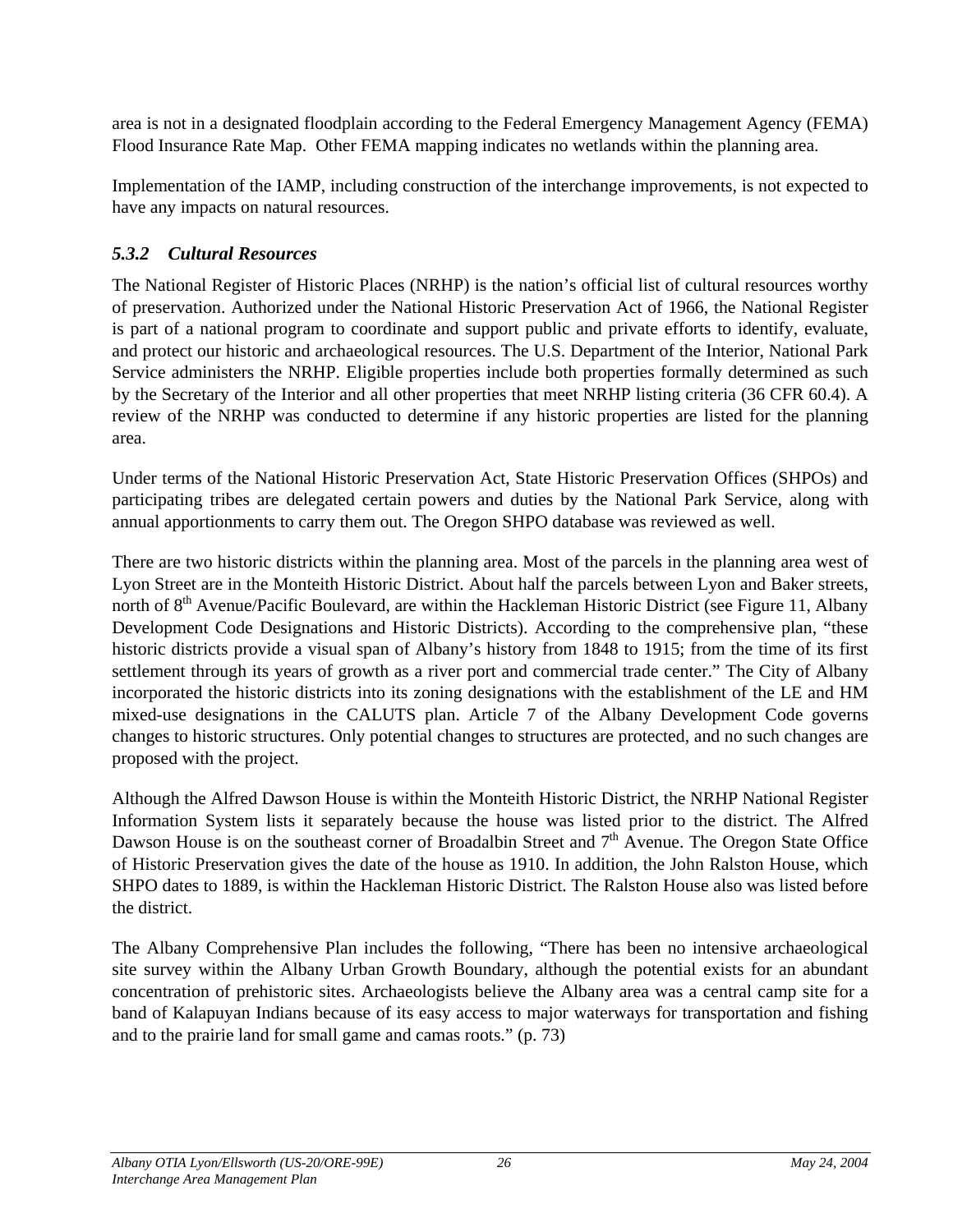<span id="page-33-0"></span>ODOT has determined that the ORE-99E/Pacific Boulevard overpass, constructed in the 1930's, is a historic structure that is eligible for inclusion on the NRHP. ODOT has prepared a "no effect" finding for the OTIA project, and the SHPO is reviewing this finding.

The implementation of the OTIA project and IAMP, including the access management recommendations, is not expected to adversely impact any historic structures or resources. Excavation for subsurface utilities and roadbed construction will occur in previously disturbed areas. Modifications to the ORE-99E overpass structure will retain design elements that contribute to its historic significance.

| <b>Resource Name</b>        | <b>Address</b>                                             | Parcel No. | <b>Date Listed</b> |
|-----------------------------|------------------------------------------------------------|------------|--------------------|
| Alfred Dawson House         | 731 SW Broadalbin St                                       | 7 BB 12500 | 2/12/80            |
| John Ralston House          | 632 SE Baker St                                            | 7 BA 2500  | 12/9/81            |
| Hackleman Historic District | Bounded by 2 <sup>nd,</sup> Pacific Blvd,<br>Lyon, Madison | N/A        | 3/15/82            |
| Monteith Historic District  | Bounded by $2nd$ , $12th$ , Elm,<br>Lyon                   | N/A        | 2/29/80            |

#### **Table 2. NRHP Properties**

*Source: National Park Service, 2004; State Historic Preservation Office, 2004*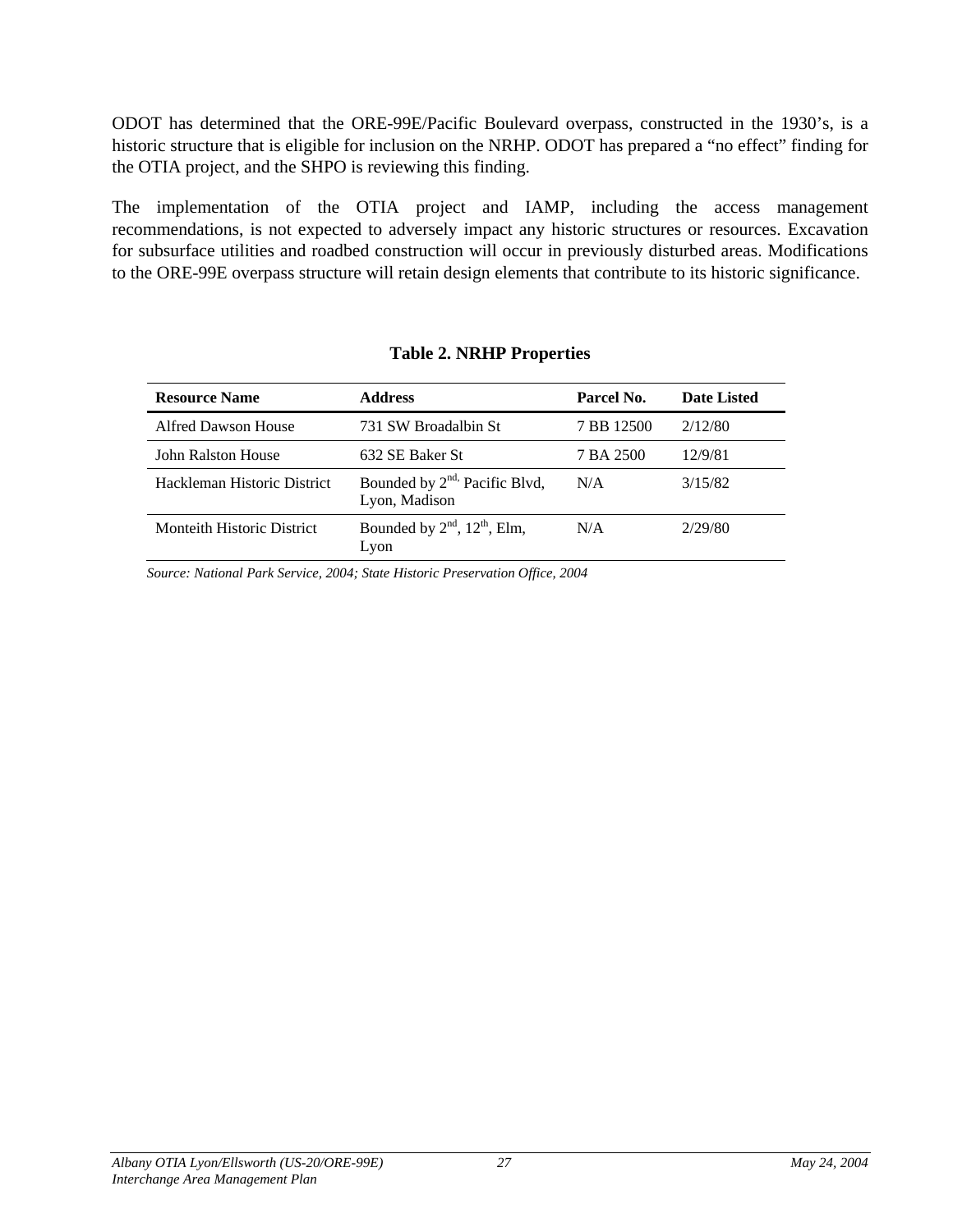# <span id="page-34-0"></span>**6.0 IMPLEMENTATION OF THE IAMP**

The following steps will implement the Albany OTIA Lyon/Ellsworth (US-20/ORE-99E) IAMP:

- As specified in the OTIA project conditions of approval, the City of Albany shall adopt the IAMP as part of a legally binding, enforceable IGA between the City of Albany and ODOT as provided in Oregon Law. The IGA shall include the following elements:
	- If the agreement is to be terminated that the City of Albany gives notice to ODOT in advance of a public hearing on the matter and that the public hearing be held prior to the expiration of the agreement.
	- Changes or termination of the agreement in advance of the expiration shall require formal affirmative action by the OTC and the City of Albany.
	- The agreement can expire if the City of Albany includes the IAMP in its TSP.
- The IGA will include a provision that the City of Albany will coordinate with ODOT in evaluating land use actions that would affect the function of the US-20/ORE-99E interchange.
- The City of Albany will adopt the OTIA Lyon/Ellsworth (US-20/ORE-99E) IAMP by reference in the next update of the city's transportation system plan.

# **7.0 REFERENCES**

Albany, City of. 2003 (Adopted January; Effective February). Albany Development Code.

- \_\_\_\_\_. 1989 (January). City of Albany Comprehensive Plan.
- Black, Craig, PE, Interim Region Manager. 2004 (February 26). Interoffice Memo (with attachments) to Ed Fisher, PE, State Traffic Engineer re: Request for Approval of Traffic Signal Modifications, Albany-Junction City Highway (Pacific Blvd) at Hill Street, Albany.
- David Evans and Associates, Inc. 2002 (March) Draft Traffic Analysis Report, Lyon/Ellsworth (US-20/ORE-99E) Interchange Project. Prepared for the City of Albany.
- Federal Emergency Management Agency. 1999 (Revised July 7). Flood Insurance Rate Map. City of Albany, Oregon; Linn and Benton Counties. Community Panel Number 410137 0003 F.

National Park Service. 2004 (February 5). National Register Information System.

Oregon Department of Transportation. 2003 (Updated August 20). OTIA I & II, Region 3. City of Albany: U.S. 20/OR-99E Interchange.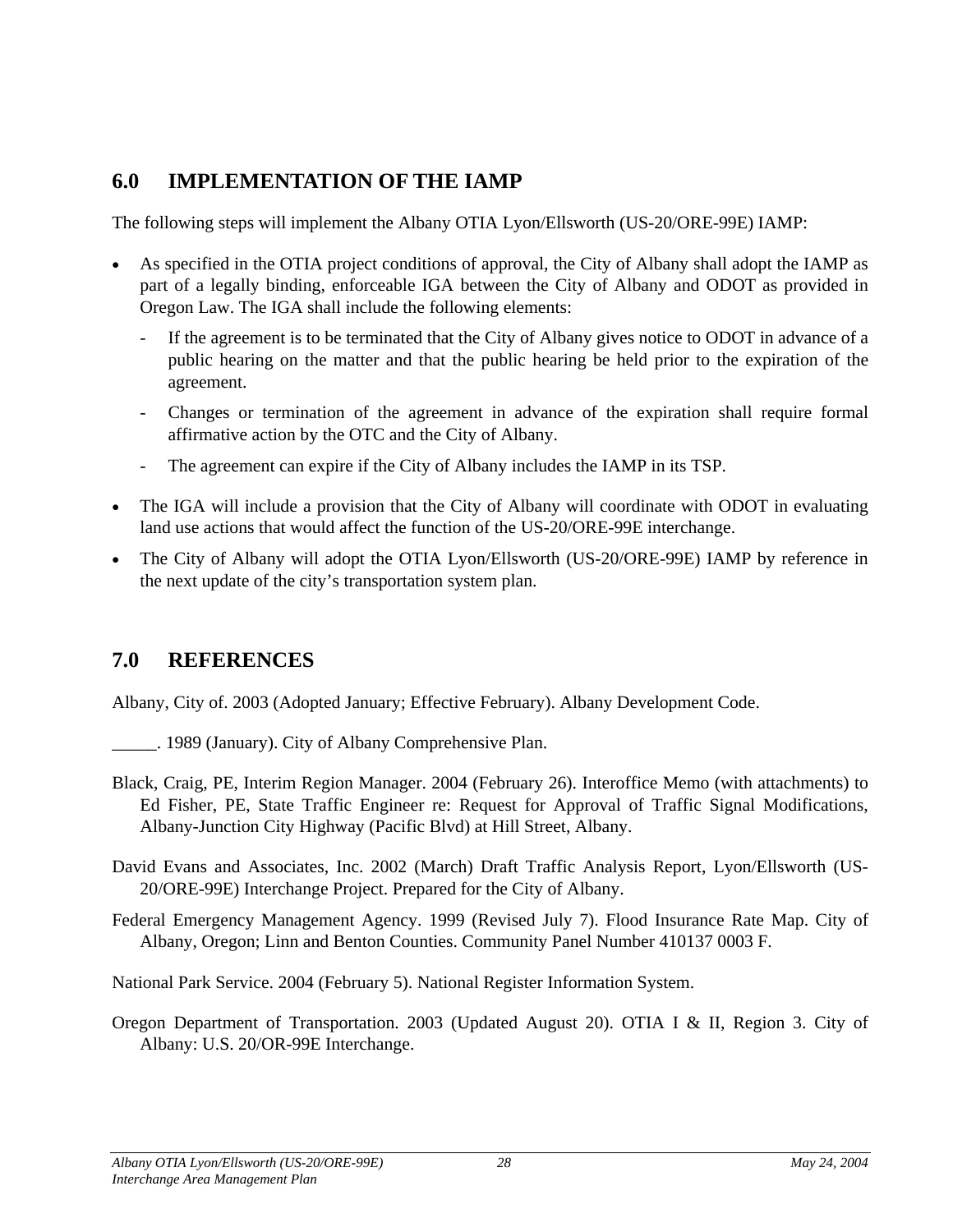Project Meeting. 2003 (December 3). Kathy, Barbara, Larry, Tom Aasum, Aasum Funeral Home; Guy Mayes and Ron Irish, City of Albany; Don Whitehead, David Evans and Associates, Inc. at St. Mary's Church and School.

State Historic Preservation Office, 2004 (March 26). Database.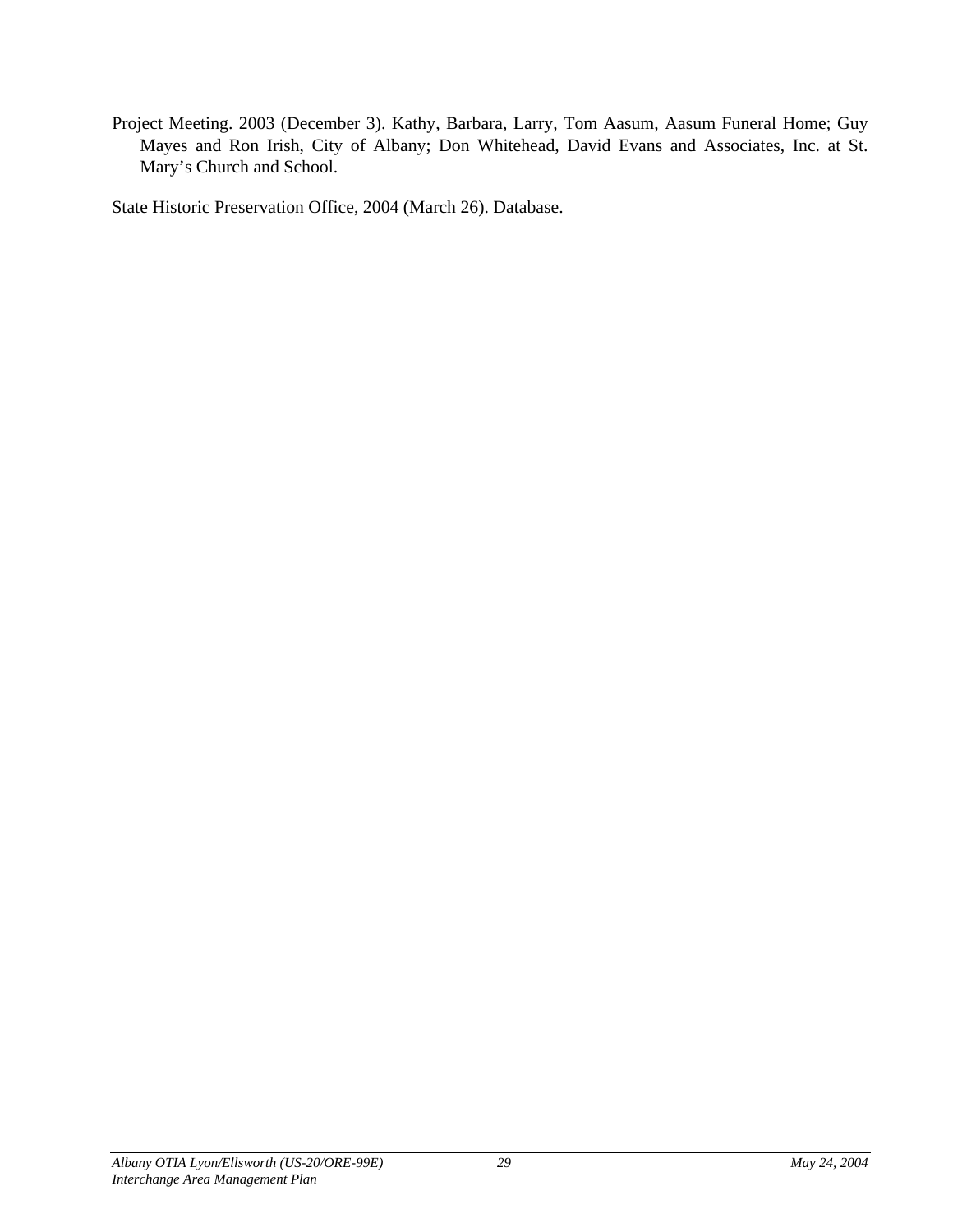# **Appendix A**

# **1. March 18, 2004 Town Hall Meeting Display Advertisement, Albany Democrat-Herald Article, and Comment Sheets**

**2. Mailed Notice of May 13, 2004 Public Meeting**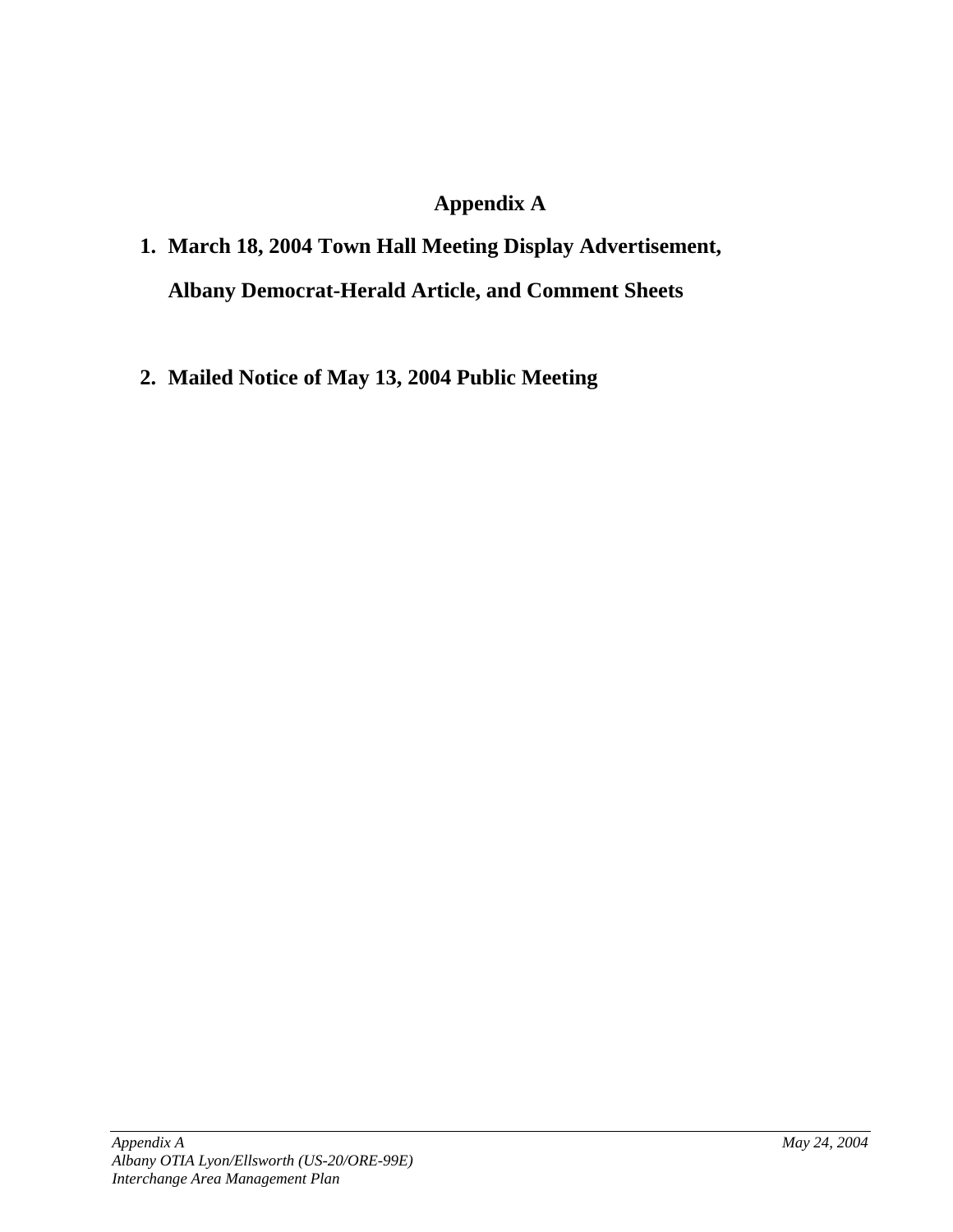# *Town Hall Meeting*

# **Albany OTIA Lyon/Ellsworth (US 20/OR 99E) Interchange Improvement Project Interchange Area Management Plan (IAMP)**

# *Meeting Information*

**Thursday March 18th, 2004 5:15 PM** 

#### **Location:**

*City Hall - Council Chambers 333 Broadalbin SW Albany, OR 97321*

**Contact Information:**  *John deTar Oregon Department of Transportation (541) 757-4159*

The City of Albany and Oregon Department of Transportation (ODOT) will host a town hall meeting to allow interested property owners, residents and businesses the opportunity to provide input on the IAMP for the Lyon/Ellsworth (US 20/OR 99E) Interchange Improvement Project. The town hall meeting will be conducted in an informal, "open house" format. A brief presentation by a project team representative will be made at 5:30 PM and again at 6:30 PM.

The Albany OTIA Lyon/Ellsworth (US 20/OR 99E) Interchange Improvement Project is funded by ODOT through the Oregon Transportation Investment Act (OTIA). As a condition of approval for OTIA funding of all highway modernization projects involving interchanges, the Oregon Transportation Commission (OTC) requires development of IAMPs. This project is considered to be a highway modernization project, and an IAMP is required.

The interchange improvements will include increased vehicular capacity and pedestrian and bicycle facility enhancements within the Lyon/Ellsworth interchange area. The IAMP will address short-term, medium-term, and longterm access management actions on Lyon and Ellsworth Streets from  $6<sup>th</sup>$ Avenue SW south to Pacific Boulevard, and on Pacific Boulevard between  $12<sup>th</sup>$  Avenue SW and Hill Street. The intent of these actions is to move towards meeting appropriate Oregon Highway Plan (OHP) requirements and ODOT access management standards.

Construction of the interchange improvement project is scheduled to begin in Summer 2004. The Albany City Council and by ODOT must both adopt the IAMP through an intergovernmental agreement (IGA) before construction funds for the interchange improvements are made available.

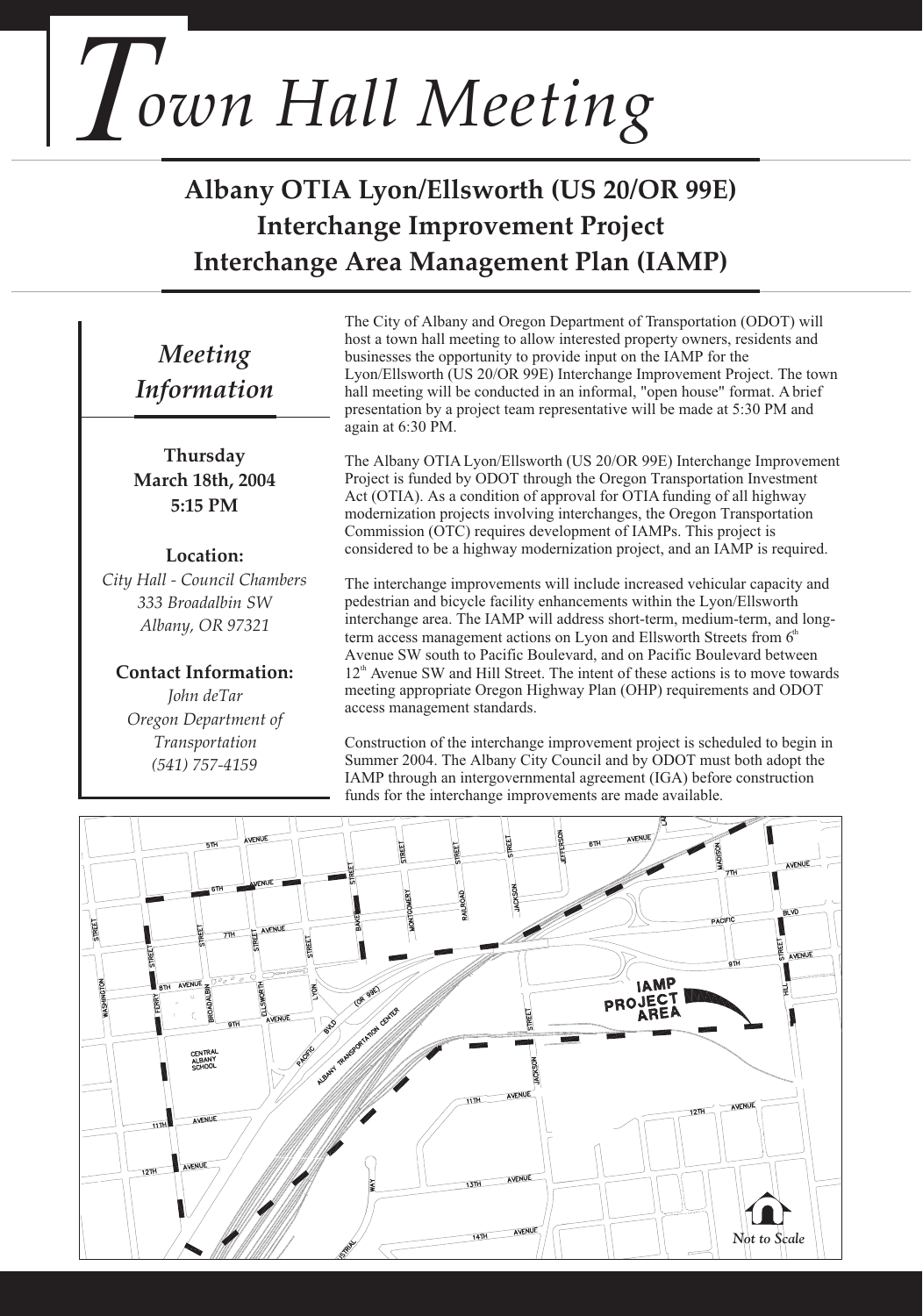May 3, 2004

(Address Information)

#### PUBLIC MEETING – INTERCHANGE AREA MANAGEMENT PLAN (IAMP)

The City of Albany and Oregon Department of Transportation will host a public meeting to allow interested property owners, residents, and businesses the opportunity to ask questions about proposed short- and mid-term changes to driveway access being proposed with the US20/OR 99E Interchange project. The meeting will be held on May 13, 2004, in the Council Chambers at City Hall and is scheduled to begin at 5:30 p.m.

Included with this letter are maps showing existing driveways and street intersections, together with spreadsheets that identify anticipated short- and mid-term changes to driveway access. Short-term changes would occur with construction of the Interchange Project beginning in the summer of 2004. Mid-term changes would take place in the future as property redevelops or safety problems arise. The intent of these actions is to protect the capacity and operation of the interchange by moving towards meeting appropriate Oregon Highway Plan requirements and existing ODOT access management standards. Development of an access management plan was also a condition attached to the funding of the interchange improvement project.

The IAMP doesn't create any new driveway access restrictions or regulations. The plan does, however, show how ODOT and the City anticipate existing driveway access regulations would be applied along the highway corridor in the future as properties redevelop. The IAMP should help eliminate some of the guesswork and uncertainty regarding driveway access that property owners along the highway currently face when making long-term plans and decisions regarding their property.

If you have questions concerning the IAMP or Interchange Improvement Project, I can be reached at  $(541)$  917-7656 or by e-mail at [rirish@ci.albany.or.us](mailto:rirish@ci.albany.or.us).

Sincerely,  $\mathcal{Q}_{\Lambda} \mathcal{Q}_{\tau}$ 

Ronald G. Irish

Transportation Systems Analyst

RGI:kw

Enclosure

c: City Council

Diane Taniguchi-Dennis, P.E., Public Works Director

Mark W. Shepard, P.E., City Engineer

*Note: The attachments enclosed are Figures 4A, and 4B, and Appendix B of the IAMP.*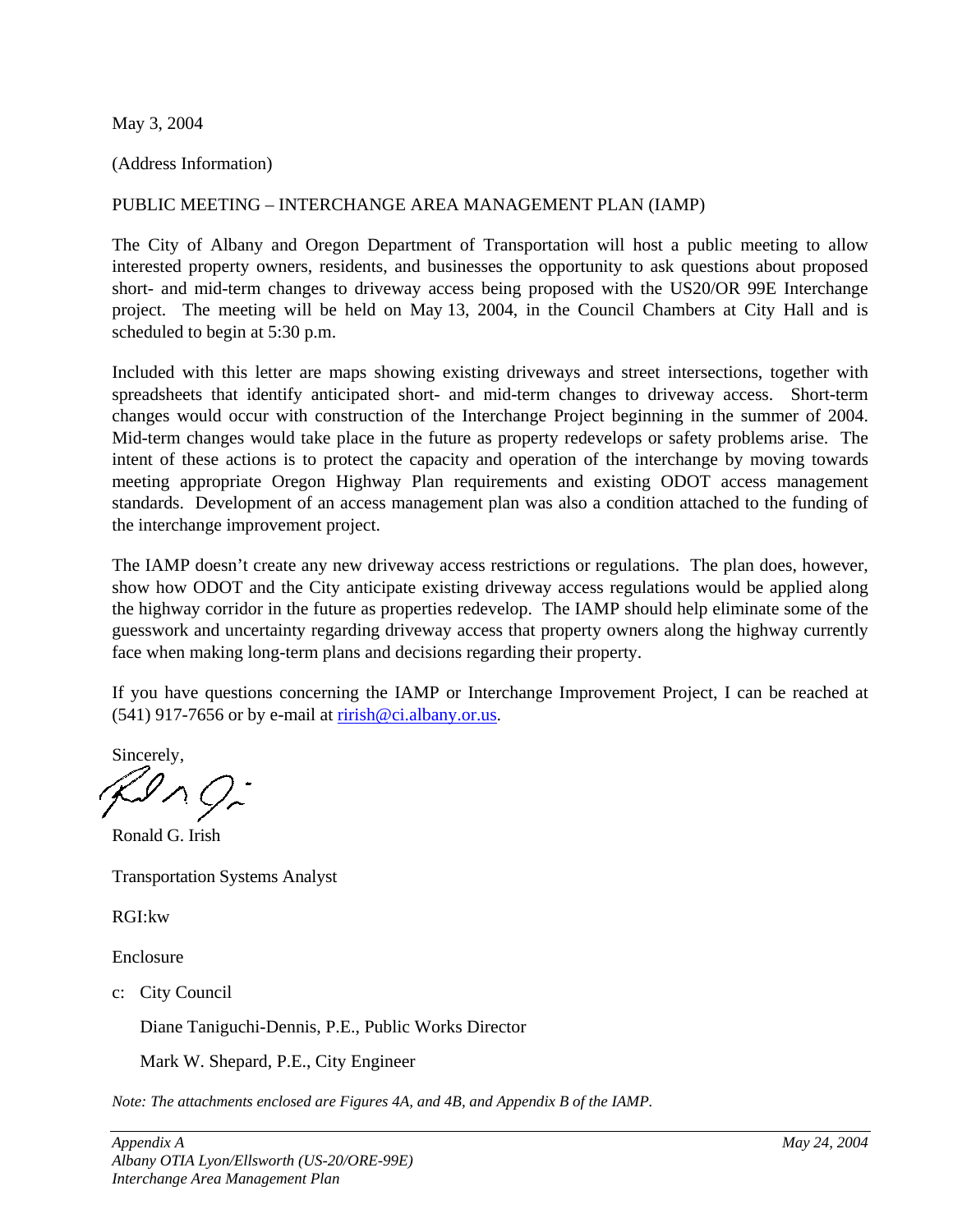# **Appendix B**

# **Project Access Inventory**